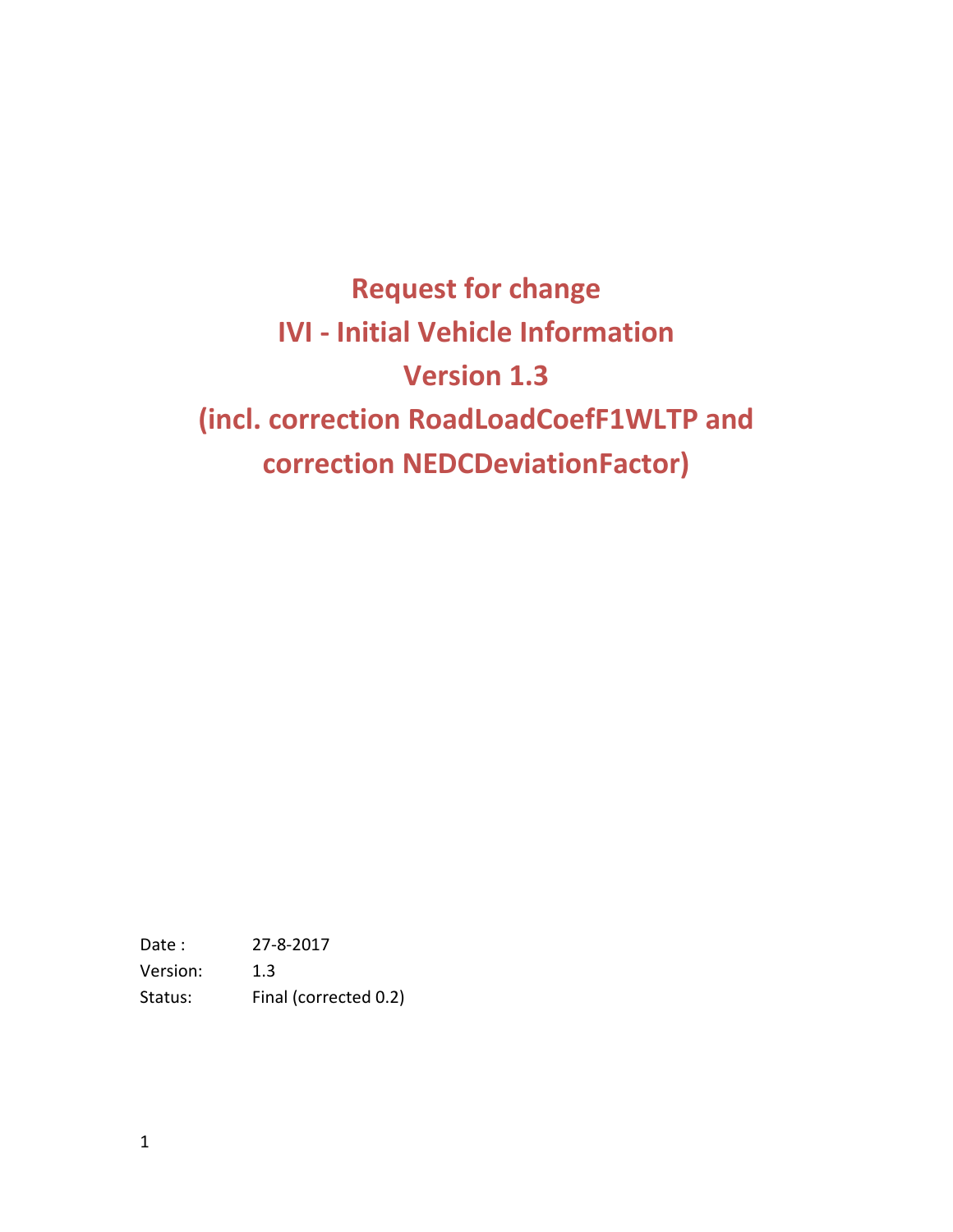# **Content**

| 2.  |                                                                                 |
|-----|---------------------------------------------------------------------------------|
| 3.  |                                                                                 |
| 4.  |                                                                                 |
| 5.  |                                                                                 |
| 6.  |                                                                                 |
| 7.  |                                                                                 |
| 8.  |                                                                                 |
| 9.  |                                                                                 |
| 10. |                                                                                 |
| 11. | New fields as a result of Guideline changes: Agricultural Vehicles 2015/504  39 |
| 12. | New fields as a result of Guideline changes: Two Three wheel  47                |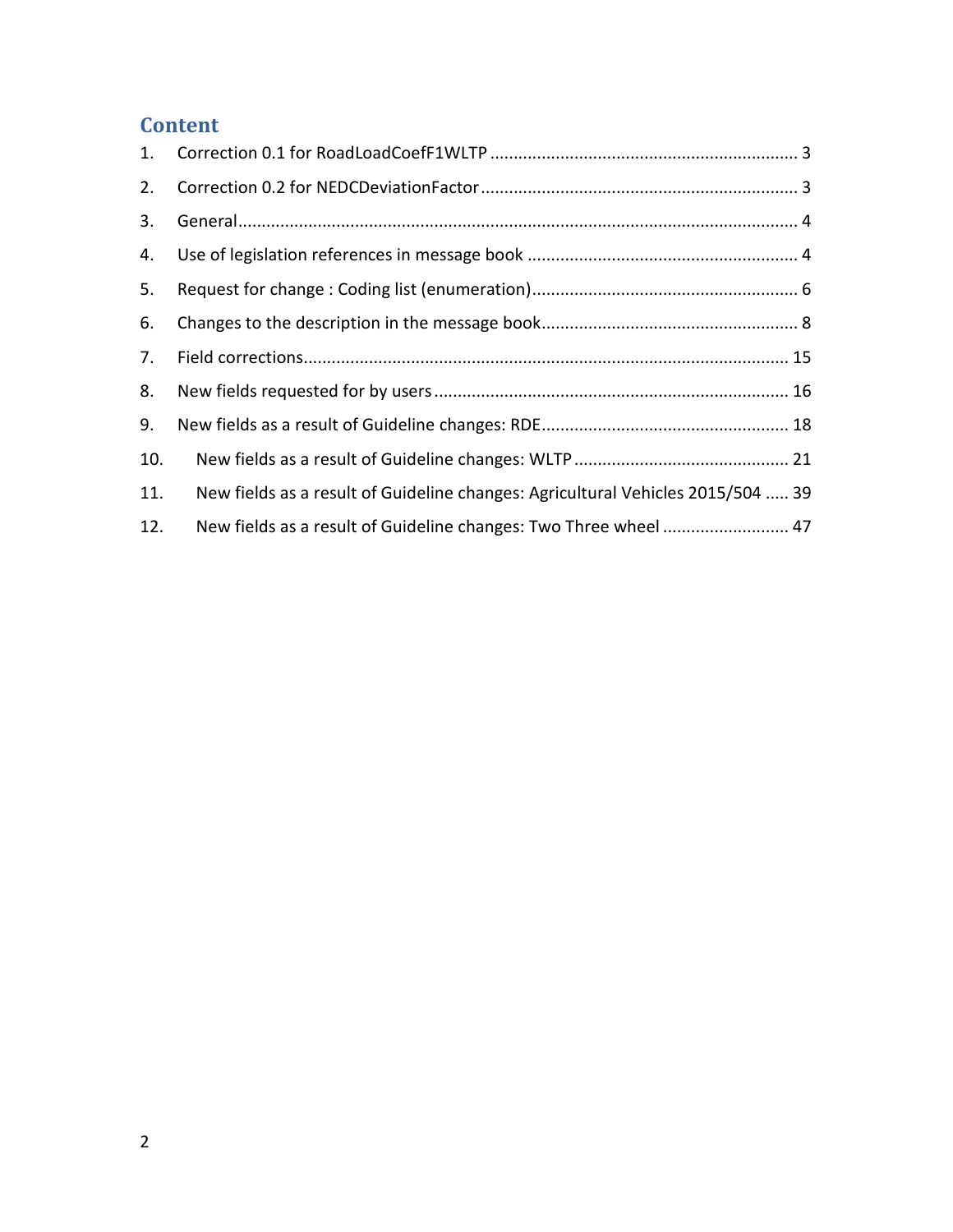# <span id="page-2-0"></span>**1. Correction 0.1 for RoadLoadCoefF1WLTP**

Please note that after publication on the Ereg site for version 1.3 generated on 25th of July 2017 an error was found for the field RoadLoadCoefF1WLTP. This field can contain a negative value. In the published XSD version 1.3 this is not possible.

As the change is minor we decided to keep the same version 1.3 and only change the "Date Generated" to 2017-08-18.

The following has been changed:

Version 1.3 - 2017-07-25:

<xs:simpleType name="RoadLoadCoefF1WLTP"> <xs:restriction base="xs:decimal"> <xs:totalDigits value="9"/> <xs:fractionDigits value="6"/> <xs:minInclusive value="0"/> <xs:maxInclusive value="999.999999"/> </xs:restriction> </xs:simpleType>

Version 1.3 - 2017-08-18:

<xs:simpleType name="RoadLoadCoefF1WLTP"> <xs:restriction base="xs:decimal"> <xs:totalDigits value="9" /> <xs:fractionDigits value="6" /> <xs:minInclusive value="-999.999999" /> <xs:maxInclusive value="999.999999" /> </xs:restriction> </xs:simpleType>

# <span id="page-2-1"></span>**2. Correction 0.2 for NEDCDeviationFactor**

Please note that after publication on the Ereg site for version 1.3 with the correction for RoadLoadCoefF1WLTP included a manufacturer stated that the field NEDCDeviationFactor could also contain a negative value. In the published XSD version 1.3 on the 18th of August 2017 this is not possible.

As the change is minor we decided to keep the same version 1.3 and only change the "Date Generated" to 2017-08-27.

The following has been changed: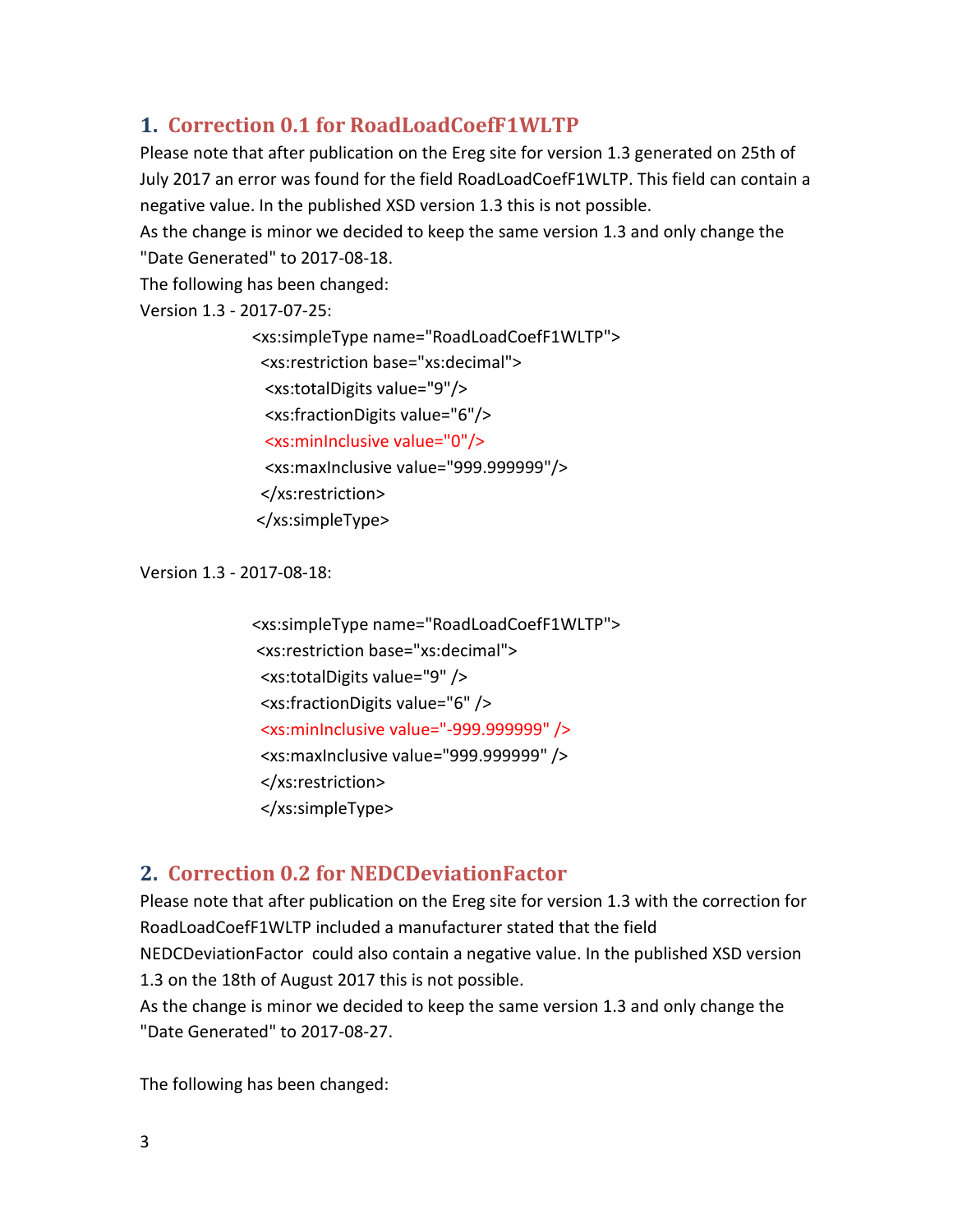Version 1.3 - 2017-08-18:

<xs:simpleType name="NEDCDeviationFactor"> <xs:restriction base="xs:decimal"> <xs:totalDigits value="7" /> <xs:fractionDigits value="5" /> <xs:minInclusive value="0" /> <xs:maxInclusive value="99.99999" /> </xs:restriction> </xs:simpleType>

Version 1.3 - 2017-08-27:

```
<xs:simpleType name="NEDCDeviationFactor">
  <xs:restriction base="xs:decimal">
  <xs:totalDigits value="7"/>
  <xs:fractionDigits value="5"/>
  <xs:minInclusive value="-99.99999"/>
  <xs:maxInclusive value="99.99999"/>
  </xs:restriction>
</xs:simpleType>
```
### <span id="page-3-0"></span>**3. General**

Please note that changes between the draft 1.3a version and the final 1.3 version can be found by searching this Release Notes document for "Version info 1.3a".

### <span id="page-3-1"></span>**4. Use of legislation references in message book**

In the current version of the message book Header "**Description**" there's a reference to the guideline/regulation. Example:

2007/46/EC: NA 371/2010: NA 183/2011 IAC: NA 2002/24/EC: NN 901/2014: NA 2003/37/EC: 2.4.6.1.1. 2015/504: 38.3. and 38.4.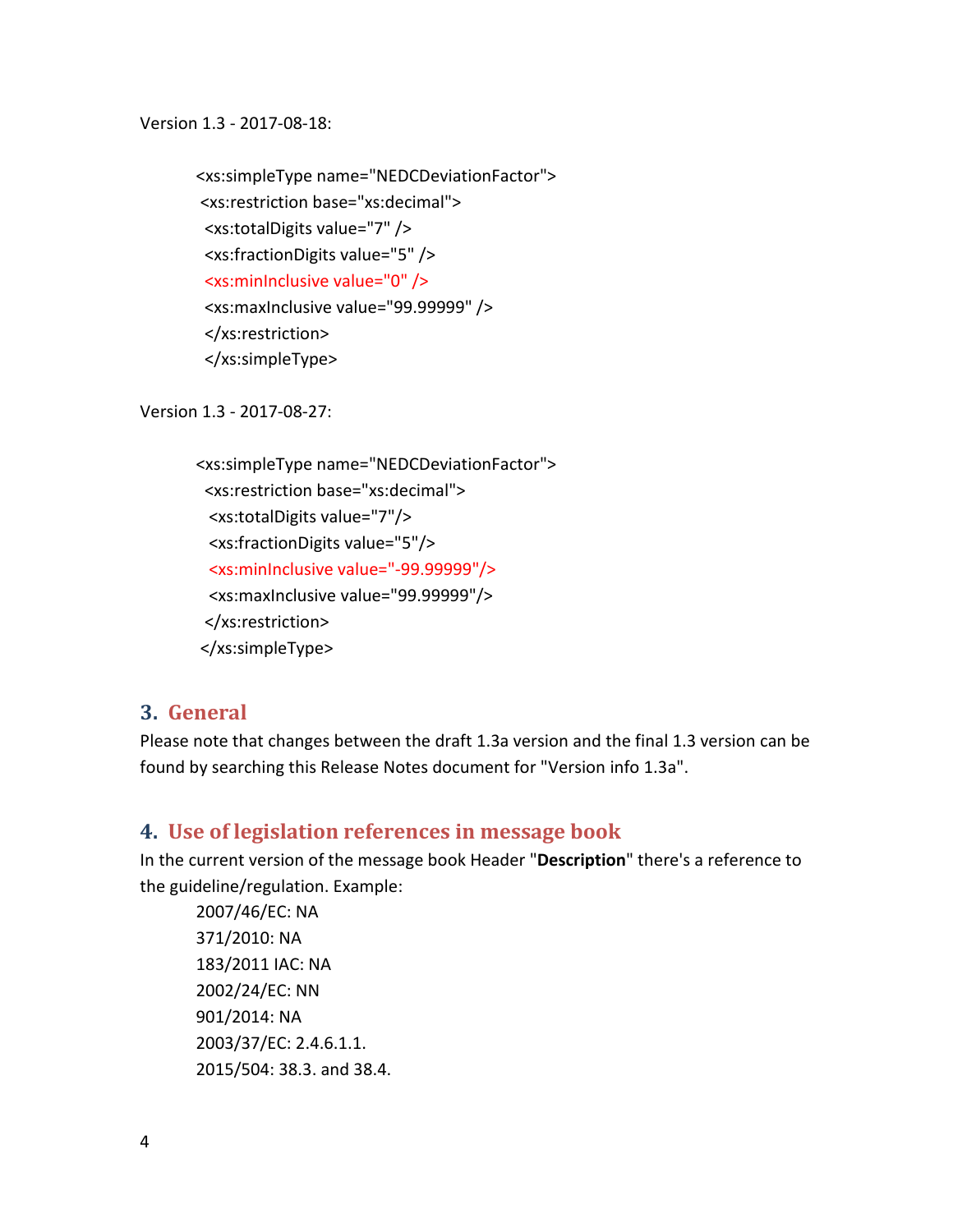To reduce maintenance of this listing we've removed the references where NA is stated. If a guideline isn't mentioned this means it's Not Applicable.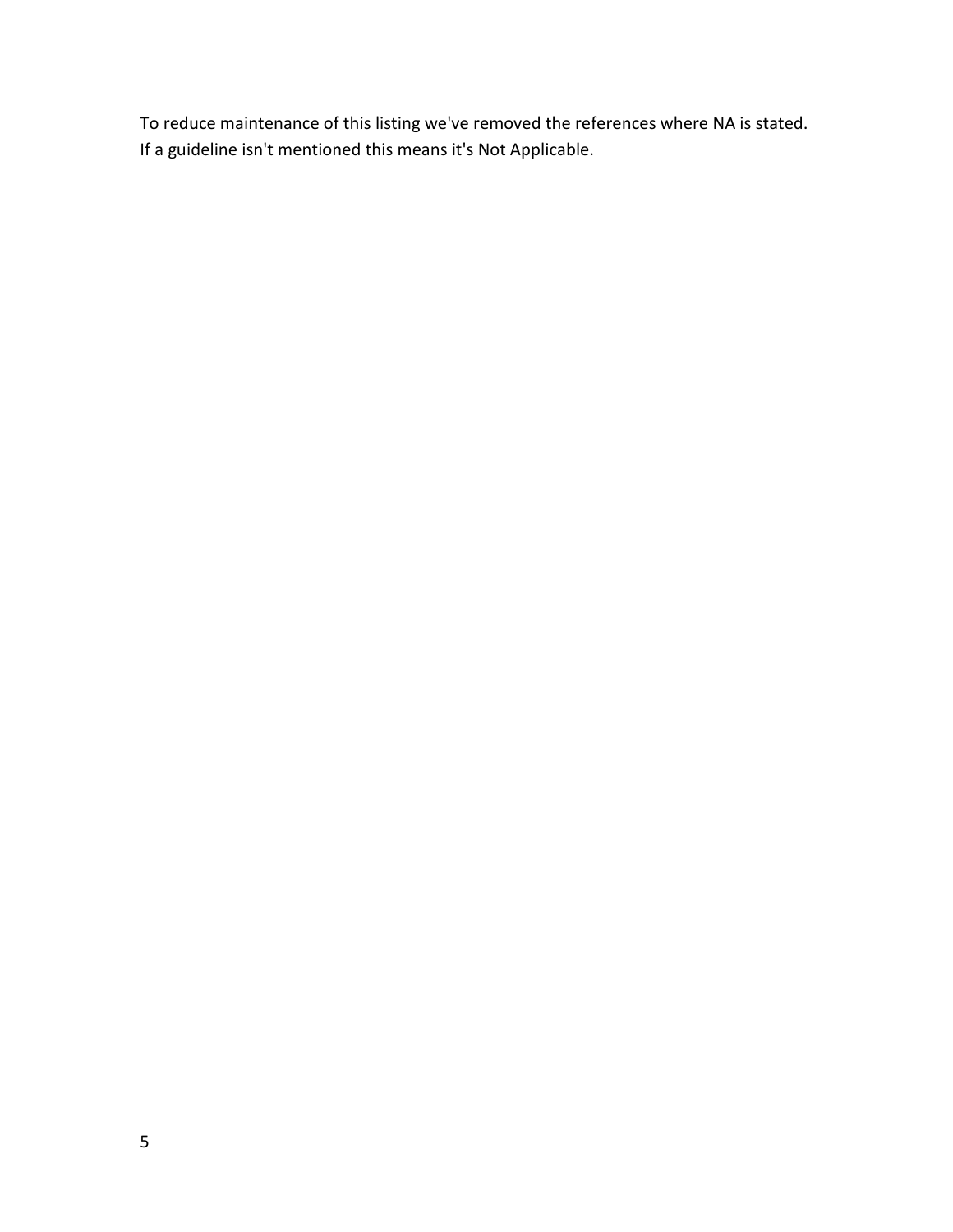<span id="page-5-0"></span>

|  |  |  |  | 5. Request for change : Coding list (enumeration) |  |
|--|--|--|--|---------------------------------------------------|--|
|--|--|--|--|---------------------------------------------------|--|

| <b>Change Request</b> | <b>Add Enumeration</b>                                     |
|-----------------------|------------------------------------------------------------|
| Messageheader         | ExhaustEmissionLevelEuro                                   |
| <b>New values</b>     | EURO 6 AA, EURO 6 AB, EURO 6 AC, EURO 6 AD, EURO 6 AE,     |
|                       | EURO 6 AF, EURO 6 AG, EURO 6 AH, EURO 6 AI, EURO 6 AJ,     |
|                       | EURO 6 AK, EURO 6 AL, EURO 6 BA, EURO 6 BB, EURO 6 BC,     |
|                       | EURO 6 BG, EURO 6 BH, EURO 6 BI, EURO 6 PLN, EURO 6 ZG,    |
|                       | EURO 6 ZH, EURO 6 ZI, EURO 6 ZJ, EURO 6 ZL, EURO 6 ZK, AX, |
|                       | AY, AZ                                                     |
| Reason                | Regulation (EU) 2016/646                                   |

| <b>Change Request</b> | <b>Add Enumeration</b>   |
|-----------------------|--------------------------|
| Messageheader         | VehicleCategoryCode      |
|                       | L4e-A1                   |
|                       | $L4e-A2$                 |
|                       | $L4e-AB$                 |
|                       |                          |
| Reason                | Regulation (EU) 168/2013 |

| <b>Change Request</b>   | <b>Add Enumeration</b>                                                                                                                                                                                                                                                                                                                                                                                              |
|-------------------------|---------------------------------------------------------------------------------------------------------------------------------------------------------------------------------------------------------------------------------------------------------------------------------------------------------------------------------------------------------------------------------------------------------------------|
| Messageheader           | VersionNumberXsd                                                                                                                                                                                                                                                                                                                                                                                                    |
| <b>Currect value</b>    | None. Due to an error the enumeration is missing in version 1.2.                                                                                                                                                                                                                                                                                                                                                    |
| collection              | This will be added again.                                                                                                                                                                                                                                                                                                                                                                                           |
| New value<br>collection | - <xs: name="VersionNumberXsd" simpletype=""><br/><xs: base="xs:string" restriction=""><br/><xs: maxlength="" value="5"></xs:><br/><math>\leq</math>xs: enumeration value="1.1" /&gt;<br/><math>\leq</math>xs: enumeration value="1.2" /&gt;<br/><math>\le</math>xs: enumeration value="1.3" /&gt;<br/>This will be added to version 1.2 as a correction as well. Will not<br/>result in a new version.</xs:></xs:> |
| Reason                  | Correction.                                                                                                                                                                                                                                                                                                                                                                                                         |

| <b>Change Request</b> | <b>Add Enumeration</b> |
|-----------------------|------------------------|
| Messageheader         | BrakedTypeTrailCode    |
| <b>New value</b>      | $UND = Undefined$      |
| collection            |                        |
| Reason                | Correction             |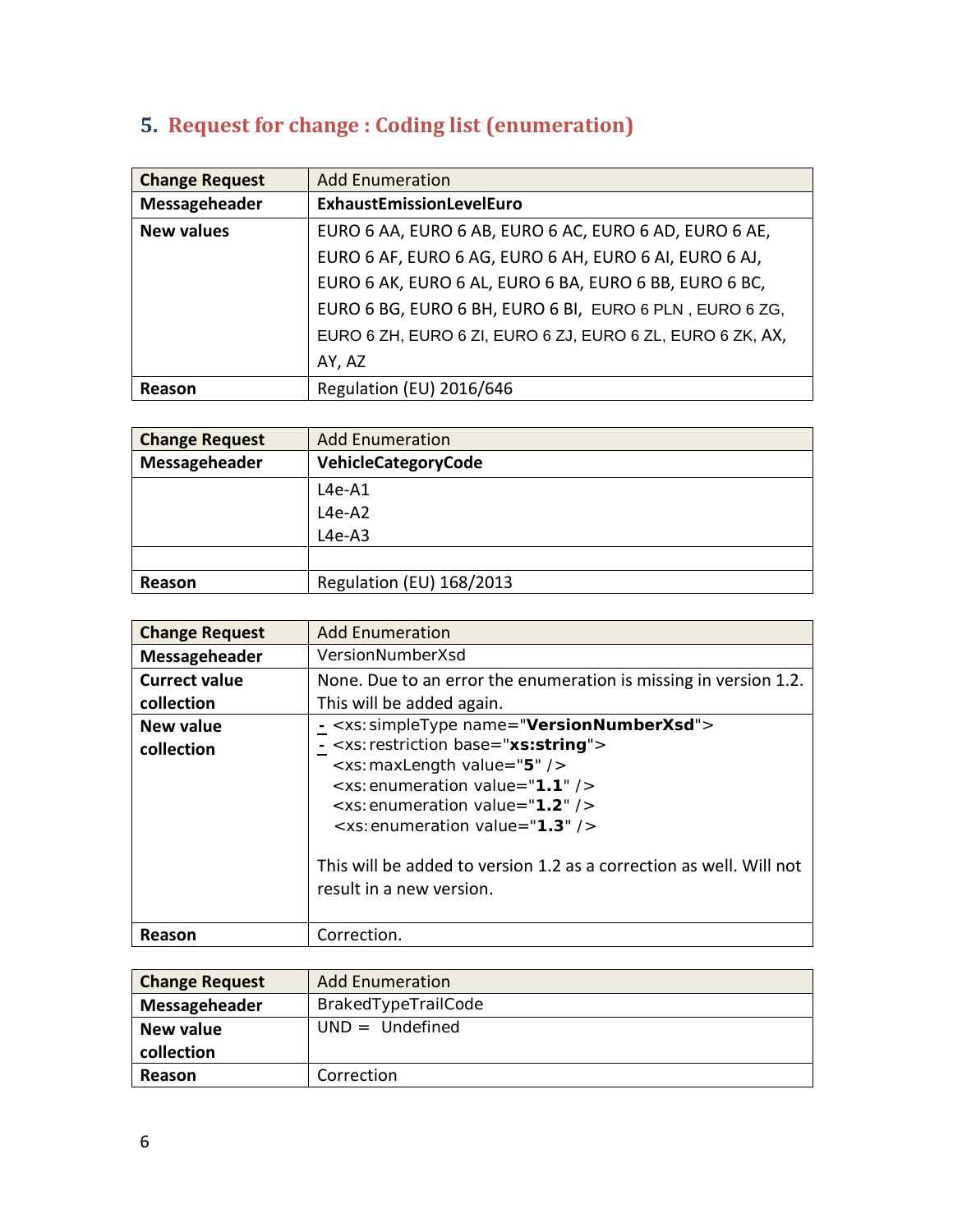| <b>Change Request</b> | <b>Add Enumeration</b>      |
|-----------------------|-----------------------------|
| Messageheader         | TrailerBrakeConnectionsCode |
| <b>New value</b>      | $NON = None$                |
| collection            |                             |
| Reason                | Correction                  |

| <b>Request</b>    | Add enumeration                                           |
|-------------------|-----------------------------------------------------------|
| Version info 1.3a | Added to final version, wasn't available in version 1.3a. |
| Messageheader     | LocOfTheStatutoryPlatesCode                               |
| Enumeration       | $D7$ = Left hand B/C post                                 |
| Reason            | Request manufacturer                                      |

| <b>Change Request</b> | <b>Add Enumeration</b>                                        |
|-----------------------|---------------------------------------------------------------|
| Version info 1.3a     | In version 1.3 these fuel codes are added to the enumeration. |
| Messageheader         | Fuelcode                                                      |
| New value             | 23 GTL (Gaz to liquid = Diesel)                               |
| collection            | 24 BTL (Biomass to liquid = Diesel)                           |
|                       | 25 CTL (Coal to liquid = Diesel)                              |
|                       | 26 HVO (Hydrotreated vegetable oil = Diesel)                  |
|                       | 61 LNG-L                                                      |
|                       | <b>62 LNG-H</b>                                               |
|                       | 63 LNG-HL                                                     |
|                       | 83 B10 (Diesel)                                               |
|                       | 84 B15 (Diesel)                                               |
|                       | 85 B20 (Diesel)                                               |
|                       | 86 B30 (Diesel)                                               |
|                       | 87 B50 (Diesel)                                               |
| Reason                | <b>Additional fuel codes</b>                                  |

| <b>Change Request</b> | <b>Add Enumeration</b>  |
|-----------------------|-------------------------|
| Messageheader         | <b>OdometerUnitCode</b> |
| <b>New values</b>     | $B = Both$              |
| Reason                | Correction              |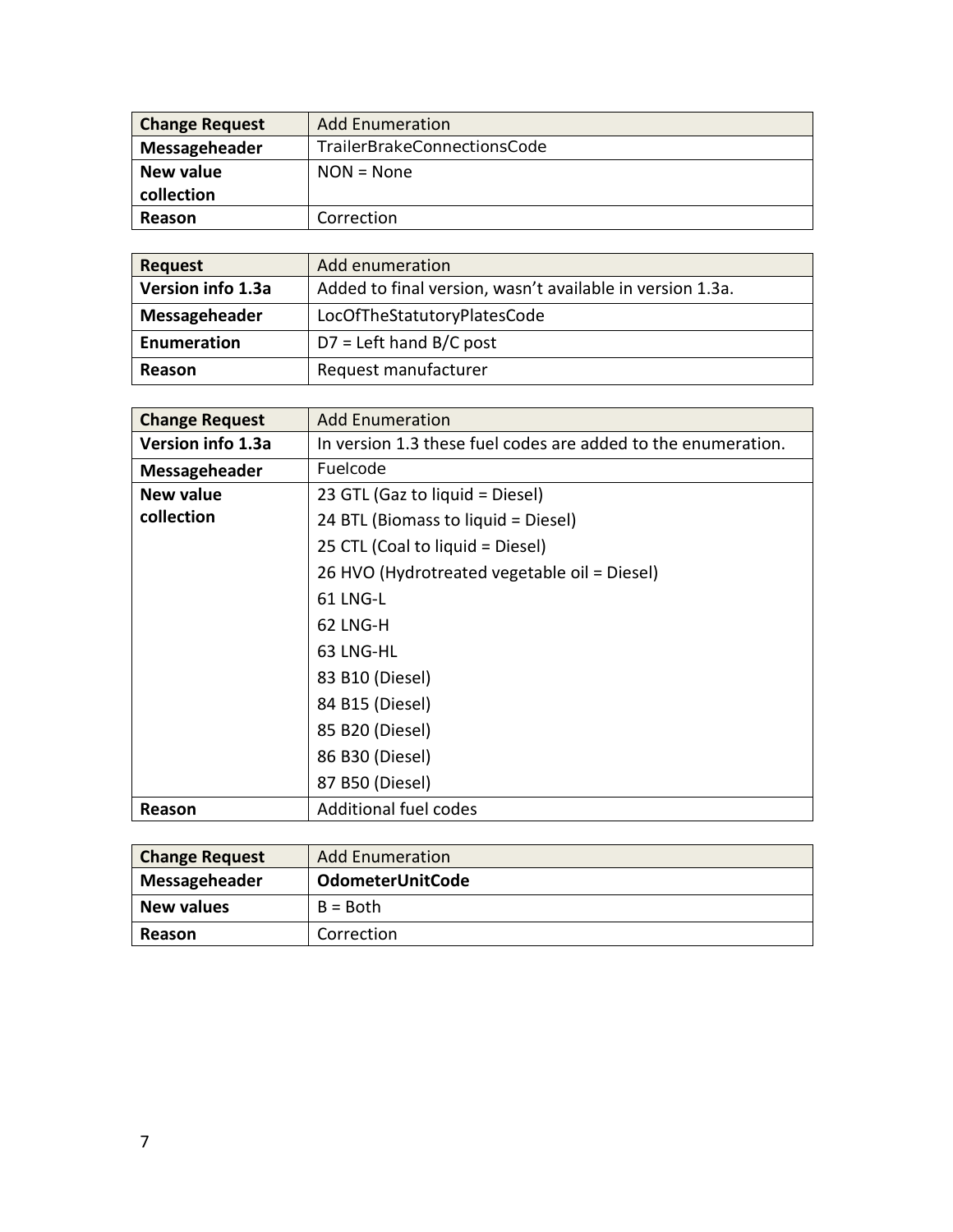# <span id="page-7-0"></span>**6. Changes to the description in the message book**

| <b>Field</b>                  | <b>BallastSetNumberOfComponents</b>                                                                                                                                             |
|-------------------------------|---------------------------------------------------------------------------------------------------------------------------------------------------------------------------------|
| <b>XSD Grouping</b><br>Format | Body, CocDataGroup, BallastSetTable, BallastSetGroup<br>NUM <sub>3</sub>                                                                                                        |
| <b>XML Format</b>             | nonNegativeInteger                                                                                                                                                              |
| Description                   | Number of components on each set.                                                                                                                                               |
|                               | Set 1: Set 2: Set                                                                                                                                                               |
|                               | 2015/504: 29.1.1.                                                                                                                                                               |
|                               | 2016/1789: 29.2.1.                                                                                                                                                              |
| <b>Field</b>                  | <b>NumberOfSetsBallastMasses</b>                                                                                                                                                |
| <b>XSD Grouping</b>           | Body, CocDataGroup                                                                                                                                                              |
| Format                        | NUM <sub>2</sub>                                                                                                                                                                |
| <b>XML Format</b>             | nonNegativeInteger                                                                                                                                                              |
| Description                   | Number of sets of ballast masses.                                                                                                                                               |
|                               | 2015/504: 29.1.                                                                                                                                                                 |
|                               | 2016/1789: 29.2.1                                                                                                                                                               |
| <b>Field</b>                  | <b>BallastMassTotal</b>                                                                                                                                                         |
| <b>XSD Grouping</b>           | Body, CocDataGroup                                                                                                                                                              |
| Format                        | NUM <sub>6</sub>                                                                                                                                                                |
| <b>XML Format</b>             | nonNegativeInteger                                                                                                                                                              |
| Description                   | Ballast masses (total)                                                                                                                                                          |
|                               | 2003/37/EC:2.3.                                                                                                                                                                 |
|                               | 2015/504: 29.3.                                                                                                                                                                 |
|                               | 2016/1789: 29.3.                                                                                                                                                                |
|                               |                                                                                                                                                                                 |
| <b>Field</b>                  | HeightMaximum                                                                                                                                                                   |
| <b>XSD Grouping</b>           | Body, CocDataGroup                                                                                                                                                              |
| Format<br><b>XML Format</b>   | NUM <sub>4</sub><br>nonNegativeInteger                                                                                                                                          |
| Unit                          | mm                                                                                                                                                                              |
| Description                   | Height maximum                                                                                                                                                                  |
|                               | 2007/46/EC: 8.<br>371/2010: 7.                                                                                                                                                  |
|                               | 183/2011 IAC: 7.                                                                                                                                                                |
|                               | 2002/24/EC: 8.                                                                                                                                                                  |
|                               | 901/2014: 2.2.3.                                                                                                                                                                |
|                               | 2015/504: 4.2.2.1.3.                                                                                                                                                            |
|                               | 2016/1789: 4.2.1.3.                                                                                                                                                             |
| Usage                         | In case of complete vehicles only to be used when the vehicle is adjustable. It is<br>not permitted to use this entry for a range of values as defined in the type<br>approval. |
|                               | In case of incomplete vehicles only to be used to define the installation range.<br>If more then 4000 then ExceedingDimensionIndicator has to be present with the               |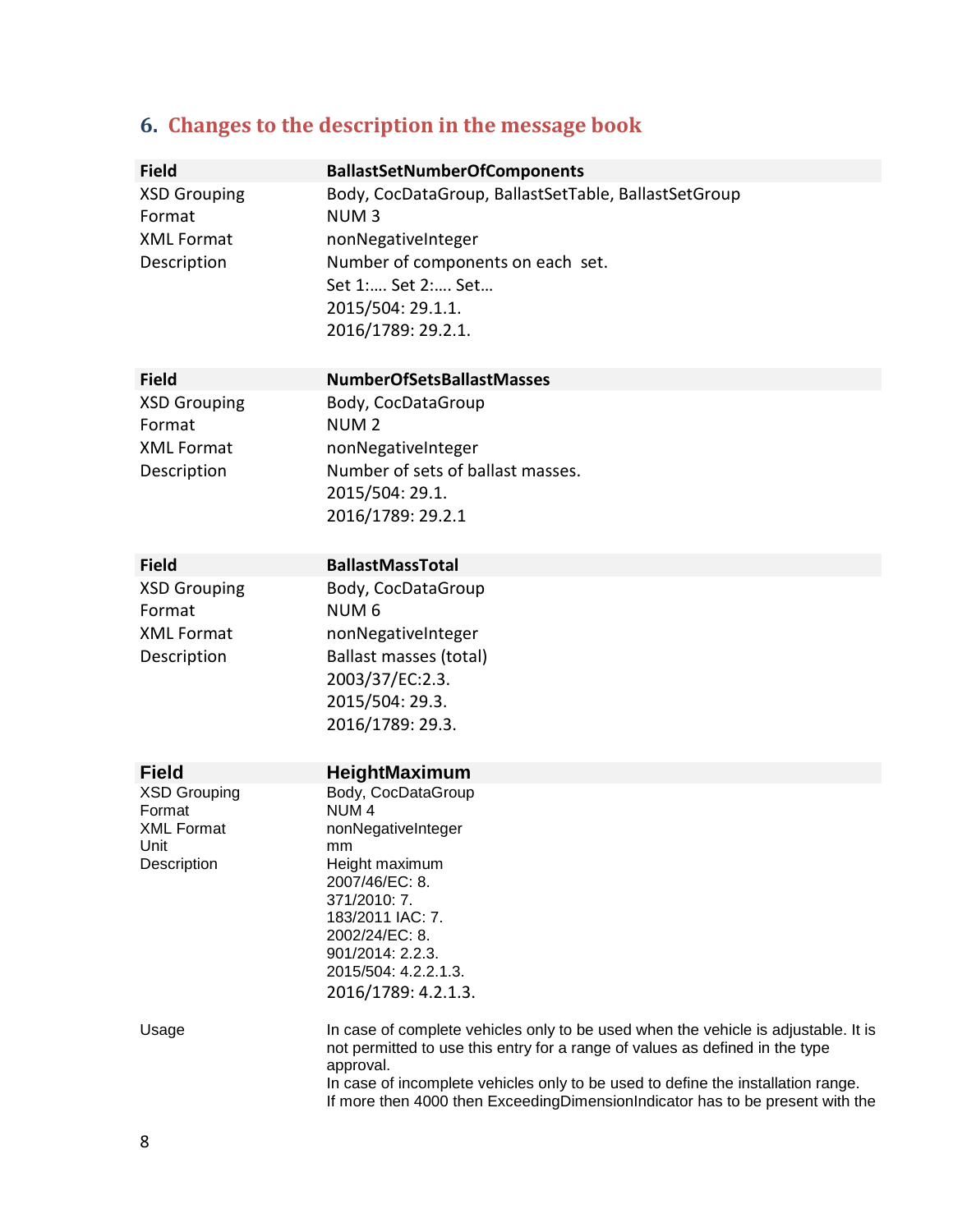value "Y". Also as Height.

| <b>Field</b>        | <b>HeightMinimum</b>                                                                                                                                                            |
|---------------------|---------------------------------------------------------------------------------------------------------------------------------------------------------------------------------|
| <b>XSD Grouping</b> | Body, CocDataGroup                                                                                                                                                              |
| Format              | NUM <sub>4</sub>                                                                                                                                                                |
| <b>XML Format</b>   | nonNegativeInteger                                                                                                                                                              |
| Unit                | mm                                                                                                                                                                              |
| Description         | Height mimimum                                                                                                                                                                  |
|                     | 2007/46/EC: 8.                                                                                                                                                                  |
|                     | 371/2010: 7.                                                                                                                                                                    |
|                     | 183/2011 IAC: 7.                                                                                                                                                                |
|                     | 2002/24/EC: 8.                                                                                                                                                                  |
|                     | 901/2014: 2.2.3.                                                                                                                                                                |
|                     | 2003/37/EC: 2.7.3.                                                                                                                                                              |
|                     | 2015/504: 4.2.2.1.3                                                                                                                                                             |
|                     | 2016/1789: 4.2.1.3.                                                                                                                                                             |
| Usage               | In case of complete vehicles only to be used when the vehicle is adjustable. It is<br>not permitted to use this entry for a range of values as defined in the type<br>approval. |
|                     | In case of incomplete vehicles only to be used to define the installation range.                                                                                                |
|                     | If more then 4000 then ExceedingDimensionIndicator has to be present with the                                                                                                   |
|                     | value "Y".                                                                                                                                                                      |
|                     | Also as Height.                                                                                                                                                                 |
|                     |                                                                                                                                                                                 |
| <b>Field</b>        | <b>ExtSoundLevelNrBaseRegulAct</b>                                                                                                                                              |
| <b>XSD Grouping</b> | Body, CocDataGroup, EngineTable, EngineGroup, FuelTable, FuelGroup                                                                                                              |
| Format              | A-N 35                                                                                                                                                                          |
| <b>XML Format</b>   | string                                                                                                                                                                          |
| Description         | Exterior sound level number of the base regulatory act and latest amending                                                                                                      |
|                     | regulatory act applicable, incl phase<br>2007/46/EC: 45.                                                                                                                        |
|                     | 371/2010: NA                                                                                                                                                                    |
|                     | 183/2011 IAC: NA                                                                                                                                                                |
|                     | 2002/24/EC: 46.                                                                                                                                                                 |
|                     | 901/2014: 4.0.2.                                                                                                                                                                |
|                     | 2016/1825: 4.0.6.                                                                                                                                                               |
|                     | 2003/37/EC: 13.                                                                                                                                                                 |
|                     | 2015/504: NN                                                                                                                                                                    |
|                     |                                                                                                                                                                                 |
|                     |                                                                                                                                                                                 |
| <b>Field</b>        | <b>SoundLevelStatEngineSpeed</b>                                                                                                                                                |
| <b>XSD Grouping</b> | Body, CocDataGroup, EngineTable, EngineGroup, FuelTable, FuelGroup                                                                                                              |
| Format              | NUM <sub>5</sub>                                                                                                                                                                |
| <b>XML Format</b>   | nonNegativeInteger                                                                                                                                                              |
| Unit<br>Description | $1/m$ in                                                                                                                                                                        |
|                     | Sound level Stationary engine speed<br>2007/46/EC: 45.                                                                                                                          |
|                     | 371/2010: 46.                                                                                                                                                                   |
|                     | 183/2011 IAC: 46.                                                                                                                                                               |
|                     | 2002/24/EC: 45.                                                                                                                                                                 |
|                     | 901/2014: 4.0.2.1.                                                                                                                                                              |
|                     | 2016/1825: 4.0.6.1.                                                                                                                                                             |
|                     |                                                                                                                                                                                 |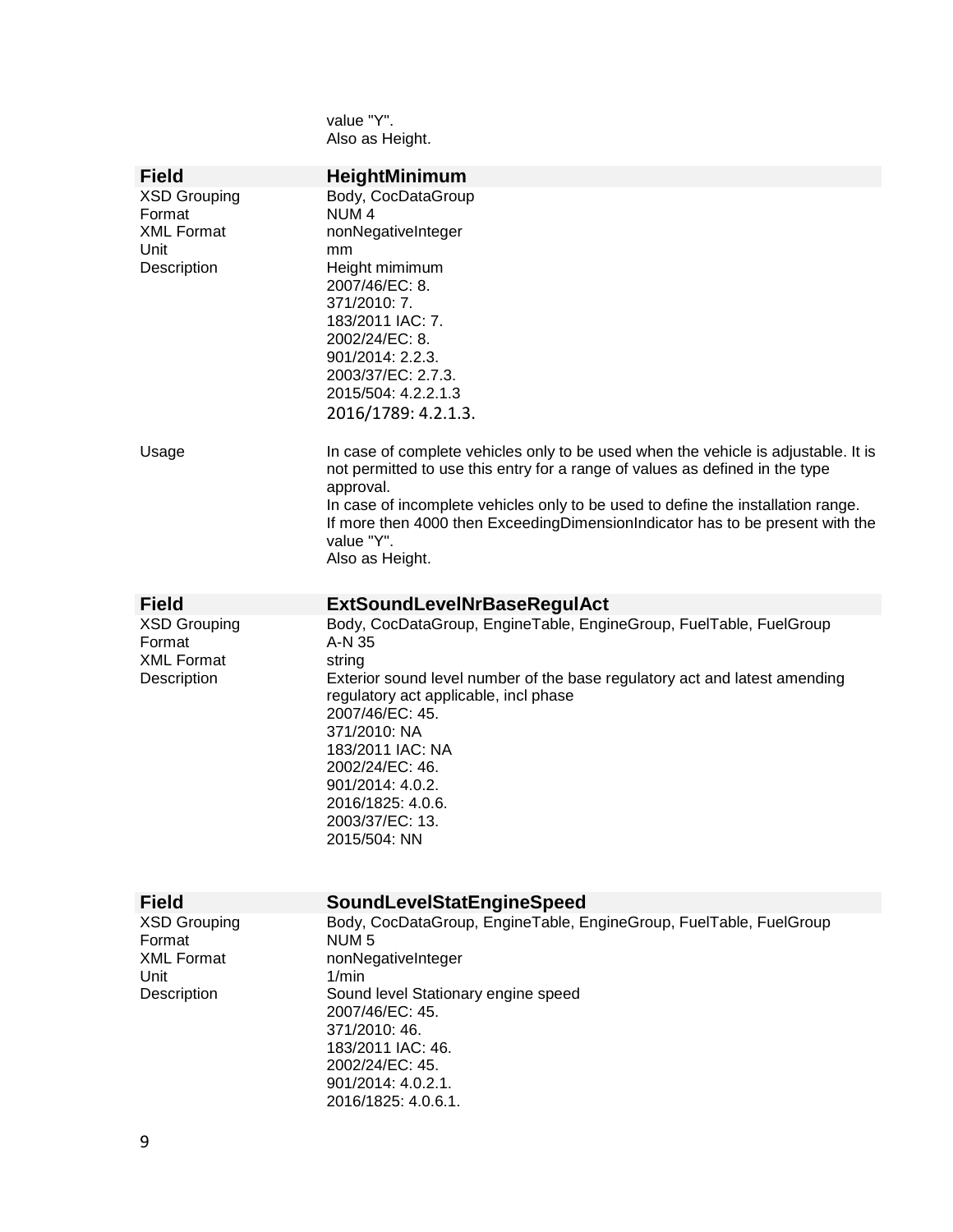2003/37/EC: 13.1. 2015/504: NN

XML Format Unit dB(A) Value collection 0-999.99<br>Description Sound le

# **Field**<br> **SoundLevelStationary**<br> **Sody, CocDataGroup, Engine**<br> **Example 2018**

XSD Grouping **Body, CocDataGroup, EngineTable, EngineGroup**, FuelTable, FuelGroup, FuelTable, FuelGroup NUM 5,2<br>decimal Min/max value minInclusive value='0'<br>Min/max value maxInclusive value='9' maxInclusive value='999.99' Sound level Stationary

> 2007/46/EC: 45. 371/2010: 46. 183/2011 IAC: 46. 2002/24/EC: 45. 901/2014: 4.0.2.1. 2016/1825: 4.0.6.1. 2003/37/EC: 13.1. 2015/504: NN

XML Format

# Format **NUM 5,2**<br>XML Format decimal

**Field**<br> **XSD Grouping** Body, CocDataGroup, Eng Body, CocDataGroup, EngineTable, EngineGroup, FuelTable, FuelGroup Min/max value minInclusive value='0' Min/max value maxInclusive value='999.99'<br>Unit dB(A)  $dB(A)$ Value collection 0-999.99 Description Sound level Drive-by

> 371/2010: 46. 183/2011 IAC: 46. 2002/24/EC: 45. 901/2014: 4.0.2.2. 2016/1825: 4.0.6.2. 2003/37/EC: 13.2.

| TestprocType1CO                                                                                |
|------------------------------------------------------------------------------------------------|
| Body, CocDataGroup, EngineTable, EngineGroup, FuelTable, FuelGroup,<br>TestprocedureType1Group |
| <b>NUM 9,5</b>                                                                                 |
| decimal                                                                                        |
| minInclusive value='0'                                                                         |
| maxinclusive value='9999.99999'                                                                |
| g/km                                                                                           |
| 0-9999.99999                                                                                   |
| Testprocedure Type I - CO                                                                      |
| 2007/46/EC: 46.1.1.                                                                            |
| 371/2010: 48.                                                                                  |
|                                                                                                |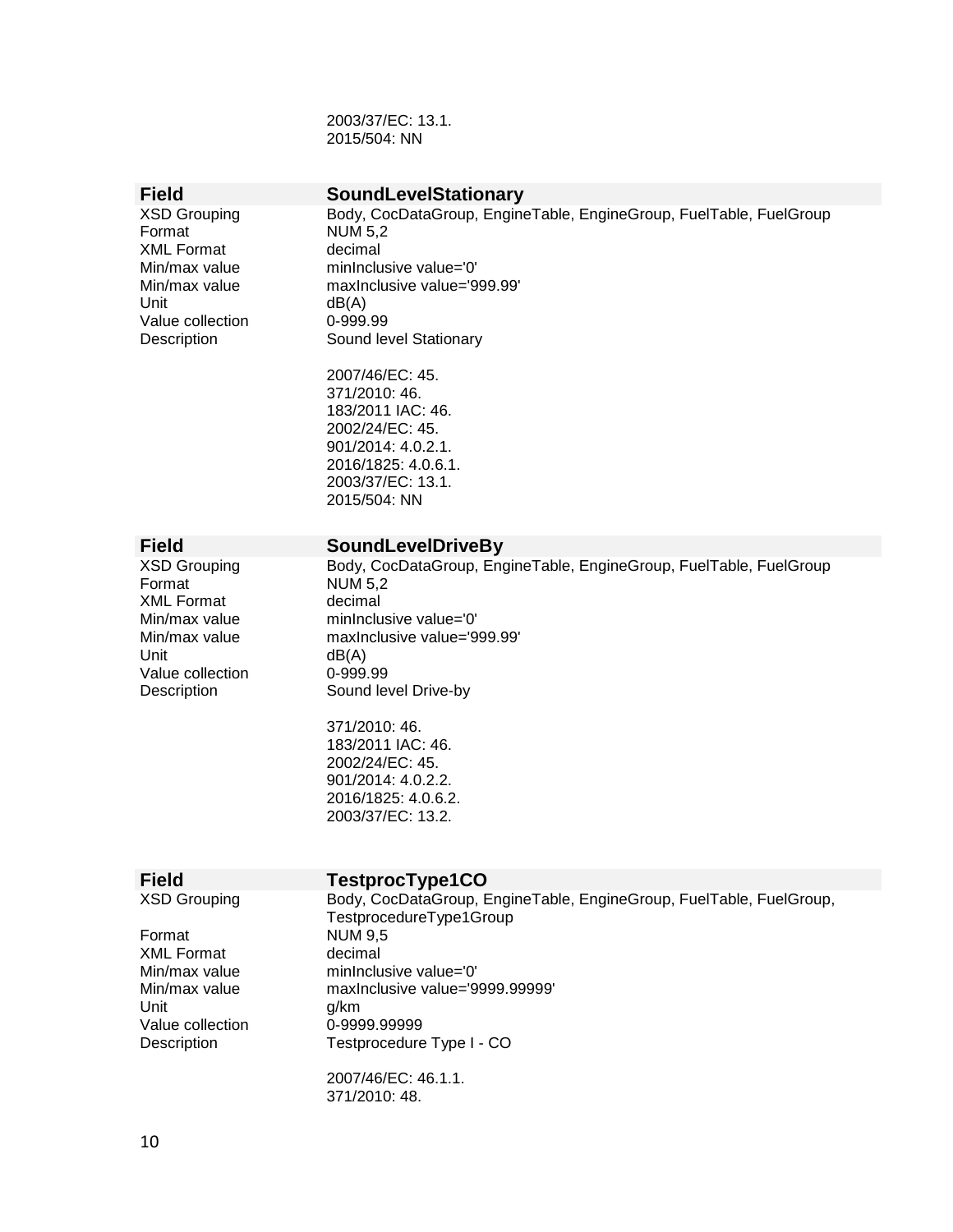2002/24/EC: 46. 901/2014: 3.2.15.1. 2016/1825: 3.2.15.1. 2003/37/EC: NA 2015/504: NA

Format NUM 9,5 XML Format decimal Unit g/km Value collection 0-9999.99999

**Field**<br> **XSD Grouping** Body, CocDataGroup, E Body, CocDataGroup, EngineTable, EngineGroup, FuelTable, FuelGroup, TestprocedureType1Group Min/max value minInclusive value='0'<br>Min/max value maxInclusive value='9' max Inclusive value='9999.99999' Testprocedure Type I - HC

> 2007/46/EC: 46.1.1. 371/2010: 48. 2002/24/EC: 46. 901/2014: 3.2.15.1. 2016/1825: 3.2.15.1. 2015/504: NA

# **Field TestprocType1HC\_NOx**<br>
XSD Grouping Body, CocDataGroup, EngineT

Format NUM 9,5 XML Format decimal Unit g/km<br>Value collection 0-9999.99999 Value collection

Body, CocDataGroup, EngineTable, EngineGroup, FuelTable, FuelGroup, TestprocedureType1Group Min/max value minInclusive value='0'<br>Min/max value maxInclusive value='9 maxInclusive value='9999.99999' Description Testprocedure Type I - HC + NOx

> 2007/46/EC: 46.1.1. 371/2010: 48. 2002/24/EC: 46. 901/2014: 3.2.15.1. 2016/1825: 3.2.15.1.

# **Field**<br> **XSD Grouping**<br> **TestprocType1NMHC**<br> **Rody, CocDataGroup, Enging**

Format NUM 9.5 XML Format decimal Unit g/km Value collection 0-9999.99999

Body, CocDataGroup, EngineTable, EngineGroup, FuelTable, FuelGroup, TestprocedureType1Group Min/max value minInclusive value='0' Min/max value maxInclusive value='9999.99999' Testprocedure Type I - NMHC

> 371/2010: 48. 901/2014: 3.2.15.1. 2016/1825: 3.2.15.1.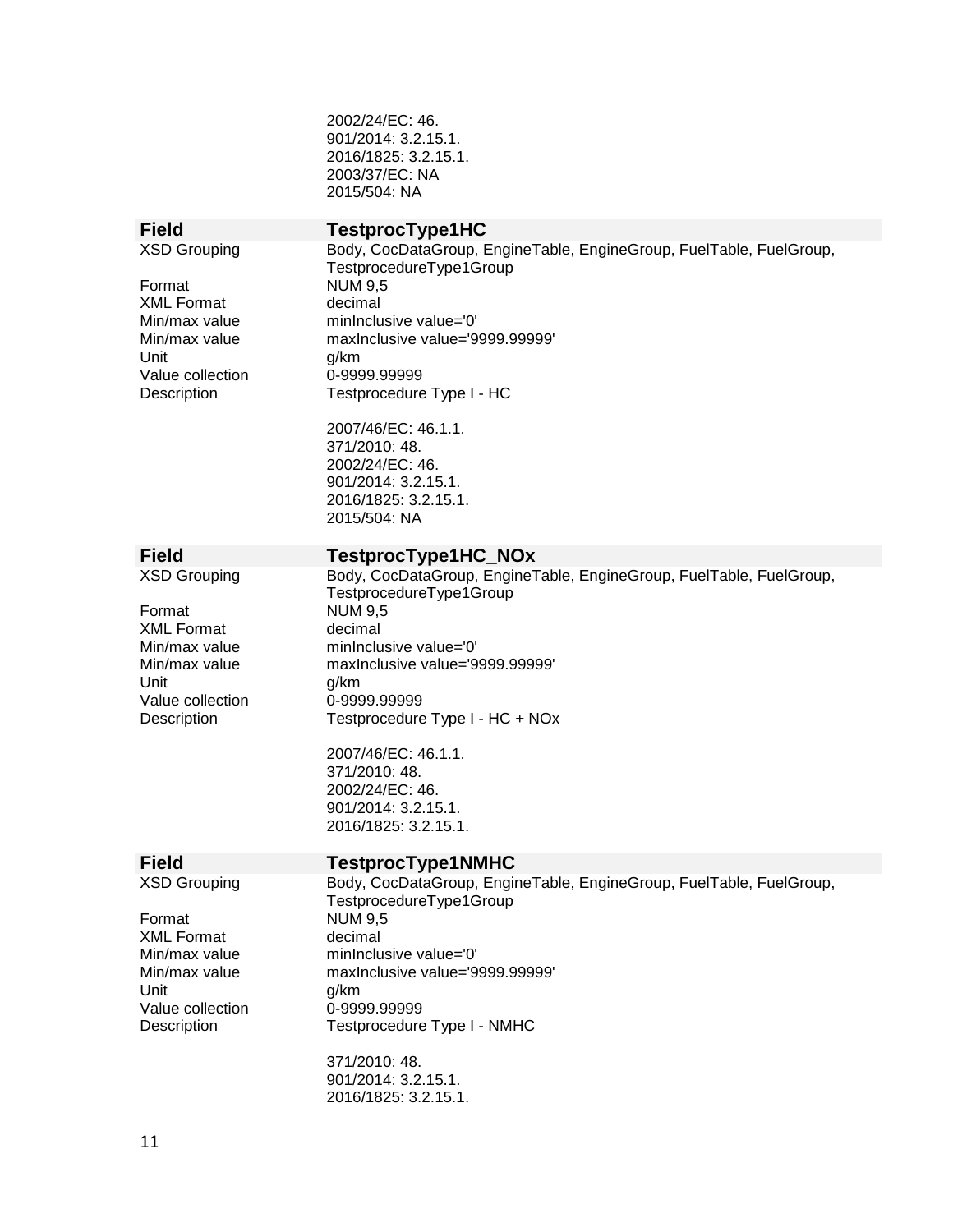| <b>Field</b>             | TestprocType1NOx                                                                               |
|--------------------------|------------------------------------------------------------------------------------------------|
| <b>XSD Grouping</b>      | Body, CocDataGroup, EngineTable, EngineGroup, FuelTable, FuelGroup,<br>TestprocedureType1Group |
| Format                   | <b>NUM 9,5</b>                                                                                 |
| <b>XML Format</b>        | decimal                                                                                        |
| Min/max value            | minInclusive value='0'                                                                         |
| Min/max value<br>Unit    | maxInclusive value='9999.99999'<br>g/km                                                        |
| Value collection         | 0-9999.99999                                                                                   |
| Description              | Testprocedure Type I - Nox                                                                     |
|                          |                                                                                                |
|                          | 2007/46/EC: 46.1.1.                                                                            |
|                          | 371/2010: 48.                                                                                  |
|                          | 2002/24/EC: 46.                                                                                |
|                          | 901/2014: 3.2.15.1.                                                                            |
|                          | 2016/1825: 3.2.15.1.                                                                           |
|                          |                                                                                                |
| <b>Field</b>             | <b>TestprocType1Particulates</b>                                                               |
| <b>XSD Grouping</b>      | Body, CocDataGroup, EngineTable, EngineGroup, FuelTable, FuelGroup,                            |
|                          | TestprocedureType1Group                                                                        |
| Format                   | <b>NUM 9,5</b>                                                                                 |
| <b>XML Format</b>        | decimal                                                                                        |
| Min/max value            | minInclusive value='0'                                                                         |
| Min/max value            | maxInclusive value='9999.99999'                                                                |
| Unit                     | g/km                                                                                           |
| Value collection         | 0-9999.99999                                                                                   |
| Description              | Testprocedure Type I - Particulates                                                            |
|                          | 2007/46/EC: 46.1.1.                                                                            |
|                          | 371/2010: 48.                                                                                  |
|                          | 901/2014: 3.2.15.1.                                                                            |
|                          | 2016/1825: 3.2.15.1.                                                                           |
|                          |                                                                                                |
|                          |                                                                                                |
| <b>Field</b>             | <b>TestprocTypeVIICO2</b>                                                                      |
| <b>XSD Grouping</b>      | Body, CocDataGroup, EngineTable, EngineGroup, FuelTable, FuelGroup,                            |
|                          | TestprocTypeVIIGroup                                                                           |
| Format                   | <b>NUM 9,5</b>                                                                                 |
| <b>XML Format</b>        | decimal                                                                                        |
| Min/max value            | minInclusive value='0'                                                                         |
| Min/max value            | maxinclusive value='9999.99999'                                                                |
| Unit<br>Value collection | g/km<br>0-9999.99999                                                                           |
| Description              | 4.0.3.1. CO2.                                                                                  |
|                          | 2.2.1.8.6. CO2 Result of type VII (TR TTVIIx) g/km                                             |
|                          |                                                                                                |
|                          | 2007/46/EC: NA                                                                                 |
|                          | 183/2011 IAC: NA                                                                               |
|                          | 2002/24/EC: NA                                                                                 |
|                          | 901/2014: 4.0.3.1.                                                                             |
|                          | 2016/1825: 4.0.3.                                                                              |
|                          | 2003/37/EC: NA                                                                                 |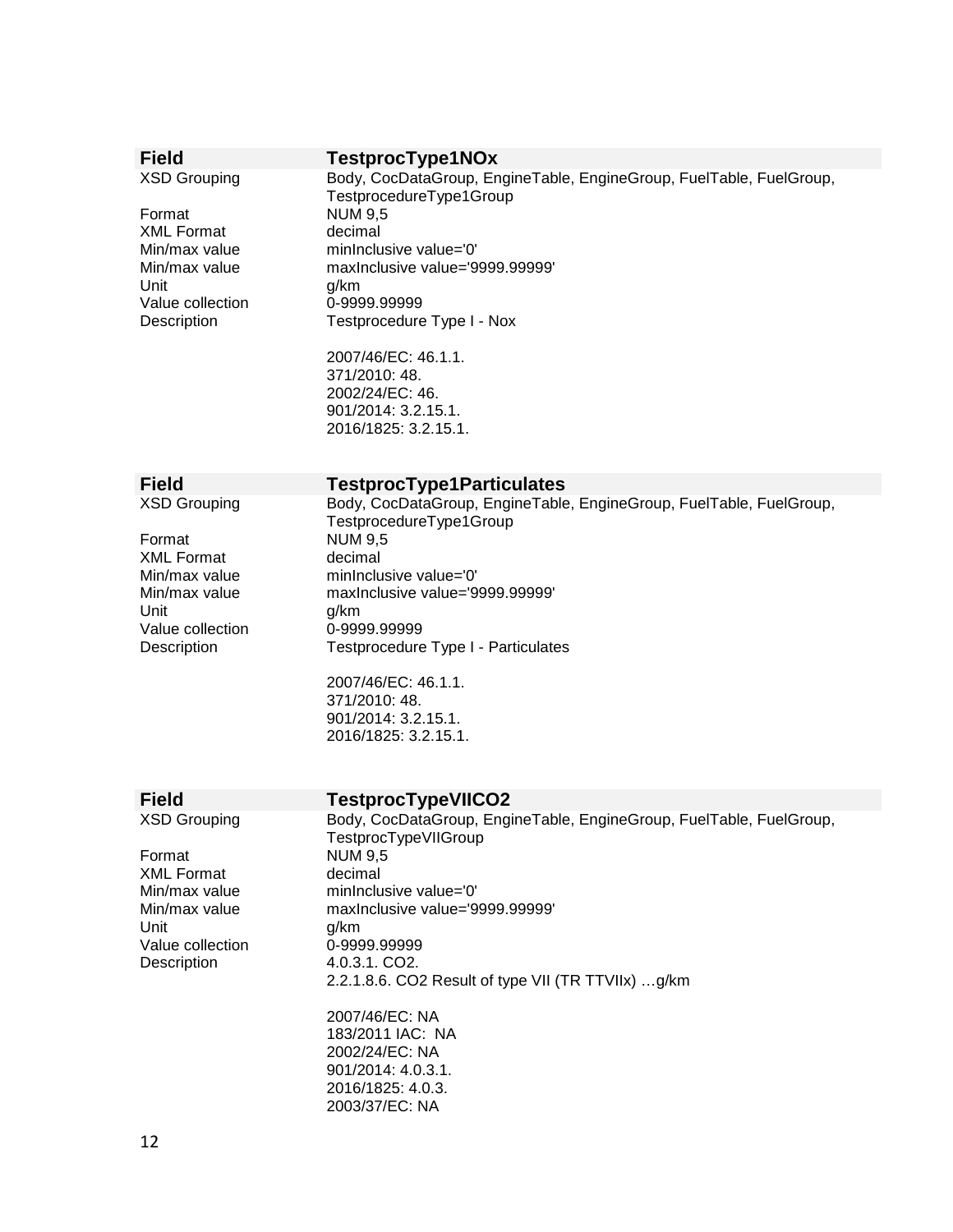2015/504: NA

| <b>Field</b>                                       | <b>TestprocTypeVIIFuelConsumption</b>                                                                         |
|----------------------------------------------------|---------------------------------------------------------------------------------------------------------------|
| <b>XSD Grouping</b><br>Format                      | Body, CocDataGroup, EngineTable, EngineGroup, FuelTable, FuelGroup,<br>TestprocTypeVIIGroup<br><b>NUM 9,5</b> |
| <b>XML Format</b>                                  | decimal                                                                                                       |
| Min/max value                                      | minInclusive value='0'                                                                                        |
| Min/max value                                      | maxInclusive value='9999.99999'                                                                               |
| Unit                                               | I/100km                                                                                                       |
| Value collection                                   | 0-9999.99999                                                                                                  |
| Description                                        | 2.2.1.8.6. Fuelconsumption Result of type VII (TR TTVIIx) g/km                                                |
|                                                    | 901/2014: 4.0.3.2.                                                                                            |
|                                                    | 2016/1825: 4.0.2.                                                                                             |
| <b>Field</b>                                       | <b>ElectricEnergyConsPureElectric</b>                                                                         |
| <b>XSD Grouping</b><br>Format<br><b>XML Format</b> | Body, CocDataGroup, EngineTable, EngineGroup, FuelTable, FuelGroup<br><b>NUM 7,2</b><br>decimal               |
| Min/max value                                      | minInclusive value='0'                                                                                        |
| Min/max value                                      | maxInclusive value='99999.99'                                                                                 |
| Unit                                               | Wh/km                                                                                                         |
| Value collection                                   | 0-99999.99                                                                                                    |
| Description                                        | Electric energy consumption pure electric                                                                     |
|                                                    | 371/2010: 49.                                                                                                 |
|                                                    | 183/2011 IAC: 49.                                                                                             |
|                                                    | 901/2014: 4.0.3.3.<br>2016/1825: 4.0.4.                                                                       |
|                                                    |                                                                                                               |
|                                                    |                                                                                                               |
|                                                    |                                                                                                               |
| <b>Field</b>                                       |                                                                                                               |
|                                                    | <b>ElectricEnergyConsWeightedComb</b>                                                                         |
| <b>XSD Grouping</b><br>Format                      | Body, CocDataGroup, EngineTable, EngineGroup, FuelTable, FuelGroup<br><b>NUM 7,2</b>                          |
| <b>XML Format</b>                                  | decimal                                                                                                       |
| Min/max value                                      | minInclusive value='0'                                                                                        |
| Min/max value                                      | maxInclusive value='99999.99'                                                                                 |
| Unit                                               | Wh/km                                                                                                         |
| Value collection                                   | 0-99999.99                                                                                                    |
| Description                                        | Electric energy consumption weighted, combined                                                                |
|                                                    | 371/2010: 49.                                                                                                 |
|                                                    | 183/2011 IAC: 49.                                                                                             |
|                                                    | 901/2014: 4.0.3.3.                                                                                            |
|                                                    | 2016/1825: 4.0.4.                                                                                             |
| Usage                                              | Mandatory for complete vehicles of the vehicle categories M1 and N1 for OVC-                                  |
|                                                    | hybrid vehicles (Plug-in hybrids).                                                                            |
|                                                    | Use this entry only in case of OVC hybrid vehicles.                                                           |
|                                                    |                                                                                                               |
| <b>Field</b>                                       | <b>ElectricRange</b>                                                                                          |
| <b>XSD Grouping</b>                                | Body, CocDataGroup, EngineTable, EngineGroup, FuelTable, FuelGroup                                            |
| Format                                             | NUM <sub>5</sub>                                                                                              |
| <b>XML Format</b><br>Unit                          | nonNegativeInteger<br>km                                                                                      |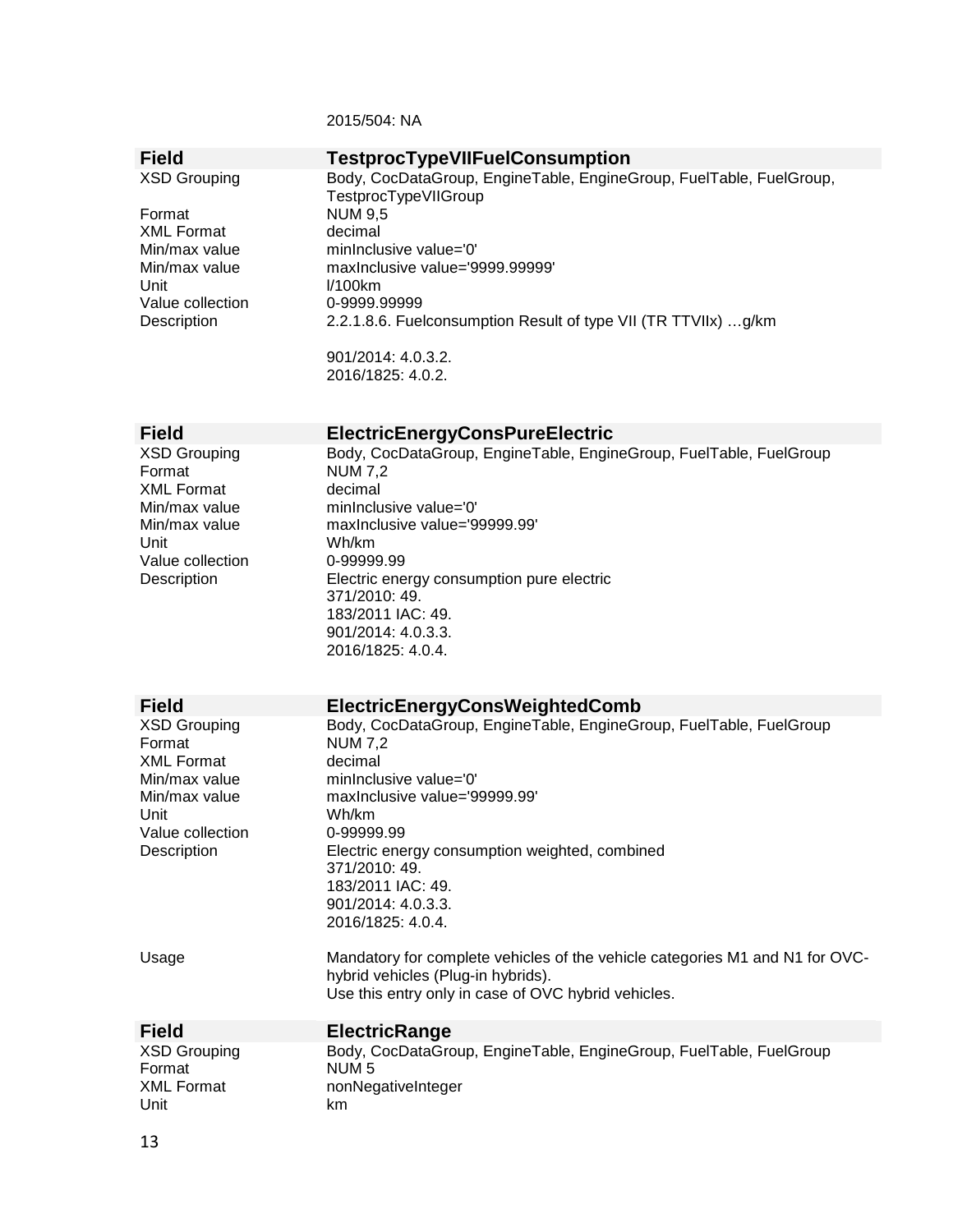| Description                                                               | Electric range for pure electric vehicles.<br>371/2010: 49.<br>901/2014: 4.0.3.4.<br>2016/1825: 4.0.5.                                                                                                                          |
|---------------------------------------------------------------------------|---------------------------------------------------------------------------------------------------------------------------------------------------------------------------------------------------------------------------------|
| Usage                                                                     | Use this entry only in case of pure electric vehicles                                                                                                                                                                           |
| <b>Field</b>                                                              | <b>ElectricRangeExternChargeable</b>                                                                                                                                                                                            |
| <b>XSD Grouping</b><br>Format<br><b>XML Format</b><br>Unit<br>Description | Body, CocDataGroup, EngineTable, EngineGroup, FuelTable, FuelGroup<br>NUM 5<br>nonNegativeInteger<br>km.<br>Electric range externally chargeable hybrid vehicle.<br>371/2010: 49.<br>$901/2014$ : 4.0.3.4.<br>2016/1825: 4.0.5. |
| Usage                                                                     | Mandatory for complete vehicles of the vehicle categories M1 and N1 for OVC-<br>hybrid vehicles (Plug-in hybrids).<br>Use this entry only in case of OVC hybrid vehicles.                                                       |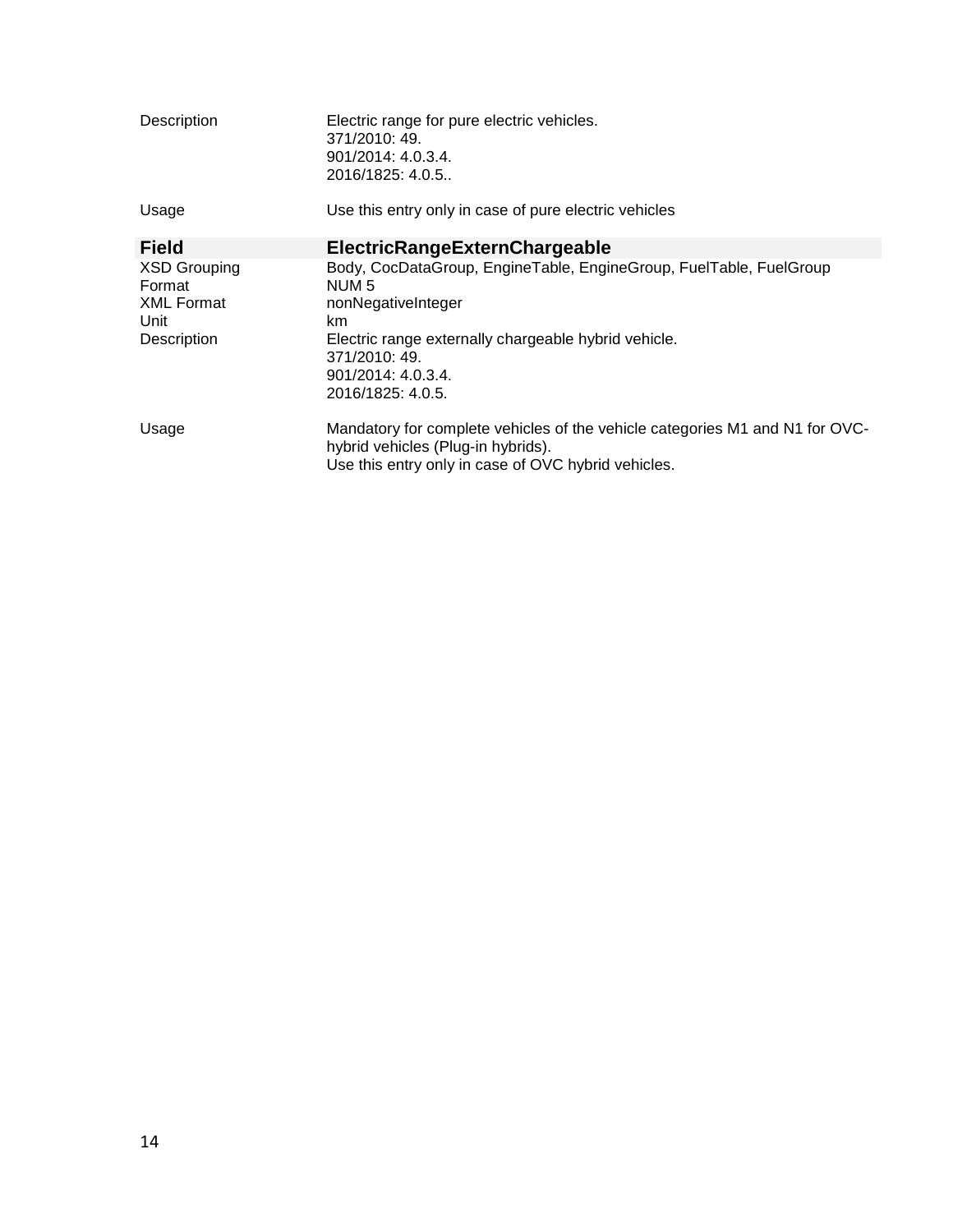# <span id="page-14-0"></span>**7. Field corrections**

| <b>Request</b>      | Add new field                                                   |
|---------------------|-----------------------------------------------------------------|
| <b>Field</b>        | PureElectricVehIndicator                                        |
| <b>XSD Grouping</b> | CocDataGroup                                                    |
| Out of use          | PureElectricIndicator                                           |
|                     | This field has been changed from engine to vehicle level and is |
|                     | out of use. Please use PureElectricVehIndicator instead.        |

| <b>Request</b>      | Add new field                                                   |
|---------------------|-----------------------------------------------------------------|
| <b>Field</b>        | HybridVehIndicator                                              |
| <b>XSD Grouping</b> | CocDataGroup                                                    |
| Out of use          | HybridIndicator                                                 |
|                     | This field has been changed from engine to vehicle level and is |
|                     | out of use. Please use HybridVehIndicator instead.              |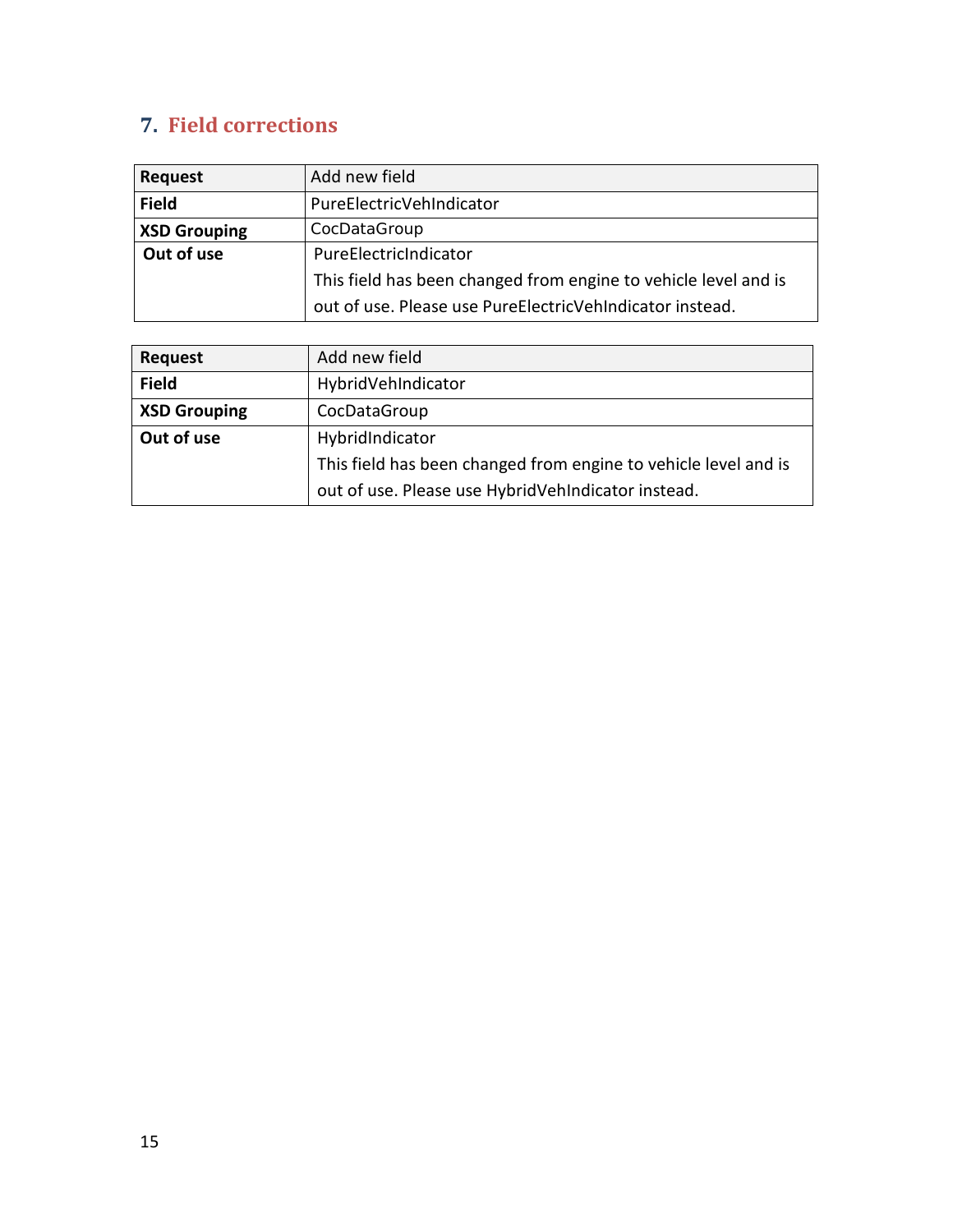# <span id="page-15-0"></span>**8. New fields requested for by users**

Some manufacturers state that the engine maximum power curve is a flat line over a specific engine rpm range (example: max engine power: 85 kW @ engine-rpm: 5200- 5600).

This means that for a correct input in the IVI tag <EngineSpeedMaximumNetPower> the value 5200-5600 should be required, while currently the tag definition states "Numeric-Nonnegative-5 characters", so the range cannot fit).

| <b>Request</b>      | Add new field                                                                                                                                                                                 |
|---------------------|-----------------------------------------------------------------------------------------------------------------------------------------------------------------------------------------------|
| <b>Field</b>        | EngineSpeedMaximumNetPowerMax                                                                                                                                                                 |
| <b>XSD Grouping</b> | CocDataGroup<br>EngineTable<br>EngineGroup<br>FuelTable<br>FuelGroup                                                                                                                          |
| Format              | NUM <sub>5</sub>                                                                                                                                                                              |
| <b>XML Format</b>   | nonNegativeInteger                                                                                                                                                                            |
| Unit                | 1/min                                                                                                                                                                                         |
| <b>Description</b>  | Engine speed maximum net power maximum<br>2007/46/EC: 26.<br>371/2010: 27.<br>136/2014: 27.1.<br>183/2011 IAC: 27.<br>2002/24/EC: 26.<br>901/2014: 1.9.<br>2003/37/EC: 3.6.<br>2015/504: 5.3. |

Due to this issue two entries will be added:

| <b>Request</b>      | Add new field                                                               |
|---------------------|-----------------------------------------------------------------------------|
| <b>Field</b>        | EngineSpeedMaximumNetPowerMin                                               |
| <b>XSD Grouping</b> | CocDataGroup<br>EngineTable<br>EngineGroup<br><b>FuelTable</b><br>FuelGroup |
| <b>Format</b>       | NUM <sub>5</sub>                                                            |
| <b>XML Format</b>   | nonNegativeInteger                                                          |
| Unit                | 1/min                                                                       |
| <b>Description</b>  | Engine speed maximum net power minimum<br>2007/46/EC: 26.<br>371/2010: 27.  |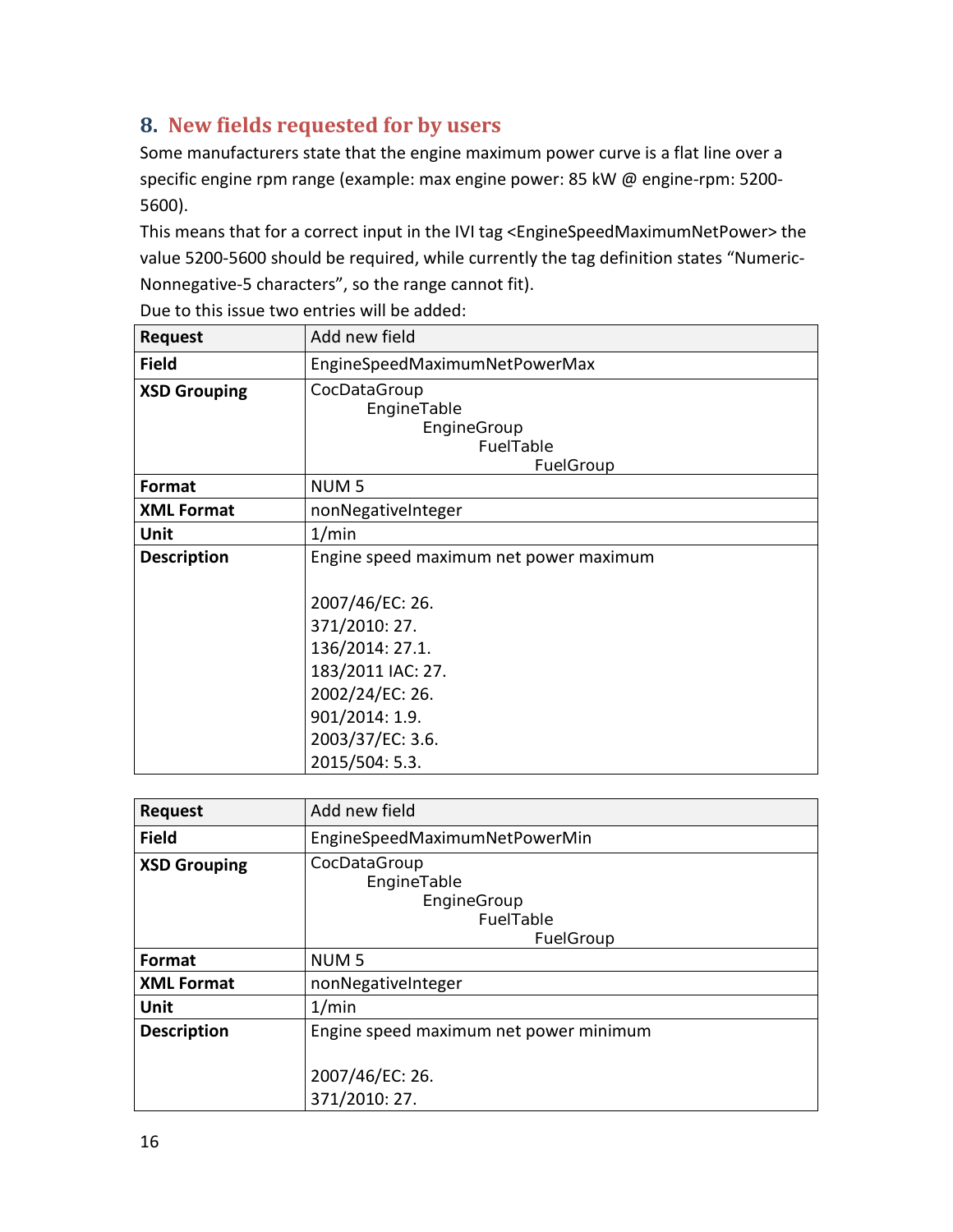| 136/2014: 27.1.   |
|-------------------|
| 183/2011 IAC: 27. |
| 2002/24/EC: 26.   |
| 901/2014: 1.9.    |
| 2003/37/EC: 3.6.  |
| 2015/504: 5.3.    |

| <b>Request</b>      | Ad new field                                                    |
|---------------------|-----------------------------------------------------------------|
| <b>XSD Group</b>    | CoCDataGroup                                                    |
| Messageheader       | MechanicalCouplingNumber                                        |
| <b>XSD Grouping</b> | CocDataGroup                                                    |
|                     | MechanicalCouplingTable                                         |
|                     | MechanicalCouplingGroup                                         |
| Format              | NUM <sub>3</sub>                                                |
| <b>XML Format</b>   | nonNegativeInteger                                              |
| Unit                |                                                                 |
| <b>Description</b>  | To uniquely identify a mechanical coupling. The other fields in |
|                     | the group could be the same for different coupling devices.     |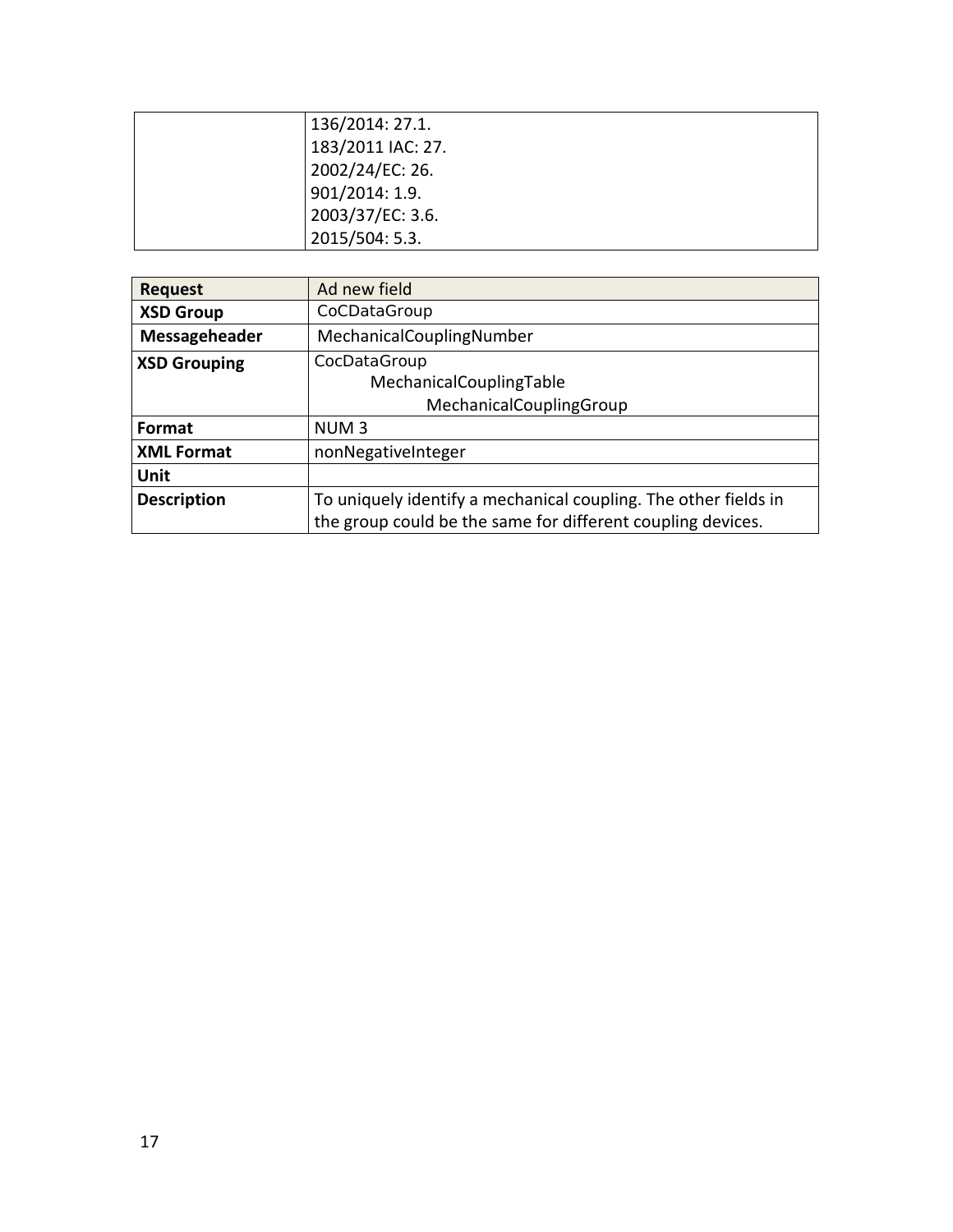# <span id="page-17-0"></span>**9. New fields as a result of Guideline changes: RDE** *ANNEX III*

*Part I of Annex IX to Directive 2007/46/EC is amended as follows:*

*(a) A new point 48.2 is introduced after point 48.1 in the side 2 of the Certificate of Conformity (CoC) of M1 vehicles as follows:*

*"48.2 Declared maximum RDE values (if applicable) Complete RDE trip: NOx: ……, Particles (number): …….. Urban RDE trip: NOx: ……, Particles (number): …….."*

*(a) A new point 48.2 is introduced after point 48.1 in the side 2 of the Certificate of Conformity (CoC) of M2 vehicles as follows:*

*"48.2 Declared maximum RDE values (if applicable) Complete RDE trip: NOx: ……, Particles (number): …….. Urban RDE trip: NOx: ……, Particles (number): …….."*

*(c) A new point 48.2 is introduced after point 48.1 in the side 2 of the Certificate of Conformity (CoC) of N1 vehicles as follows:*

*"48.2 Declared maximum RDE values (if applicable)*

*Complete RDE trip: NOx: ……, Particles (number): ……..* 

*Urban RDE trip: NOx: ……, Particles (number): …….."*

*(d) A new point 48.2 is introduced after point 48.1 in the side 2 of the Certificate of Conformity (CoC) of N2 vehicles as follows:*

*"48.2 Declared maximum RDE values (if applicable)*

*Complete RDE trip: NOx: ……, Particles (number): ……..* 

*Urban RDE trip: NOx: ……, Particles (number): …….."*

| <b>Request</b>   | Add new field                                   |
|------------------|-------------------------------------------------|
| <b>Field</b>     | TestprocRdeCompleteRdeNOx                       |
| <b>XSD Group</b> | FuelTable<br>FuelGroup<br>TestprocedureRdeGroup |
| Format           | <b>NUM 8,2</b>                                  |
| Unit             | mg/km                                           |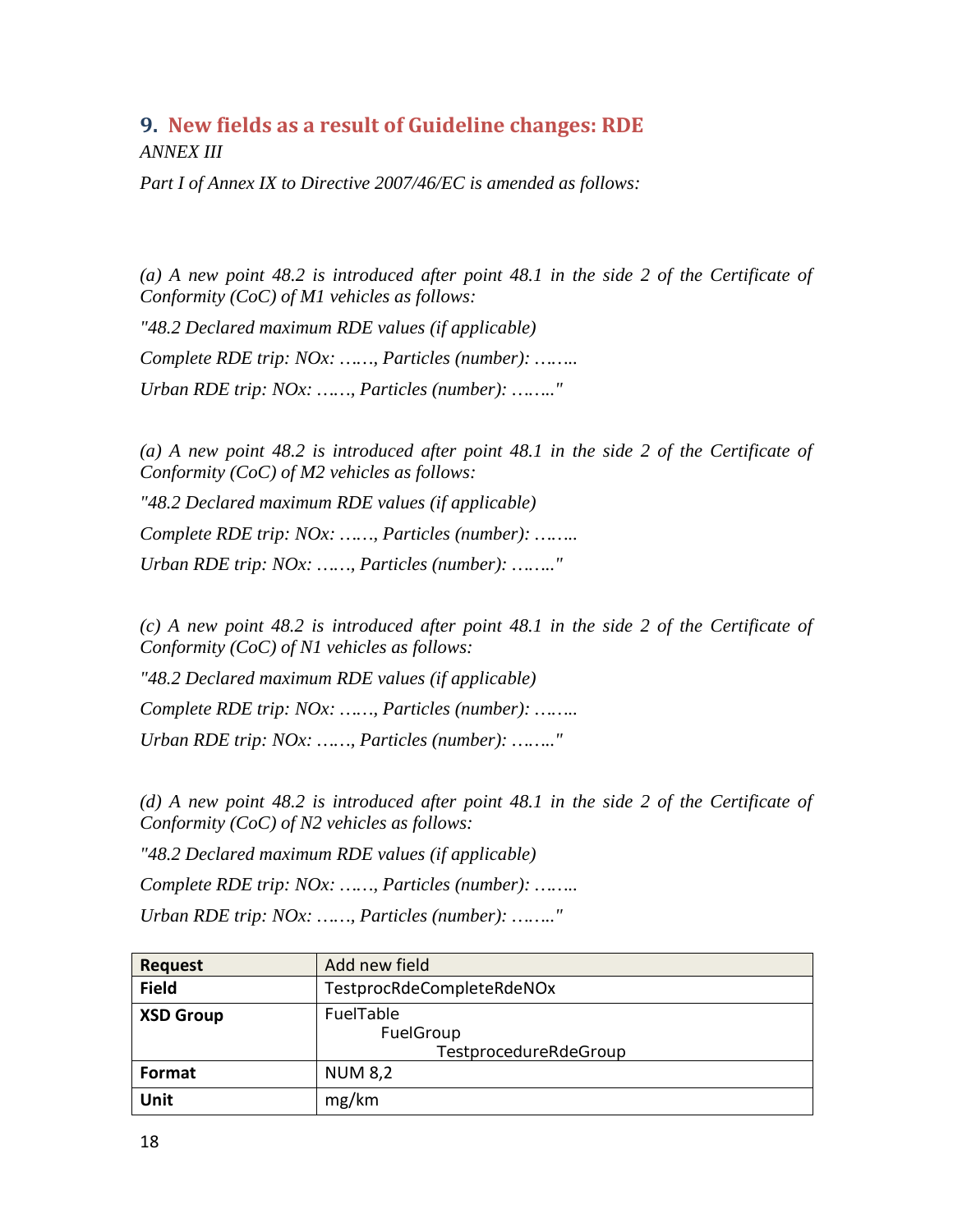| <b>Value collection</b> |                        |
|-------------------------|------------------------|
| <b>Description</b>      | Complete RDE trip: NOx |
|                         | 2017/1151: 48.2        |
| Reason                  | <b>RDE Guideline</b>   |

| <b>Request</b>          | Add new field                                          |
|-------------------------|--------------------------------------------------------|
| <b>Field</b>            | TestprocRdeCompleteRdeNrOfPart                         |
| <b>XSD Group</b>        | <b>FuelTable</b><br>FuelGroup<br>TestprocedureRdeGroup |
| <b>Format</b>           | <b>NUM 9,5</b>                                         |
| Unit                    | 1/km                                                   |
| <b>Value collection</b> |                                                        |
| <b>Description</b>      | Complete RDE trip: Particles (number):                 |
|                         | 2017/1151: 48.2                                        |
| Reason                  | <b>RDE Guideline</b>                                   |

| <b>Request</b>          | Add new field                                   |
|-------------------------|-------------------------------------------------|
| <b>Field</b>            | TestprocRdeCompleteRdeExpPart                   |
| <b>XSD Group</b>        | FuelTable<br>FuelGroup<br>TestprocedureRdeGroup |
| Format                  | NUM <sub>2</sub>                                |
| Unit                    |                                                 |
| <b>Value collection</b> |                                                 |
| <b>Description</b>      | Complete RDE trip: Particles (number):          |
|                         | 2017/1151: 48.2                                 |
| Reason                  | <b>RDE Guideline</b>                            |

| <b>Request</b>          | Add new field                                   |
|-------------------------|-------------------------------------------------|
| <b>Field</b>            | TestprocRdeUrbanRdeNOx                          |
| <b>XSD Group</b>        | FuelTable<br>FuelGroup<br>TestprocedureRdeGroup |
| Format                  | <b>NUM 8,2</b>                                  |
| Unit                    | mg/km                                           |
| <b>Value collection</b> |                                                 |
| <b>Description</b>      | Urban RDE trip: NOx:                            |
|                         | 2017/1151: 48.2                                 |
| Reason                  | <b>RDE Guideline</b>                            |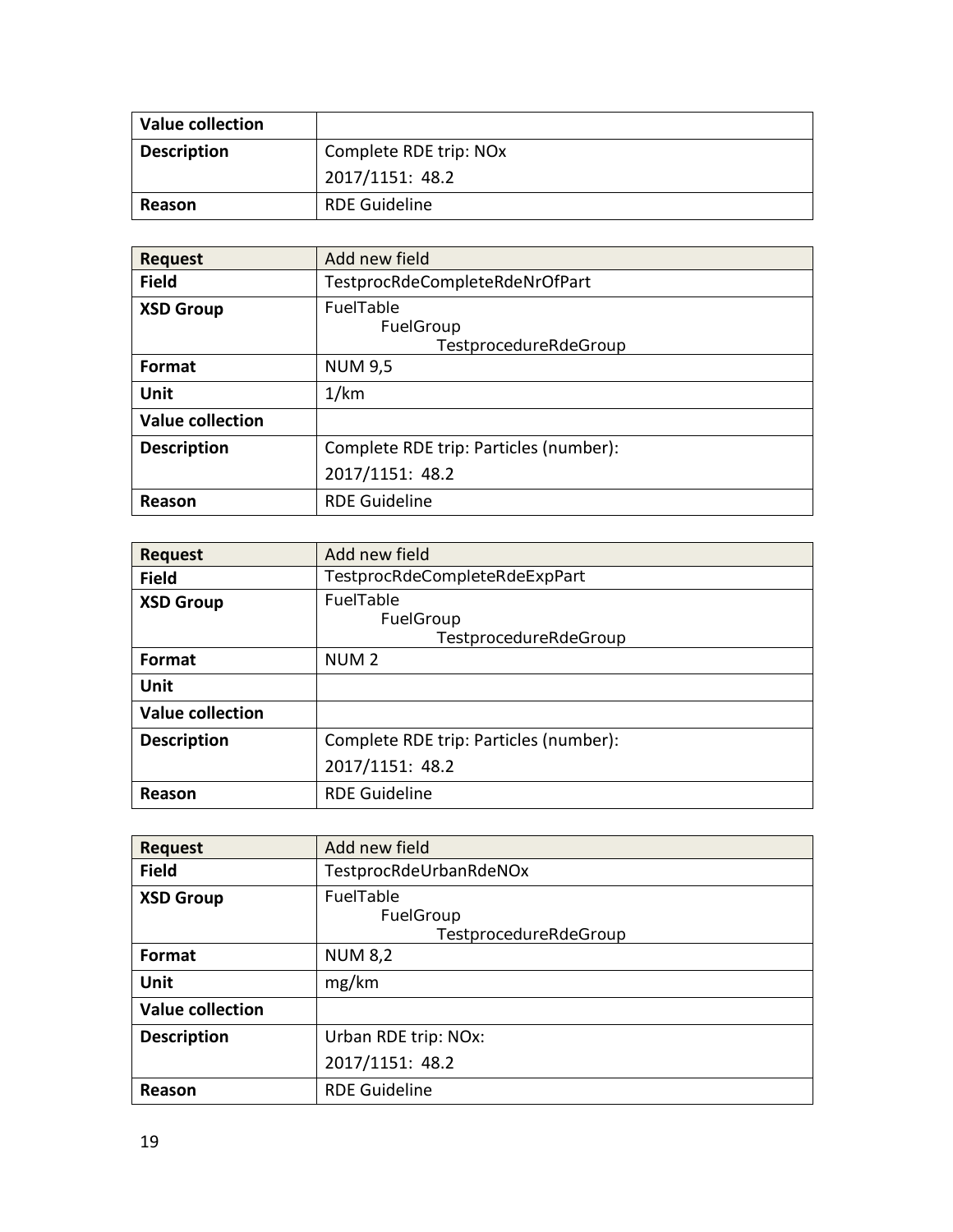| <b>Request</b>          | Add new field                                   |
|-------------------------|-------------------------------------------------|
| <b>Field</b>            | TestprocRdeUrbanRdeNrOfPart                     |
| <b>XSD Group</b>        | FuelTable<br>FuelGroup<br>TestprocedureRdeGroup |
| Format                  | <b>NUM 9,5</b>                                  |
| Unit                    | 1/km                                            |
| <b>Value collection</b> |                                                 |
| <b>Description</b>      | Urban RDE trip: Particles (number):             |
|                         | 2017/1151: 48.2                                 |
| Reason                  | <b>RDE Guideline</b>                            |

| <b>Request</b>          | Add new field                                   |
|-------------------------|-------------------------------------------------|
| <b>Field</b>            | TestprocRdeUrbanRdeExpPart                      |
| <b>XSD Group</b>        | FuelTable<br>FuelGroup<br>TestprocedureRdeGroup |
| Format                  | NUM <sub>2</sub>                                |
| Unit                    |                                                 |
| <b>Value collection</b> |                                                 |
| <b>Description</b>      | Urban RDE trip: Particles (number):             |
|                         | 2017/1151: 48.2                                 |
| Reason                  | <b>RDE Guideline</b>                            |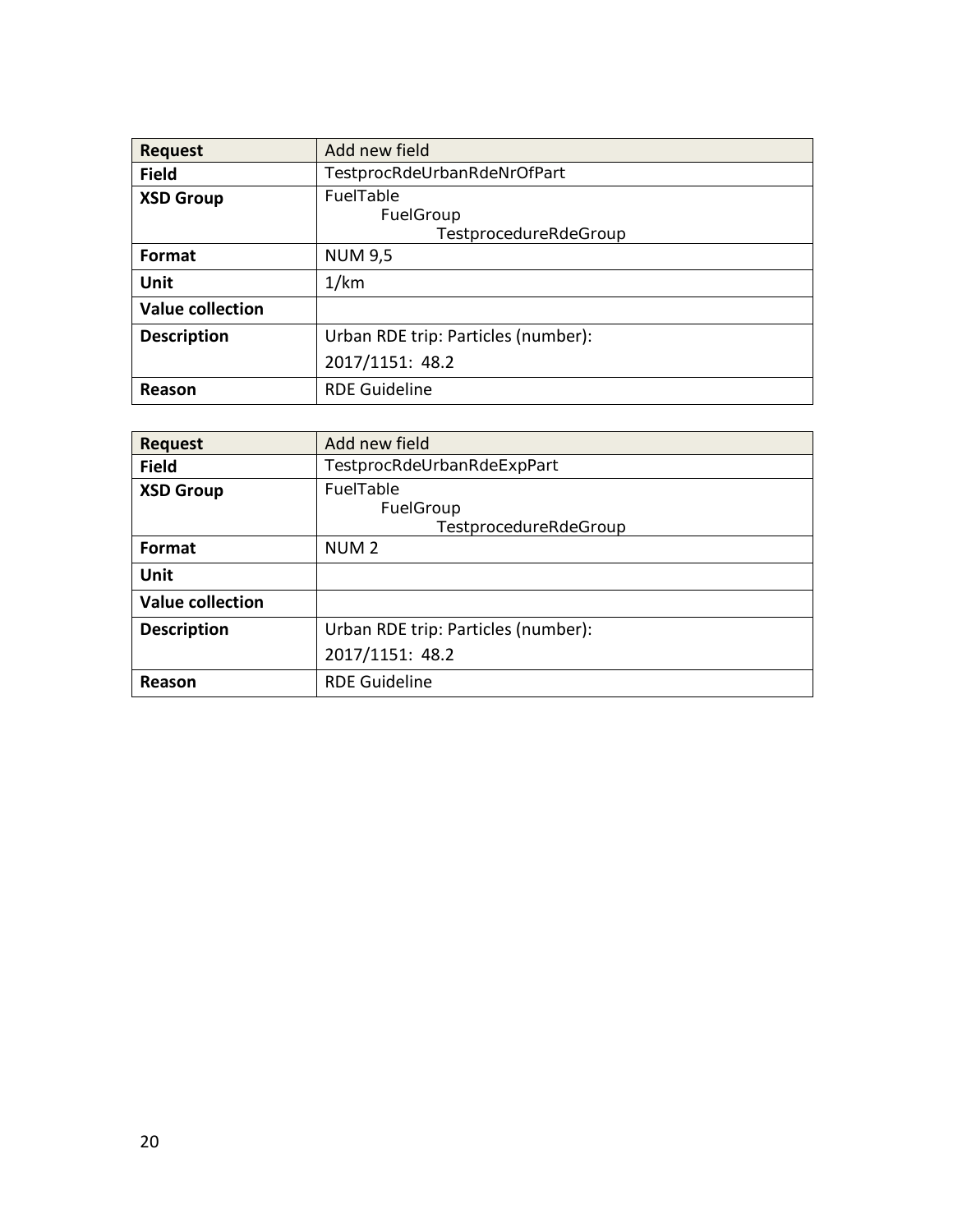# <span id="page-20-0"></span>**10. New fields as a result of Guideline changes: WLTP**

- *23. Pure electric: yes/no (1)*
- *23.1. Class of Hybrid [electric] vehicle: OVC-HEV/NOVC-HEV/OVC-FCHV/ NOVC-FCHV*

|                         | Add new field                                                    |
|-------------------------|------------------------------------------------------------------|
| <b>Request</b>          |                                                                  |
| <b>Field</b>            | ClassOfHybridVehicleCode                                         |
| <b>XSD Grouping</b>     | CoCDataGroup                                                     |
| Format                  | A-N 15                                                           |
| <b>Value collection</b> | OVC-HEV, NOVC-HEV, OVC-FCHV, NOVC-FCHV                           |
| <b>Description</b>      | Class of Hybrid [electric] vehicle                               |
|                         | 2017/1151: 23.1.                                                 |
|                         |                                                                  |
|                         | Values:                                                          |
|                         | OVC-HEV<br>= Off vehicle-charging hybrid electric vehicle        |
|                         | NOVC-HEV<br>= Not off-vehicle charging hybrid electric vehicle   |
|                         | OVC-FCHV<br>= Off-vehicle charging fuel cell hybrid vehicle      |
|                         | NOVC-FCHV<br>= Not off-vehicle charging fuel cell hybrid vehicle |
|                         |                                                                  |
| Reason                  | 23. Pure electric: yes/no (1)                                    |
|                         | 23.1. Class of Hybrid [electric] vehicle: OVC-HEV/NOVC-          |
|                         | HEV/OVC-FCHV/ NOVC-FCHV (1)                                      |

*35. Tyre/wheel combination/Rolling Resistance Class (if applicable) (h): …* 

| <b>Request</b>          | Add new field                                         |
|-------------------------|-------------------------------------------------------|
| <b>Field</b>            | RollingResistanceClassCode                            |
| <b>XSD Grouping</b>     | TyreAxleTable                                         |
|                         | TyreAxleGroup                                         |
| Format                  | $A-N3$                                                |
| <b>Value collection</b> | A,B,C,D,E,F,G                                         |
| <b>Description</b>      | Rolling Resistance Class. As stated on the Tyre Label |
|                         | 2017/1151: 35.                                        |

*In WLTP guideline suggested under Remarks:*

| <b>Request</b>      | Remove draft 1.3a field                                       |
|---------------------|---------------------------------------------------------------|
| Version info 1.3a   | Field was available in version 1.3a, will not be available in |
|                     | version 1.3 anymore. Not stated in the final version of the   |
|                     | guideline.                                                    |
| <b>Field</b>        | WLTPTestTyreRimVehInd                                         |
| <b>XSD Grouping</b> | TyreAxleTable                                                 |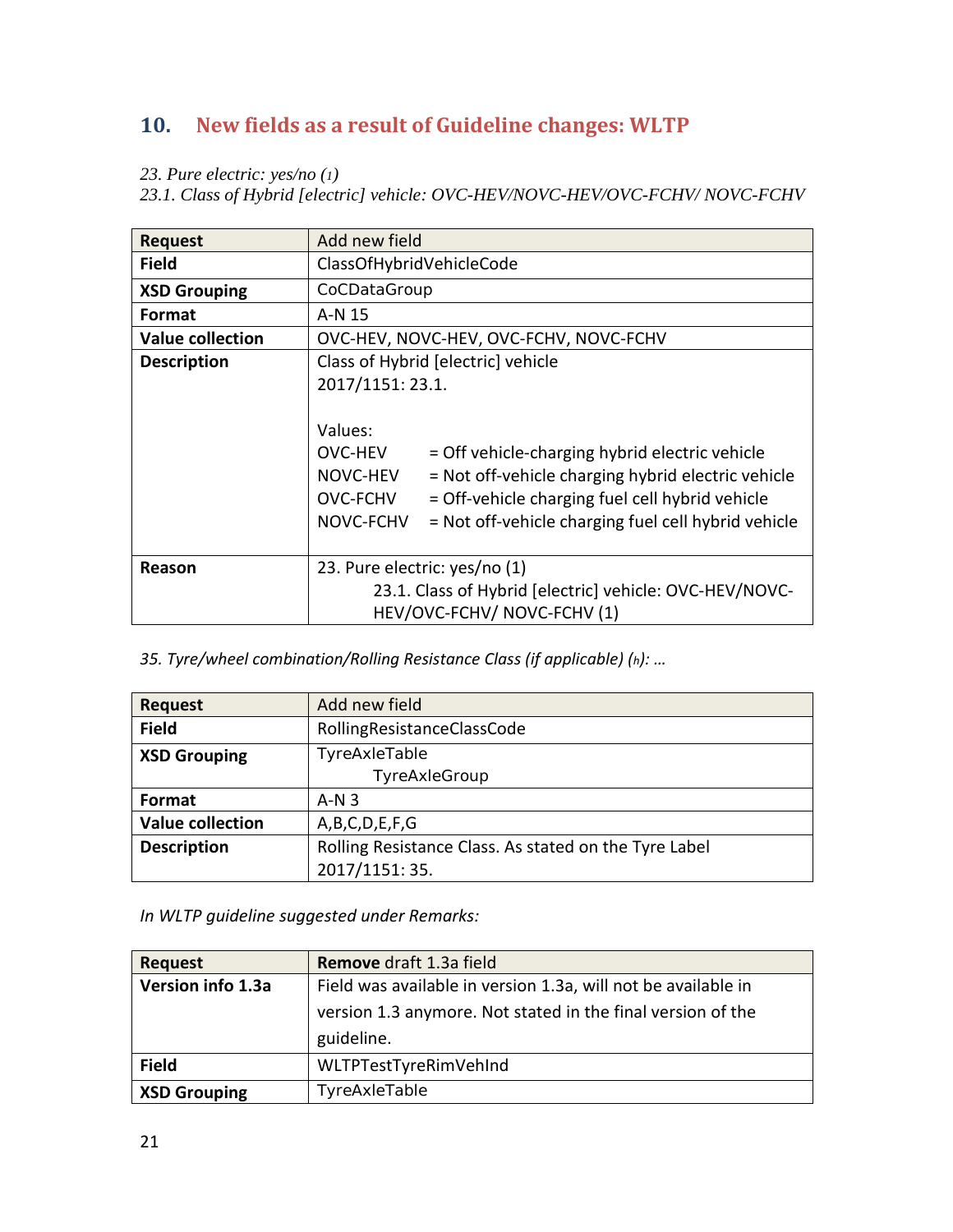|                         | TyreAxleGroup                                                  |
|-------------------------|----------------------------------------------------------------|
| <b>Format</b>           | $A-N1$                                                         |
| <b>Value collection</b> | Y.N                                                            |
| <b>Description</b>      | To indicate which tyre was mounted during the WLTP test cycle. |
|                         | 2017/1151: 35.                                                 |

| <b>Change Request</b>   | Add new field                                                                                                                    |
|-------------------------|----------------------------------------------------------------------------------------------------------------------------------|
| <b>Field</b>            | ProductionTyreRimVehInd                                                                                                          |
| <b>XSD Grouping</b>     | TyreAxleTable                                                                                                                    |
|                         | TyreAxleGroup                                                                                                                    |
| <b>Format</b>           | $A-N1$                                                                                                                           |
| <b>Value collection</b> | Y,N                                                                                                                              |
| <b>Description</b>      | To indicate which tyre and rim has been mounted by the<br>manufacturer at the time of the production of the vehicle<br>$(COP)$ . |
|                         | 2017/1151: 35.                                                                                                                   |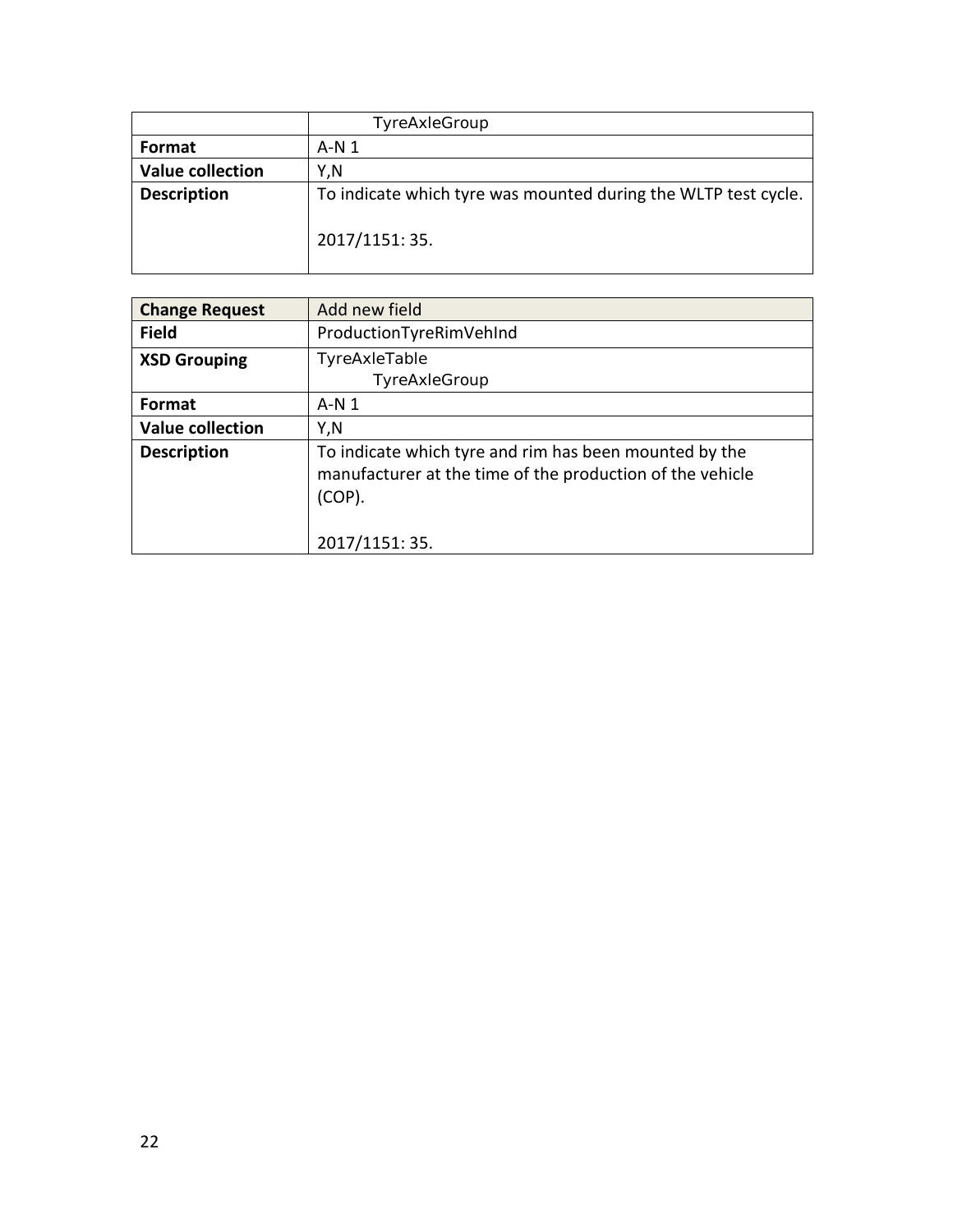#### *ANNEX IV*

#### *EMISSIONS DATA REQUIRED AT TYPE-APPROVAL FOR ROADWORTHINESS PURPOSES*

*5.4. The manufacturer of the base vehicle shall test a representative multi-stage vehicle for*

*CO2 emission and fuel consumption and make available a calculation tool to establish, on the*

*basis of the parameters of completed vehicles, the final fuel consumption and CO2 values as*

*set in Sub-Annex 7 of Annex XXI.*

*47.1. Parameters for emission testing 47.1.1 Test mass, kg: … 47.1.2. Frontal area, m2: … 47.1.3. Road load coefficients (for complete) 47.1.3.0. f0, N: 47.1.3.1. f1, N/(km/h): 47.1.3.2. f2, N/(km/h)²*

| <b>Request</b>          | Add new field                                                  |
|-------------------------|----------------------------------------------------------------|
| <b>Field</b>            | EmisTestMassWLTP                                               |
| <b>XSD Grouping</b>     | CoCDataGroup<br>WLTPEmissionTestParamGroup                     |
| Format                  | NUM <sub>6</sub>                                               |
| Unit                    | kg                                                             |
| <b>Value collection</b> |                                                                |
| <b>Description</b>      | 2017/1151: 47.1.1.                                             |
| <b>Usage</b>            | "Test mass of the vehicle" means the sum of the actual mass of |
|                         | the vehicle, 25 kg and the mass representative of the vehicle  |
|                         | load. (Annex XXI Type 1 Emission test procedures).             |

| <b>Request</b>          | Add new field                              |
|-------------------------|--------------------------------------------|
| <b>Field</b>            | FrontalAreaWLTP                            |
| <b>XSD Grouping</b>     | CoCDataGroup<br>WLTPEmissionTestParamGroup |
| <b>Format</b>           | <b>NUM 8,6</b>                             |
| Unit                    | m <sup>2</sup>                             |
| <b>Value collection</b> |                                            |
| <b>Description</b>      | Frontal area of the vehicle.               |
|                         | 2017/1151: 47.1.2.                         |
| Reason                  | <b>WLTP Guideline</b>                      |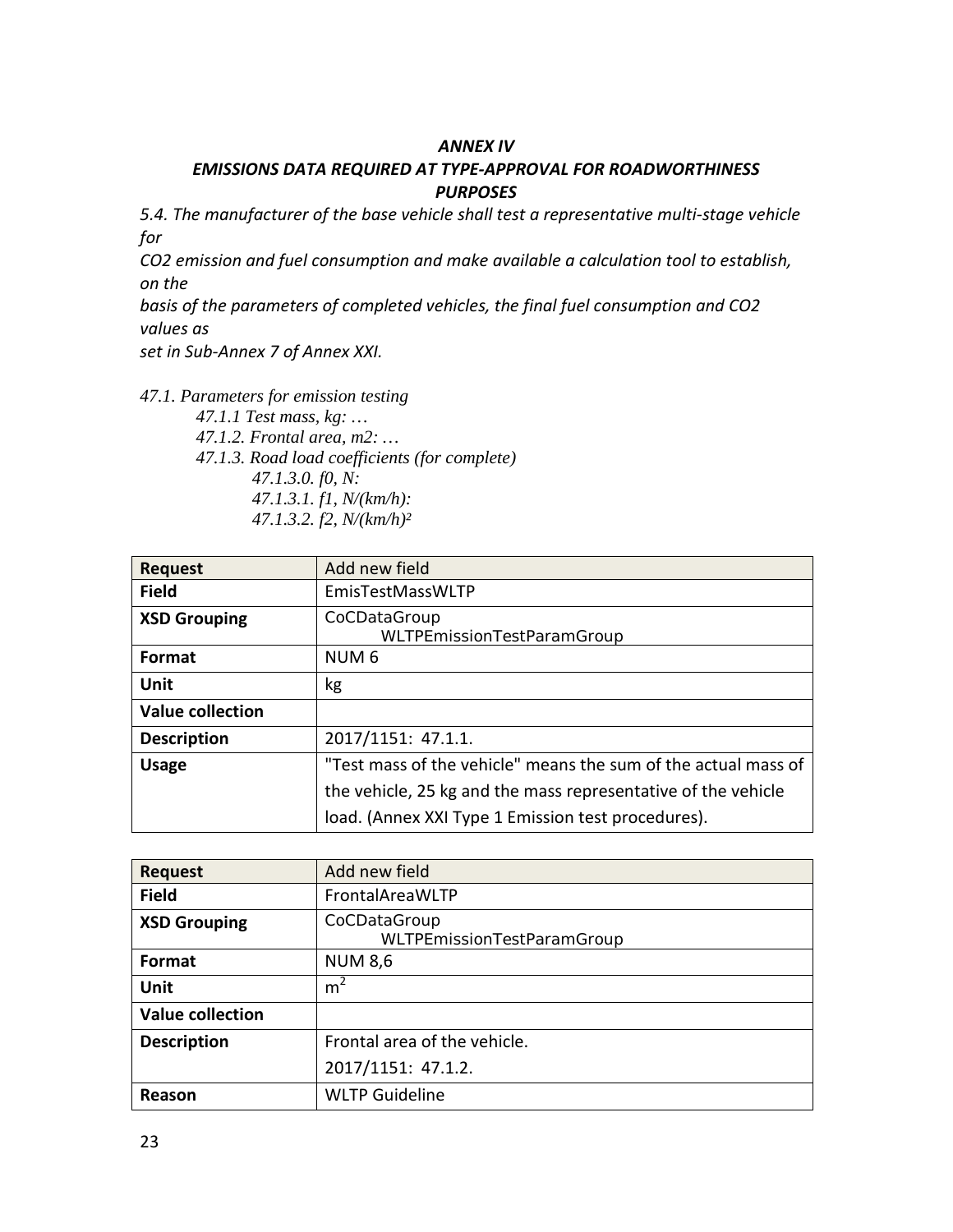| <b>Request</b>          | Add new field                                                                                                                                                                                                                                  |
|-------------------------|------------------------------------------------------------------------------------------------------------------------------------------------------------------------------------------------------------------------------------------------|
| Version info 1.3a       | Version 1.3a field length 8,5. Version 1.3 field length 9,6                                                                                                                                                                                    |
| <b>Field</b>            | RoadLoadCoefF0WLTP                                                                                                                                                                                                                             |
| <b>XSD Group</b>        | CoCDataGroup<br>WLTPEmissionTestParamGroup                                                                                                                                                                                                     |
| <b>Format</b>           | <b>NUM 9,6</b>                                                                                                                                                                                                                                 |
| Unit                    | N (newton)                                                                                                                                                                                                                                     |
| <b>Value collection</b> |                                                                                                                                                                                                                                                |
| <b>Description</b>      | FO is the constant road load coefficient used in in the WLTP<br>test performed with the vehicle.<br>f0, f1, f2 are the road load coefficients of the road load equation $F$<br>$=$ f0 + f1 $\times$ v + f2 $\times$ v2<br>2017/1151: 47.1.3.0. |
| Reason                  | <b>WLTP Guideline</b>                                                                                                                                                                                                                          |

| <b>Request</b>          | Add new field                                                                                                                                                                                                                                     |
|-------------------------|---------------------------------------------------------------------------------------------------------------------------------------------------------------------------------------------------------------------------------------------------|
| Version info 1.3a       | Version 1.3a field length 8,5. Version 1.3 field length 9,6                                                                                                                                                                                       |
| <b>Field</b>            | RoadLoadCoefF1WLTP                                                                                                                                                                                                                                |
| <b>XSD Grouping</b>     | CoCDataGroup<br>WLTPEmissionTestParamGroup                                                                                                                                                                                                        |
| <b>Format</b>           | <b>NUM 9,6</b>                                                                                                                                                                                                                                    |
| Unit                    | N/(km/h)                                                                                                                                                                                                                                          |
| <b>Value collection</b> |                                                                                                                                                                                                                                                   |
| <b>Description</b>      | f1 is the first order road load coefficient used in in the WLTP<br>test performed with the vehicle.<br>f0, f1, f2 are the road load coefficients of the road load equation $F$<br>$=$ f0 + f1 $\times$ v + f2 $\times$ v2<br>2017/1151: 47.1.3.1. |
| Reason                  | <b>WLTP Guideline</b>                                                                                                                                                                                                                             |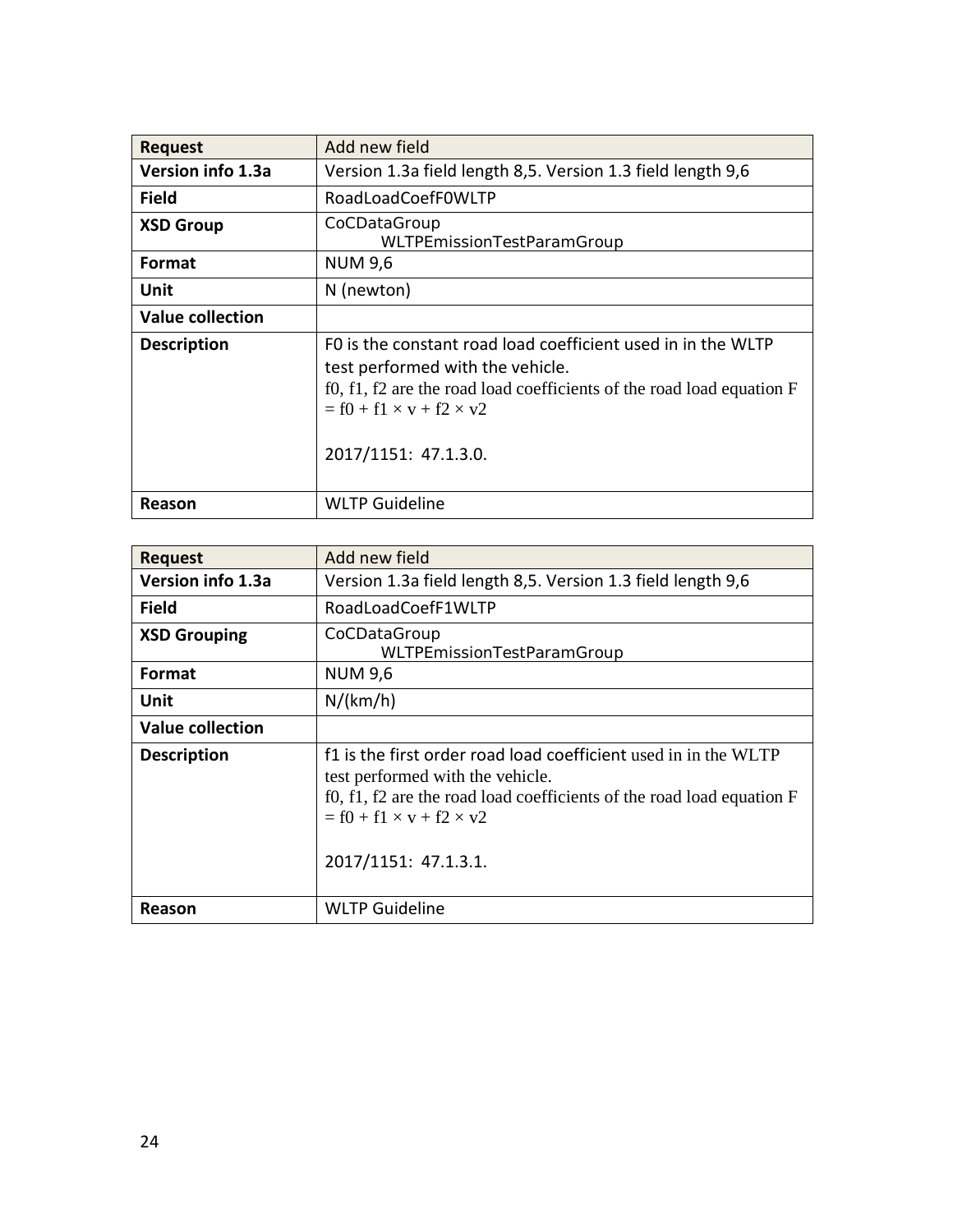| Request                 | Add new field                                                                                                                                                                                                                                      |
|-------------------------|----------------------------------------------------------------------------------------------------------------------------------------------------------------------------------------------------------------------------------------------------|
| Version info 1.3a       | Version 1.3a field length 8,5. Version 1.3 field length 9,6                                                                                                                                                                                        |
| <b>Field</b>            | RoadLoadCoefF2WLTP                                                                                                                                                                                                                                 |
| <b>XSD Grouping</b>     | CoCDataGroup<br>WLTPEmissionTestParamGroup                                                                                                                                                                                                         |
| <b>Format</b>           | <b>NUM 9,6</b>                                                                                                                                                                                                                                     |
| Unit                    | $N/(km/h)^2$                                                                                                                                                                                                                                       |
| <b>Value collection</b> |                                                                                                                                                                                                                                                    |
| <b>Description</b>      | f2 is the second order road load coefficient used in in the WLTP<br>test performed with the vehicle.<br>f0, f1, f2 are the road load coefficients of the road load equation $F$<br>$=$ f0 + f1 $\times$ v + f2 $\times$ v2<br>2017/1151: 47.1.3.2. |
| Reason                  | <b>WLTP Guideline</b>                                                                                                                                                                                                                              |

### *48. Exhaust emissions (m)(m1)(m2):*

*1.2. test procedure: Type 1 (NEDC average values, WLTP highest values) or WHSC (EURO VI) (1) CO: … THC: … NMHC: … NOx: … THC + NOx: … NH3: … Particulates (mass): .....Particles (number): …* 

| <b>Request</b>          | Add new field                                         |
|-------------------------|-------------------------------------------------------|
| <b>Field</b>            | TestprocWltpType1CO                                   |
| <b>XSD Grouping</b>     | FuelTable<br>FuelGroup<br>TestprocedureWLTPType1Group |
| <b>Messageheaders</b>   | TestprocWltpType1CO                                   |
| Format                  | <b>NUM 8,2</b>                                        |
| Unit                    | mg/km                                                 |
| <b>Value collection</b> |                                                       |
| <b>Description</b>      | Testprocedure WLTP Type I - CO                        |
|                         | 2017/1151: 48.                                        |
| Reason                  | <b>WLTP Guideline</b>                                 |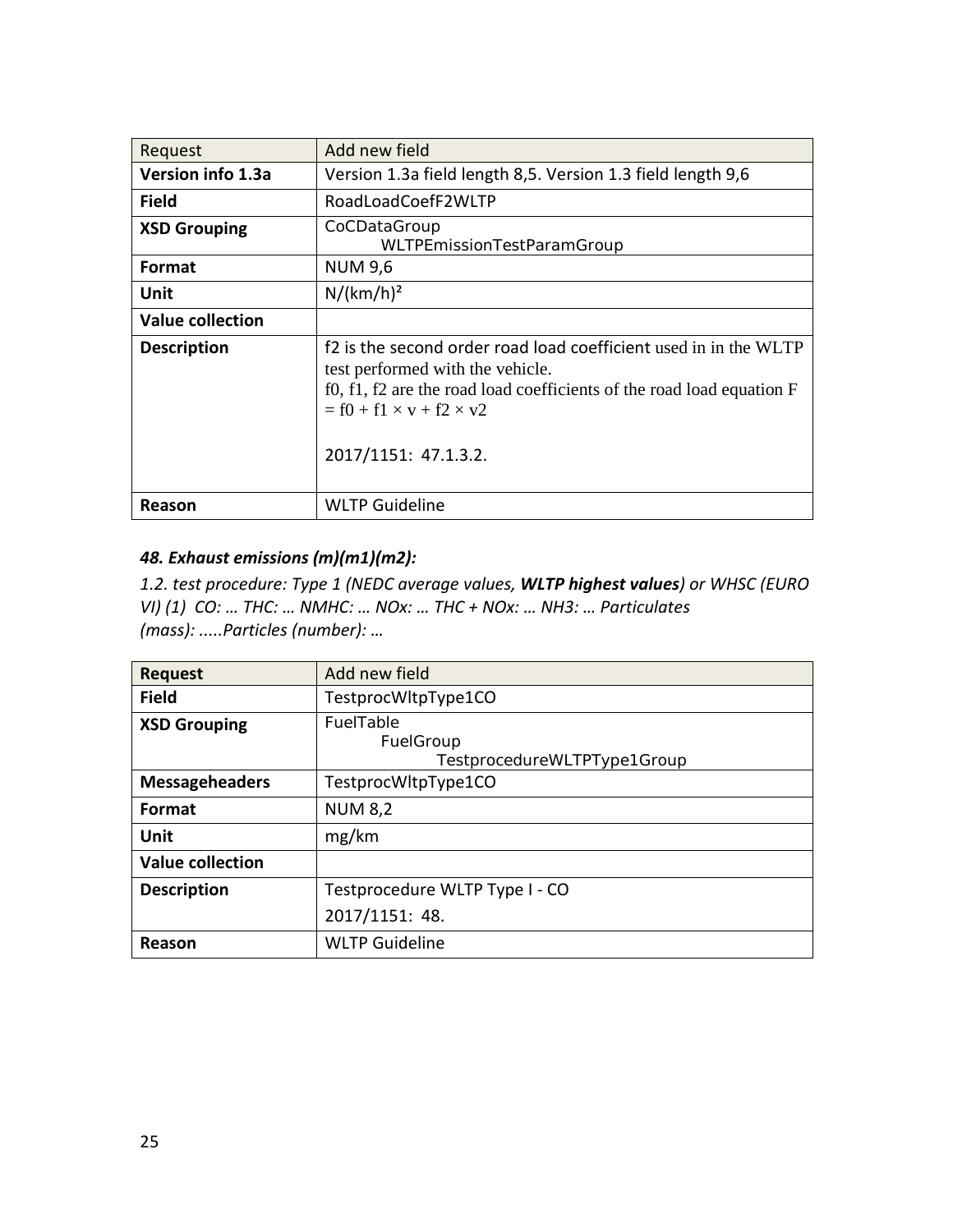| <b>Request</b>          | Add new field                   |
|-------------------------|---------------------------------|
| <b>Field</b>            | TestprocWltpType1THC            |
| <b>XSD Group</b>        | FuelTable                       |
|                         | FuelGroup                       |
|                         | TestprocedureWLTPType1Group     |
| Format                  | <b>NUM 8,2</b>                  |
| Unit                    | mg/km                           |
| <b>Value collection</b> |                                 |
| <b>Description</b>      | Testprocedure WLTP Type I - THC |
|                         | 2017/1151: 48.                  |
| Reason                  | <b>WLTP Guideline</b>           |

| <b>Request</b>          | Add new field                                         |
|-------------------------|-------------------------------------------------------|
| <b>Field</b>            | TestprocWltpType1NMHC                                 |
| <b>XSD Group</b>        | FuelTable<br>FuelGroup<br>TestprocedureWLTPType1Group |
| <b>Format</b>           | <b>NUM 8,2</b>                                        |
| Unit                    | mg/km                                                 |
| <b>Value collection</b> |                                                       |
| <b>Description</b>      | Testprocedure WLTP Type I - NMHC                      |
|                         | 2017/1151: 48.                                        |
| Reason                  | <b>WLTP Guideline</b>                                 |

| <b>Request</b>          | Add new field                   |
|-------------------------|---------------------------------|
| <b>Field</b>            | TestprocWltpType1NOx            |
| <b>XSD Group</b>        | FuelTable                       |
|                         | FuelGroup                       |
|                         | TestprocedureWLTPType1Group     |
| Format                  | <b>NUM 8,2</b>                  |
| <b>Unit</b>             | mg/km                           |
| <b>Value collection</b> |                                 |
| <b>Description</b>      | Testprocedure WLTP Type I - NOx |
|                         | 2017/1151: 48.                  |
| Reason                  | <b>WLTP Guideline</b>           |

| Request          | Add new field            |
|------------------|--------------------------|
| <b>Field</b>     | TestprocWltpType1THC NOx |
| <b>XSD Group</b> | FuelTable                |
|                  | FuelGroup                |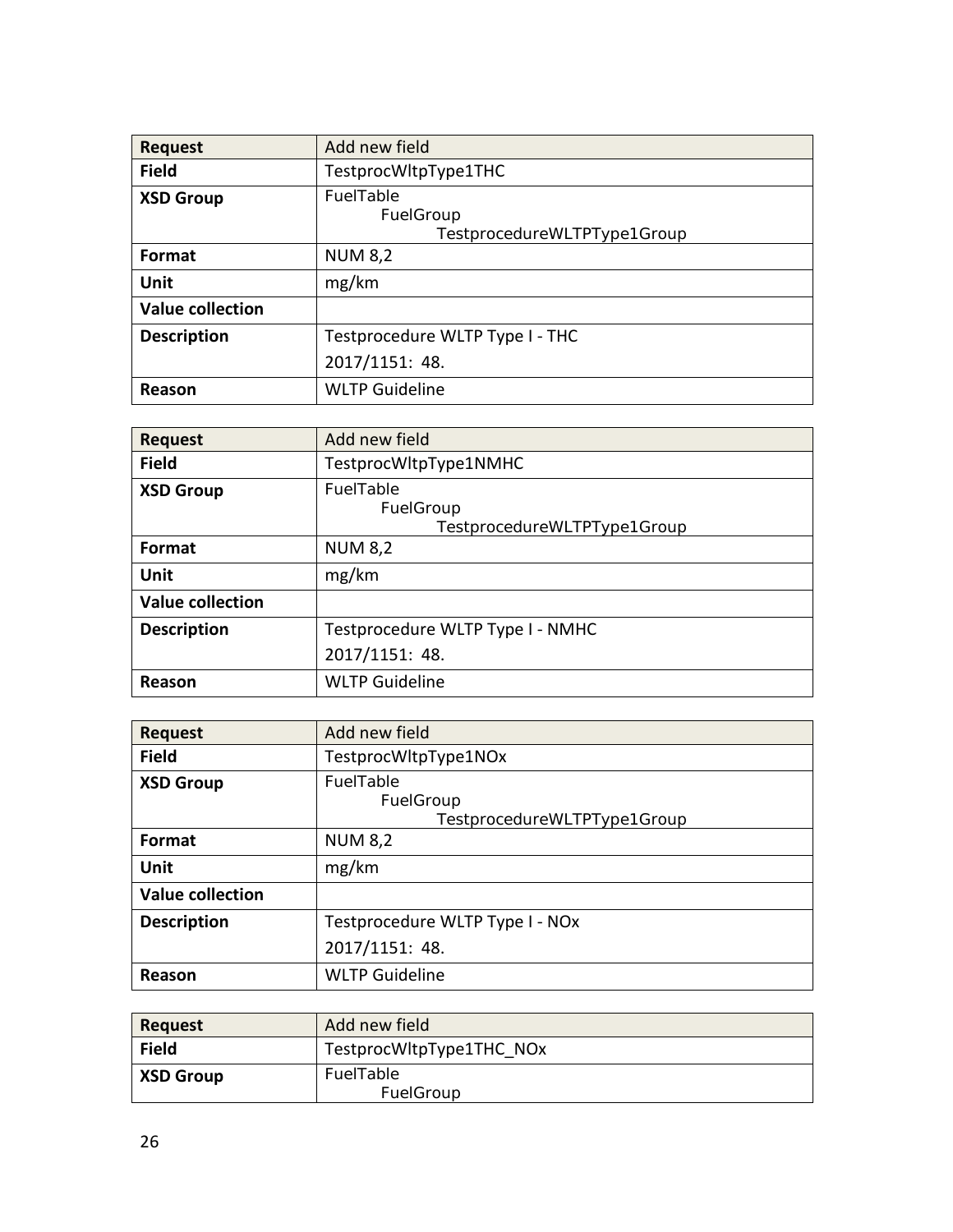|                         | TestprocedureWLTPType1Group             |
|-------------------------|-----------------------------------------|
| Format                  | <b>NUM 8,2</b>                          |
| Unit                    | mg/km                                   |
| <b>Value collection</b> |                                         |
| <b>Description</b>      | Testprocedure WLTP Type I - (T)HC + NOx |
|                         | 2017/1151: 48.                          |
| Reason                  | <b>WLTP Guideline</b>                   |

| <b>Request</b>          | Add new field                                         |
|-------------------------|-------------------------------------------------------|
| <b>Field</b>            | TestprocWltpType1NH3                                  |
| <b>XSD Group</b>        | FuelTable<br>FuelGroup<br>TestprocedureWLTPType1Group |
| <b>Format</b>           | <b>NUM 8,2</b>                                        |
| Unit                    | mg/km                                                 |
| <b>Value collection</b> |                                                       |
| <b>Description</b>      | Testprocedure WLTP Type I - NH3                       |
|                         | 2017/1151: 48.                                        |

| <b>Request</b>          | Add new field                                         |
|-------------------------|-------------------------------------------------------|
| <b>Field</b>            | TestprocWltpType1Particulates                         |
| <b>XSD Group</b>        | FuelTable<br>FuelGroup<br>TestprocedureWLTPType1Group |
| Format                  | <b>NUM 8,2</b>                                        |
| Unit                    | mg/km                                                 |
| <b>Value collection</b> |                                                       |
| <b>Description</b>      | Testprocedure WLTP Type I - Particulates              |
|                         | 2017/1151: 48.                                        |
| Reason                  | <b>WLTP Guideline</b>                                 |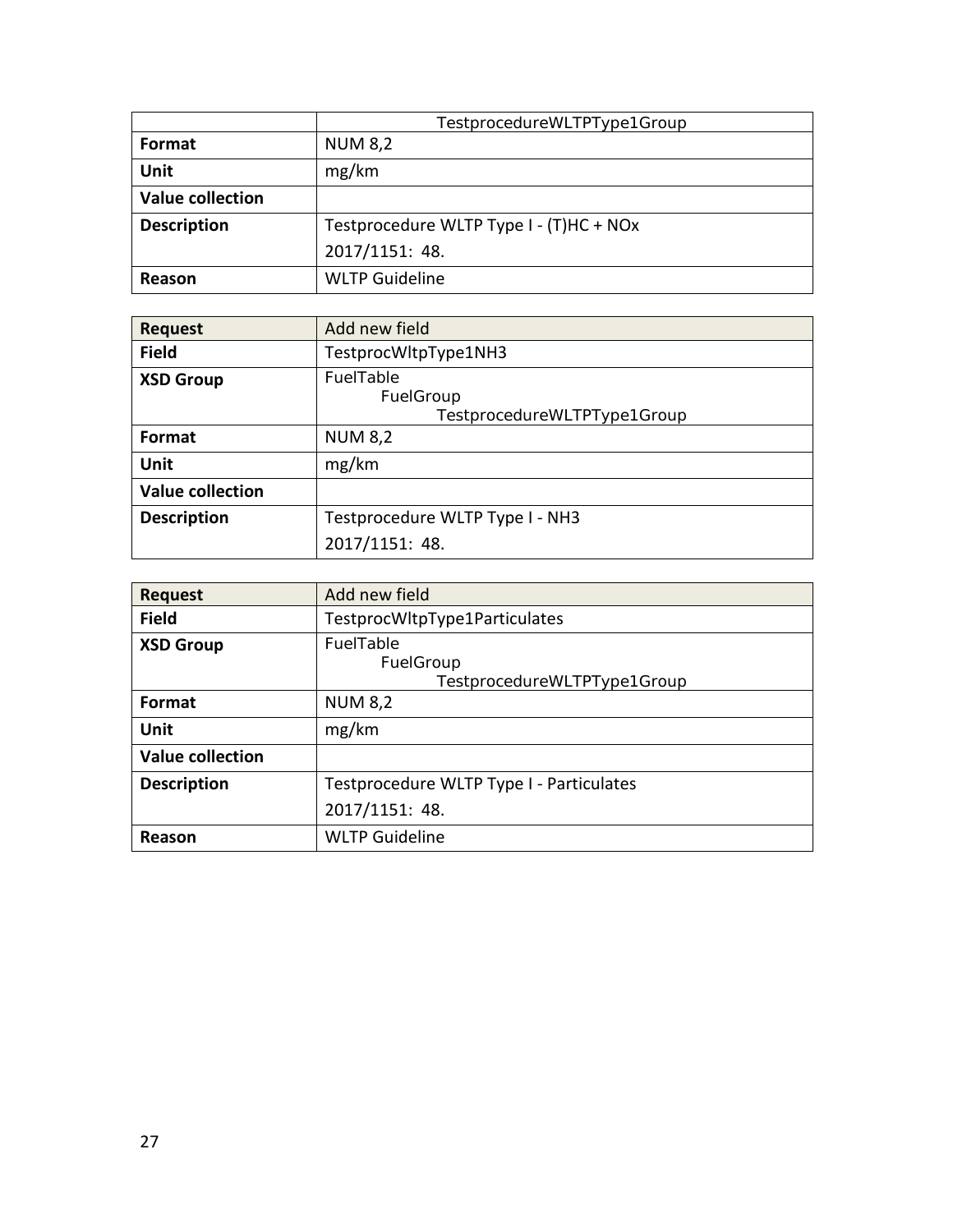| <b>Request</b>          | Add new field                                   |
|-------------------------|-------------------------------------------------|
| <b>Field</b>            | TestprocWltpType1NrOfPart                       |
| <b>XSD Group</b>        | <b>FuelTable</b>                                |
|                         | FuelGroup                                       |
|                         | TestprocedureWLTPType1Group                     |
| <b>Field</b>            | TestprocWltpType1NumberOfParticles              |
| Format                  | <b>NUM 9,5</b>                                  |
| Unit                    | 1/km                                            |
| <b>Value collection</b> |                                                 |
| <b>Description</b>      | Testprocedure WLTP Type I - Number of particles |
|                         | 2017/1151: 48.                                  |
| Reason                  | <b>WLTP Guideline</b>                           |

| <b>Request</b>          | Add new field                                  |
|-------------------------|------------------------------------------------|
| <b>Field</b>            | TestprocWltpType1ExPart                        |
| <b>XSD Group</b>        | FuelTable                                      |
|                         | FuelGroup                                      |
|                         | TestprocedureWLTPType1Group                    |
| <b>Format</b>           | NUM <sub>2</sub>                               |
| Unit                    |                                                |
| <b>Value collection</b> |                                                |
| <b>Description</b>      | Testprocedure WLTP Type I - Exponent particles |
|                         | 2017/1151: 48.                                 |
| Reason                  | <b>WLTP Guideline</b>                          |

49. CO2 emissions/fuel consumption/electric energy consumption (m) (r):

1. all power trains, except pure electric vehicles (if applicable)

| power trains, except pare electric venieres (if applicable) |                           |                      |
|-------------------------------------------------------------|---------------------------|----------------------|
| <b>NEDC</b> values                                          | CO <sub>2</sub> emissions | Fuel consumption in  |
|                                                             |                           | case of emission     |
|                                                             |                           | testing according to |
|                                                             |                           | Regulation (EC) No   |
|                                                             |                           | 692/2008             |
| Urban conditions $(1)$ :                                    | $\ldots$ g/km             | $\ldots$ 1/100 km or |
|                                                             |                           | $m3/100$ km or       |
|                                                             |                           | kg/100km(1)          |
| Extra-urban                                                 | $\ldots$ g/km             | $1/100$ km or m3/100 |
| $conditions(1)$ :                                           |                           | km or $kg/100km$ (1) |
| $Combined(1)$ :                                             | $\ldots$ g/km             | $\ldots$ 1/100 km or |
|                                                             |                           | $m3/100$ km or       |
|                                                             |                           | kg/100km(1)          |
| Weighted(1),                                                | $\ldots$ g/km             | $1/100$ km or        |
| combined                                                    |                           | $m3/100$ km or       |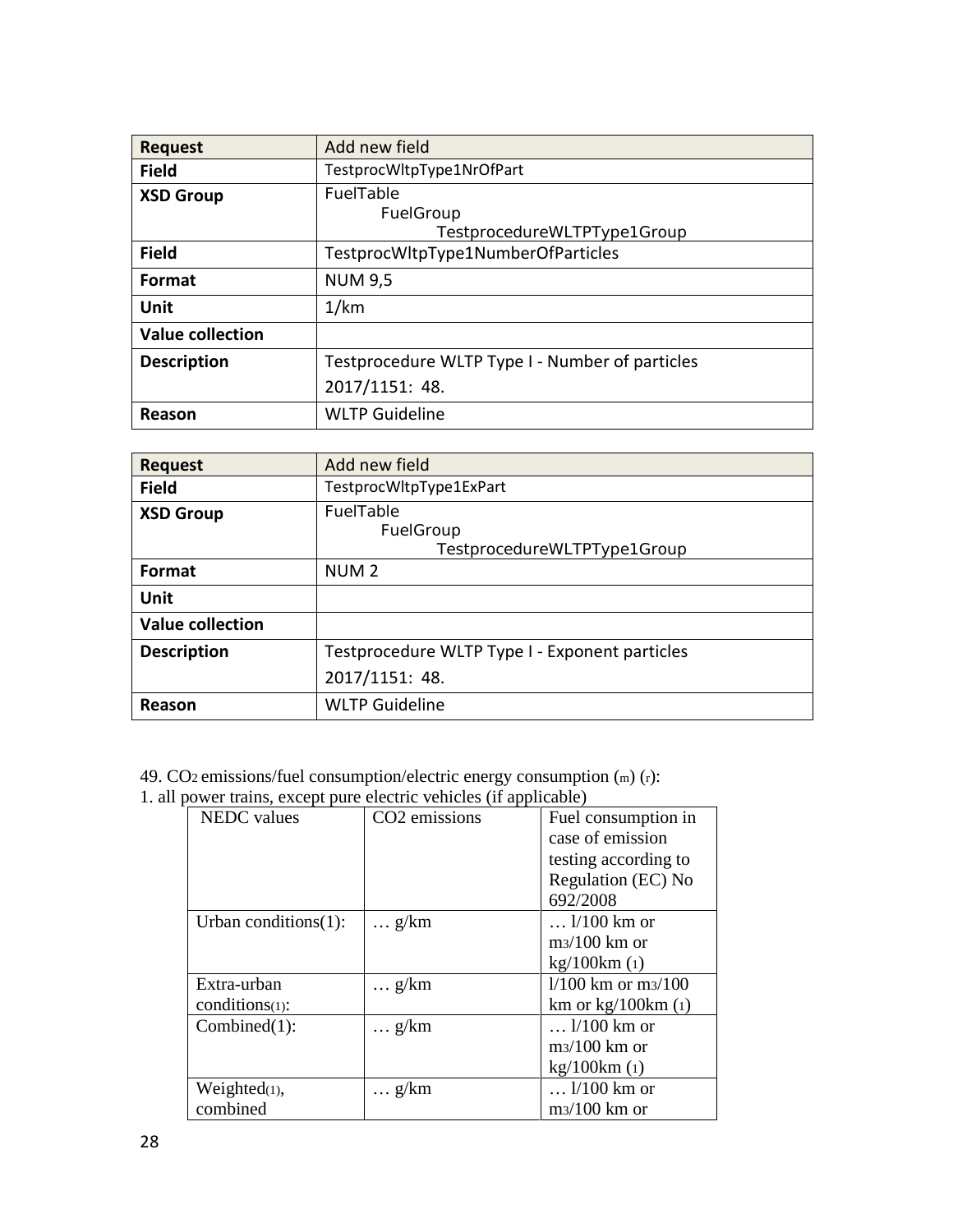|                                     |  |            | kg/100km |
|-------------------------------------|--|------------|----------|
| Deviation factor (if applicable)    |  |            |          |
| Verification factor (if applicable) |  | '1' or '0' |          |

#### **Existing fields:**

UrbanConditionsCO2 UrbanConditionsFuelConsumption> ExtraUrbanConditionsCO2 ExtraUrbanConditionsFuelCons CombinedCO2 CombinedFuelConsumption WeightedCombinedCO2 WeightedCombinedFuelCons

| <b>Request</b>          | Add new field                                            |
|-------------------------|----------------------------------------------------------|
| Version info 1.3a       | Version 1.3 field has been moved to FuelGroup            |
| <b>Field</b>            | NEDCDeviationFactor                                      |
| <b>XSD Grouping</b>     | FuelTable<br>FuelGroup                                   |
| <b>Format</b>           | <b>NUM 7,5</b>                                           |
| Unit                    |                                                          |
| <b>Value collection</b> |                                                          |
| <b>Description</b>      | <b>NEDC Deviation factor</b>                             |
|                         | The relative deviation (De) between the measured value   |
|                         | (Random testresult RTr) of the physical test and the     |
|                         | manufacturer declared value (DV). Formula De=(RTr-DV)/DV |
|                         | 2017/1151: 49.                                           |
| Reason                  | <b>WLTP Guideline</b>                                    |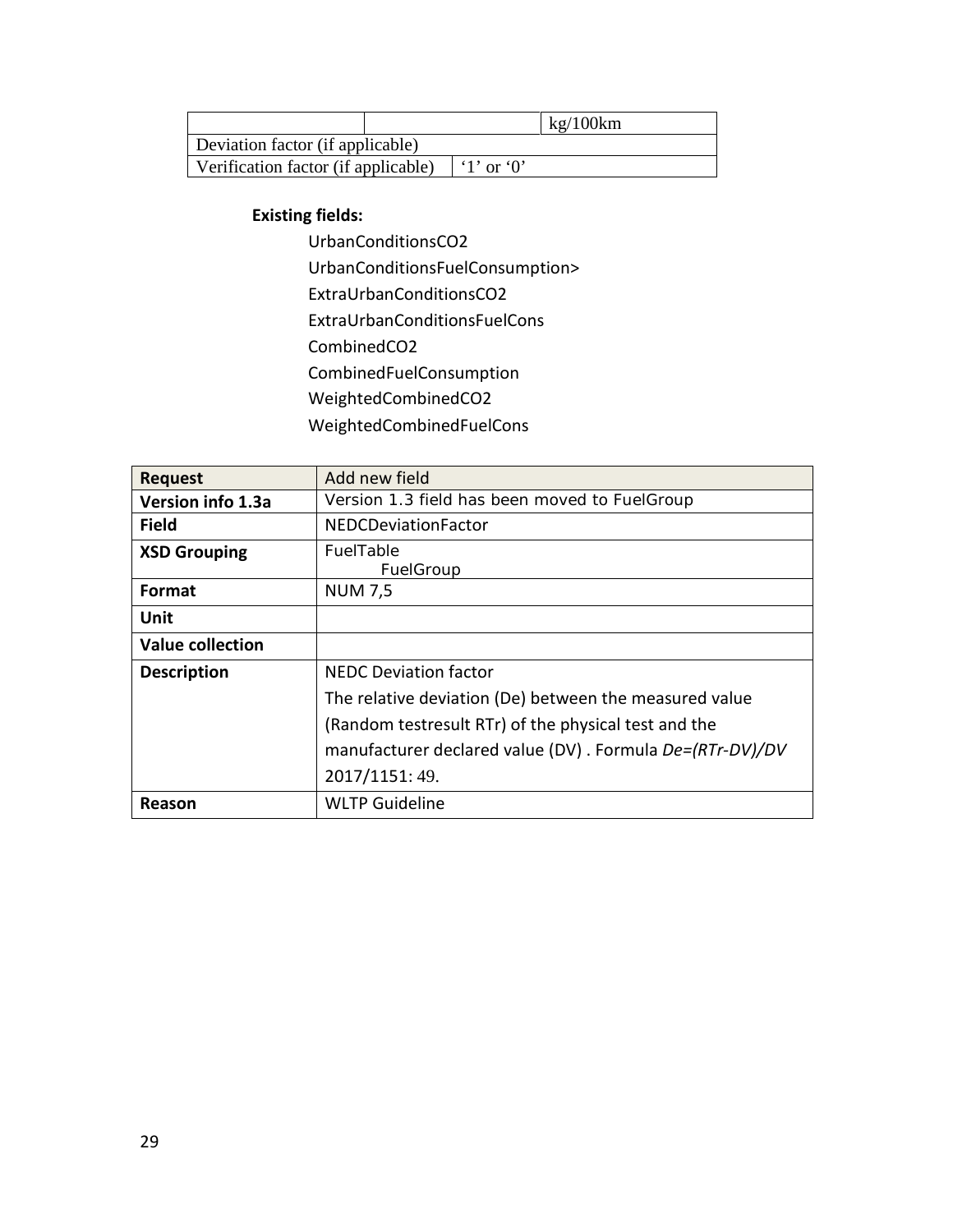| <b>Request</b>          | Add new field                                                                                                                                                                                                                                                                                               |
|-------------------------|-------------------------------------------------------------------------------------------------------------------------------------------------------------------------------------------------------------------------------------------------------------------------------------------------------------|
| Version info 1.3a       | Version 1.3 field has been moved to FuelGroup.                                                                                                                                                                                                                                                              |
| <b>Field</b>            | <b>NEDCVerificationFactor</b>                                                                                                                                                                                                                                                                               |
| <b>XSD Grouping</b>     | FuelTable<br>FuelGroup                                                                                                                                                                                                                                                                                      |
| Format                  | NUM <sub>1</sub>                                                                                                                                                                                                                                                                                            |
| Unit                    |                                                                                                                                                                                                                                                                                                             |
| <b>Value collection</b> | 0,1                                                                                                                                                                                                                                                                                                         |
| <b>Description</b>      | NEDC Verification factor to indicate if the type approval<br>authority concludes that the physical test results whether do<br>not confirm or confirm the input data provided by the<br>manufacturer. The verification factor shall be set to 1 (not<br>conform) and set to 0 (conform)<br>2017/1151: 3.2.8. |
| Reason                  | <b>WLTP Guideline</b>                                                                                                                                                                                                                                                                                       |

*3.1. General code of the eco-innovation(s) (p1): …* 

*3.2. Total CO2 emissions savings due to the eco-innovation(s) (p2) (repeat for each reference fuel tested):* 

*3.2.1. NEDC savings: …g/km (if applicable) =* TotalCO2EmisSavingDueEcoInnov Description messagebook add: NEDC

### *3.2.2. WLTP savings: …g/km (if applicable)*

| <b>Request</b>          | Add new field                                                 |
|-------------------------|---------------------------------------------------------------|
| <b>Field</b>            | TotalCO2WLTPEmisSavDueEcoInnov                                |
| <b>XSD Grouping</b>     | CoCDataGroup<br>TotalCO2WLTPEmisSavDueEcoInnov                |
| <b>Format</b>           | <b>NUM 5,2</b>                                                |
| Unit                    | g/km                                                          |
| <b>Value collection</b> |                                                               |
| <b>Description</b>      | Total CO2 emissions saving due the eco-innovation(s) in WLTP- |
|                         | test.                                                         |
|                         | 2017/1151: 3.2.2.                                             |
| Reason                  | <b>WLTP Guideline</b>                                         |

*4. all power trains, CO2 emissions / Fuel consumption except pure electric vehicle, under xxx/2016 (if applicable) WLTP values*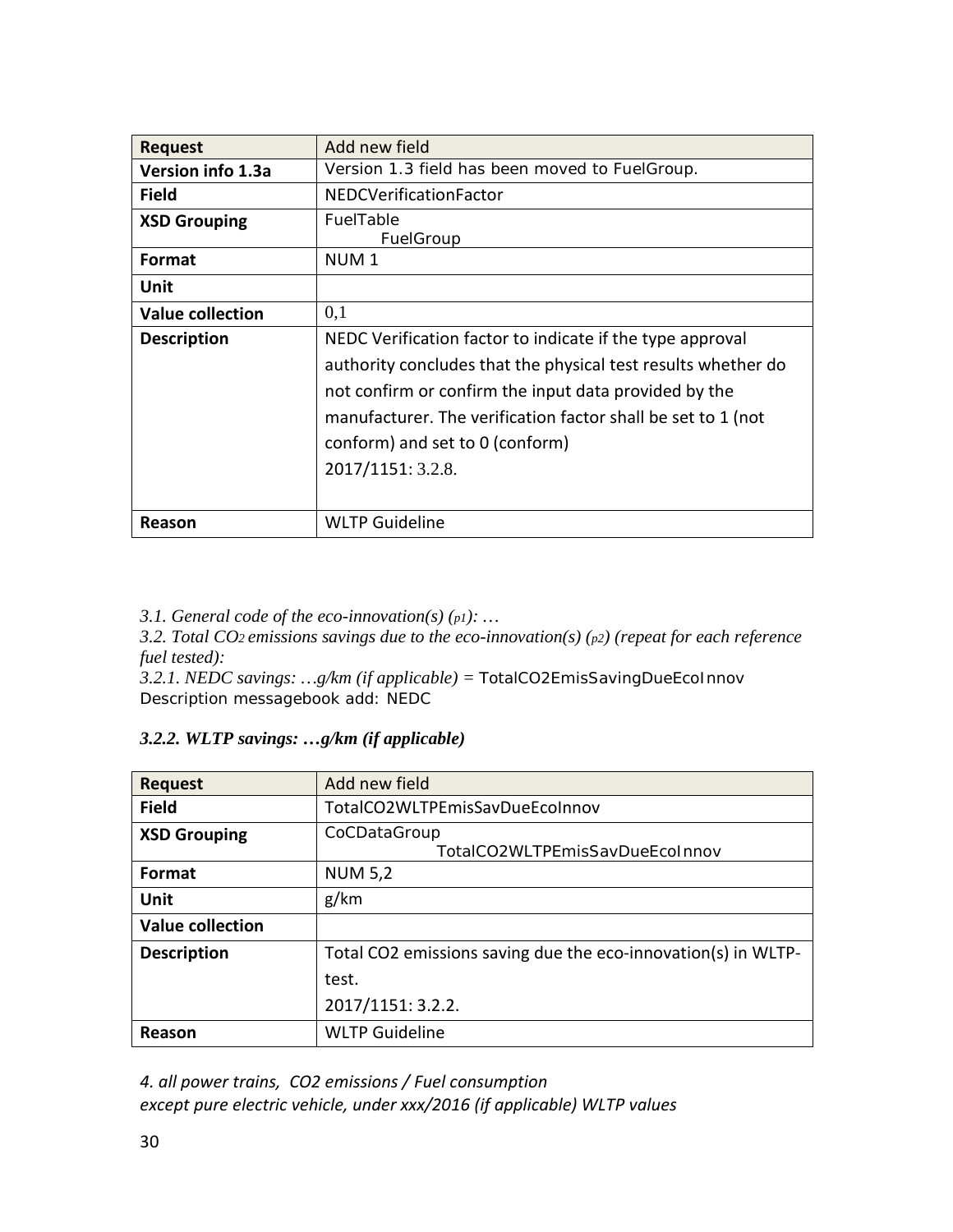| Low $(1)$ :       | $\ldots$ g/km | $\ldots$ 1/100 km or   |
|-------------------|---------------|------------------------|
|                   |               | $m\frac{3}{100}$ km or |
|                   |               | kg/100km(1)            |
| Median(1):        | $\ldots$ g/km | $\ldots$ 1/100 km or   |
|                   |               | $m/100$ km or          |
|                   |               | kg/100km(1)            |
| $High(1)$ :       | $\ldots$ g/km | $\ldots$ 1/100 km or   |
|                   |               | $m\frac{3}{100}$ km or |
|                   |               | kg/100km(1)            |
| Extra $High(1)$ : | $\ldots$ g/km | $\ldots$ 1/100 km or   |
|                   |               | $m\frac{3}{100}$ km or |
|                   |               | kg/100km(1)            |
| Combined:         | $\ldots$ g/km | $\ldots$ $1/100$ km or |
|                   |               | $m/100$ km or          |
|                   |               | kg/100km(1)            |
| Weighted,         | $\ldots$ g/km | $\ldots$ 1/100 km or   |
| combined(1)       |               | m3/100 km or           |
|                   |               | kg/100km(1)            |
|                   |               |                        |

| <b>Request</b>          | Add new field                                              |
|-------------------------|------------------------------------------------------------|
| <b>Field</b>            | WLTPLowCO2                                                 |
| <b>XSD Grouping</b>     | <b>FuelTable</b><br>FuelGroup<br>TestprocedureWLTPCO2Group |
| <b>Format</b>           | <b>NUM 5,2</b>                                             |
| Unit                    | g/km                                                       |
| <b>Value collection</b> |                                                            |
| <b>Description</b>      | All power trains, CO2 emissions of the WLTP medium speed   |
|                         | testing phase                                              |
|                         | 2017/1151: 4.                                              |
| Reason                  | <b>WLTP Guideline</b>                                      |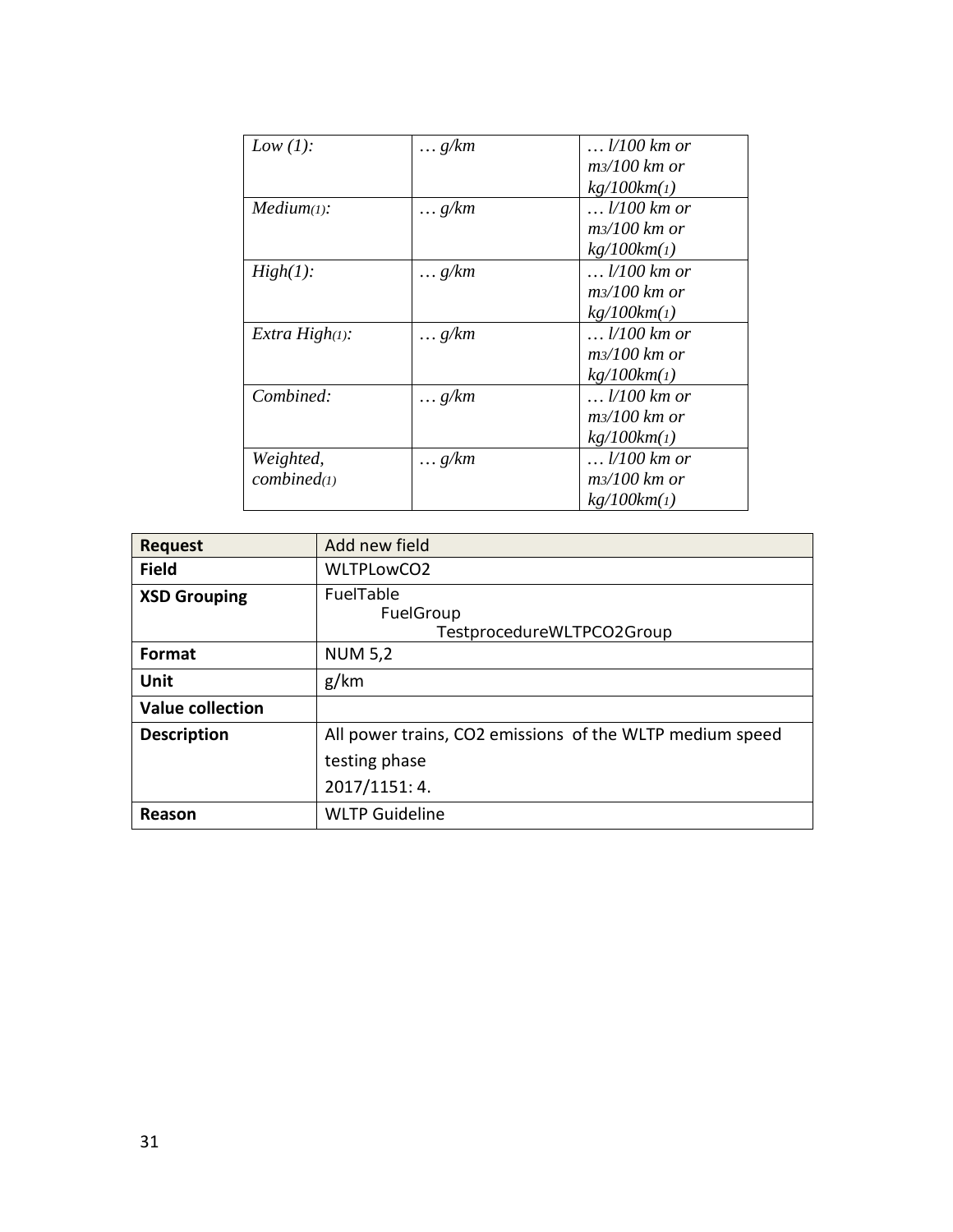| <b>Request</b>          | Add new field                                                                              |
|-------------------------|--------------------------------------------------------------------------------------------|
| <b>Field</b>            | WLTPMediumCO2                                                                              |
| <b>XSD Group</b>        | FuelTable<br>FuelGroup<br>TestprocedureWLTPCO2Group                                        |
| <b>Format</b>           | <b>NUM 5,2</b>                                                                             |
| Unit                    | g/km                                                                                       |
| <b>Value collection</b> |                                                                                            |
| <b>Description</b>      | All power trains, CO2 emissions of the WLTP medium speed<br>testing phase<br>2017/1151: 4. |
| Reason                  | <b>WLTP Guideline</b>                                                                      |

| <b>Request</b>          | Add new field                                                                            |
|-------------------------|------------------------------------------------------------------------------------------|
| <b>Field</b>            | WLTPHighCO2                                                                              |
| <b>XSD Group</b>        | <b>FuelTable</b><br>FuelGroup<br>TestprocedureWLTPCO2Group                               |
| Format                  | <b>NUM 5,2</b>                                                                           |
| Unit                    | g/km                                                                                     |
| <b>Value collection</b> |                                                                                          |
| <b>Description</b>      | All power trains, CO2 emissions of the WLTP high speed<br>testing phase<br>2017/1151: 4. |
| Reason                  | <b>WLTP Guideline</b>                                                                    |

| <b>Request</b>          | Add new field                                                                                  |
|-------------------------|------------------------------------------------------------------------------------------------|
| <b>Field</b>            | WLTPExtraHighCO2                                                                               |
| <b>XSD Group</b>        | FuelTable<br>FuelGroup<br>TestprocedureWLTPCO2Group                                            |
| <b>Format</b>           | <b>NUM 5,2</b>                                                                                 |
| <b>Unit</b>             | g/km                                                                                           |
| <b>Value collection</b> |                                                                                                |
| <b>Description</b>      | All power trains, CO2 emissions of the WLTP extra high speed<br>testing phase<br>2017/1151: 4. |
| Reason                  | <b>WLTP Guideline</b>                                                                          |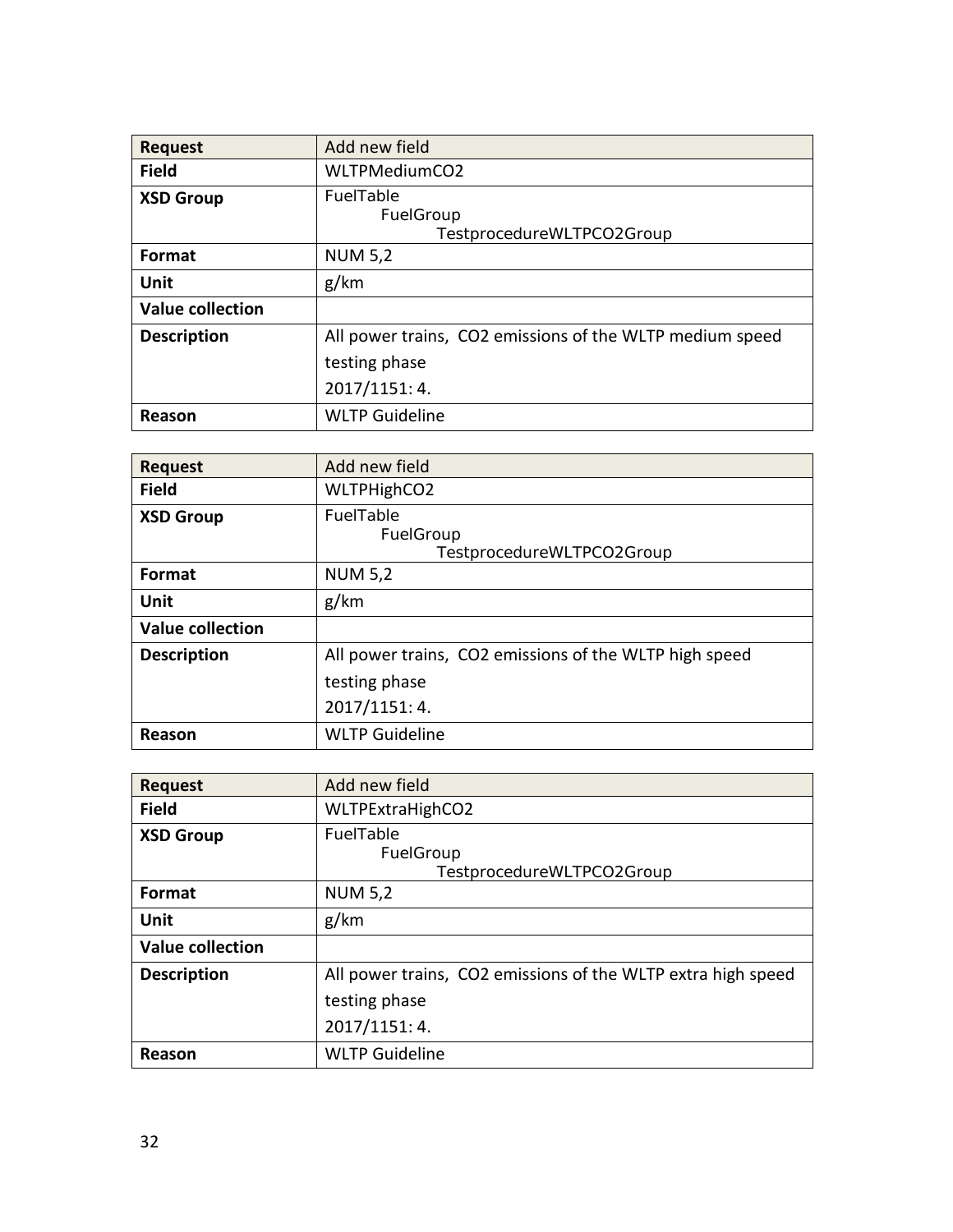| <b>Request</b>          | Add new field                                       |
|-------------------------|-----------------------------------------------------|
| <b>Field</b>            | WLTPCombinedCO2                                     |
| <b>XSD Group</b>        | FuelTable<br>FuelGroup<br>TestprocedureWLTPCO2Group |
| Format                  | NUM <sub>3</sub>                                    |
| Unit                    | g/km                                                |
| <b>Value collection</b> |                                                     |
| <b>Description</b>      | All power trains, CO2 emissions of the WLTP medium  |
|                         | combined testing phase                              |
|                         | 2017/1151: 4.                                       |
| Reason                  | <b>WLTP Guideline</b>                               |

| <b>Request</b>          | Add new field                                              |
|-------------------------|------------------------------------------------------------|
| <b>Field</b>            | WLTPWeightedCombinedCO2                                    |
| <b>XSD Group</b>        | <b>FuelTable</b><br>FuelGroup<br>TestprocedureWLTPCO2Group |
| Format                  | NUM <sub>3</sub>                                           |
| <b>Unit</b>             | g/km                                                       |
| <b>Value collection</b> |                                                            |
| <b>Description</b>      | All power trains, CO2 emissions weighted combined of the   |
|                         | <b>WLTP</b> test result                                    |
|                         | 2017/1151: 4.                                              |
| Reason                  | <b>WLTP Guideline</b>                                      |

| <b>Request</b>          | Add new field                                               |
|-------------------------|-------------------------------------------------------------|
| <b>Field</b>            | <b>WLTPLowFuelConsumption</b>                               |
| <b>XSD Group</b>        | <b>FuelTable</b><br>FuelGroup<br>TestprocedureWLTPFuelGroup |
| Format                  | <b>NUM 5,3</b>                                              |
| Unit                    | 1/100km                                                     |
| <b>Value collection</b> |                                                             |
| <b>Description</b>      | WLTP fuel consumption of the WLTP low speed testing phase   |
|                         | 2017/1151: 4.                                               |
| Reason                  | <b>WLTP Guideline</b>                                       |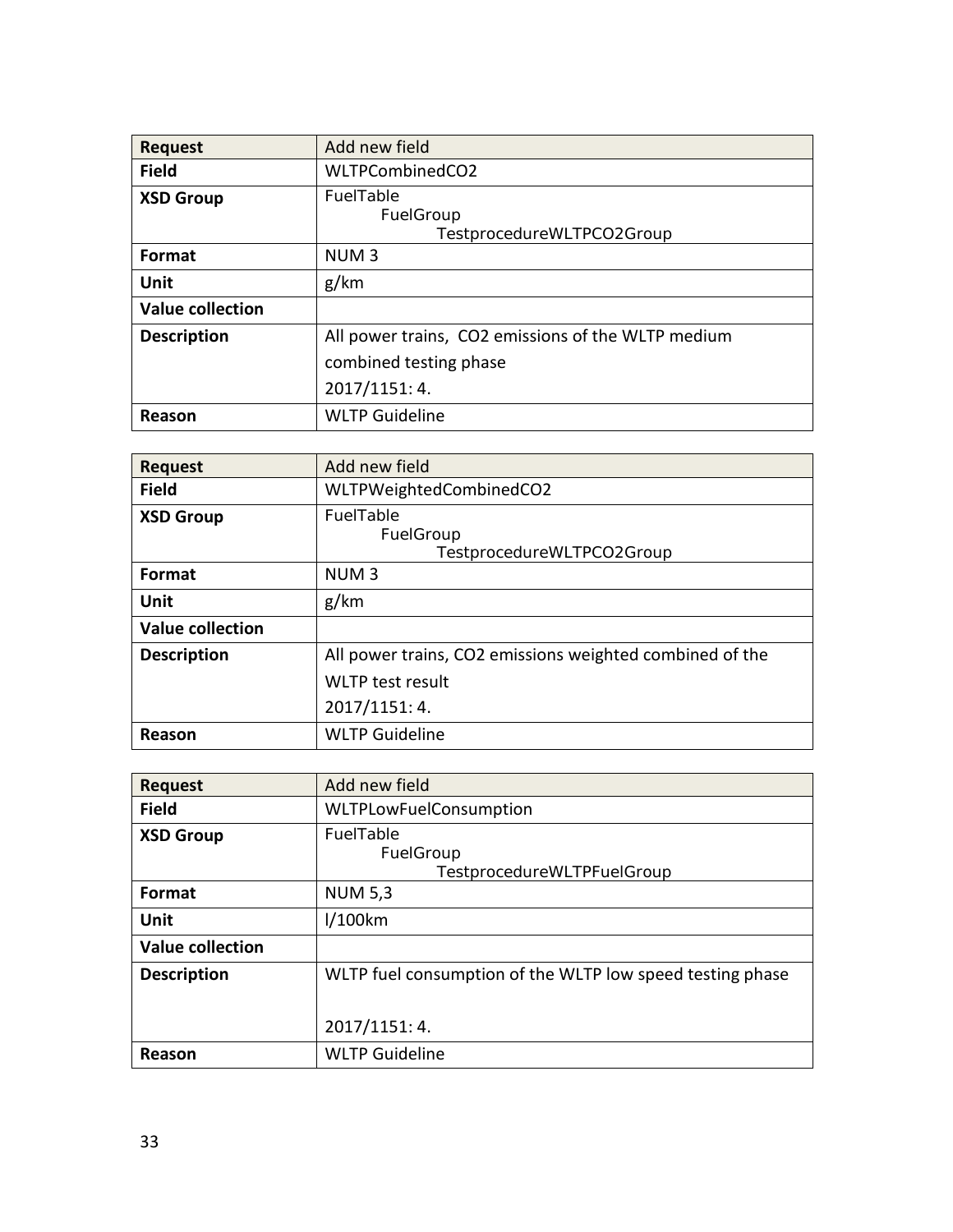| <b>Request</b>          | Add new field                                          |
|-------------------------|--------------------------------------------------------|
| <b>Field</b>            | <b>WLTPMediumFuelConsumption</b>                       |
| <b>XSD Group</b>        | FuelTable                                              |
|                         | FuelGroup                                              |
|                         | TestprocedureWLTPFuelGroup                             |
| <b>Format</b>           | <b>NUM 5,3</b>                                         |
| Unit                    | 1/100km                                                |
| <b>Value collection</b> |                                                        |
| <b>Description</b>      | WLTP fuel consumption of the WLTP medium speed testing |
|                         | phase                                                  |
|                         | 2017/1151: 4.                                          |
| Reason                  | <b>WLTP Guideline</b>                                  |

| <b>Request</b>          | Add new field                                               |
|-------------------------|-------------------------------------------------------------|
| <b>Field</b>            | <b>WLTPHighFuelConsumption</b>                              |
| <b>XSD Group</b>        | <b>FuelTable</b><br>FuelGroup<br>TestprocedureWLTPFuelGroup |
| Format                  | <b>NUM 5,3</b>                                              |
| Unit                    | $1/100$ km                                                  |
| <b>Value collection</b> |                                                             |
| <b>Description</b>      | WLTP fuel consumption of the WLTP high speed testing phase  |
|                         | 2017/1151: 4.                                               |
| Reason                  | <b>WLTP Guideline</b>                                       |

| <b>Request</b>          | Add new field                                                                        |
|-------------------------|--------------------------------------------------------------------------------------|
| <b>Field</b>            | WLTPExtraHighFuelConsumption                                                         |
| <b>XSD Group</b>        | FuelTable<br>FuelGroup<br>TestprocedureWLTPFuelGroup                                 |
| Format                  | <b>NUM 5,3</b>                                                                       |
| Unit                    | 1/100km                                                                              |
| <b>Value collection</b> |                                                                                      |
| <b>Description</b>      | WLTP fuel consumption of the WLTP extra high speed testing<br>phase<br>2017/1151: 4. |
| Reason                  | <b>WLTP Guideline</b>                                                                |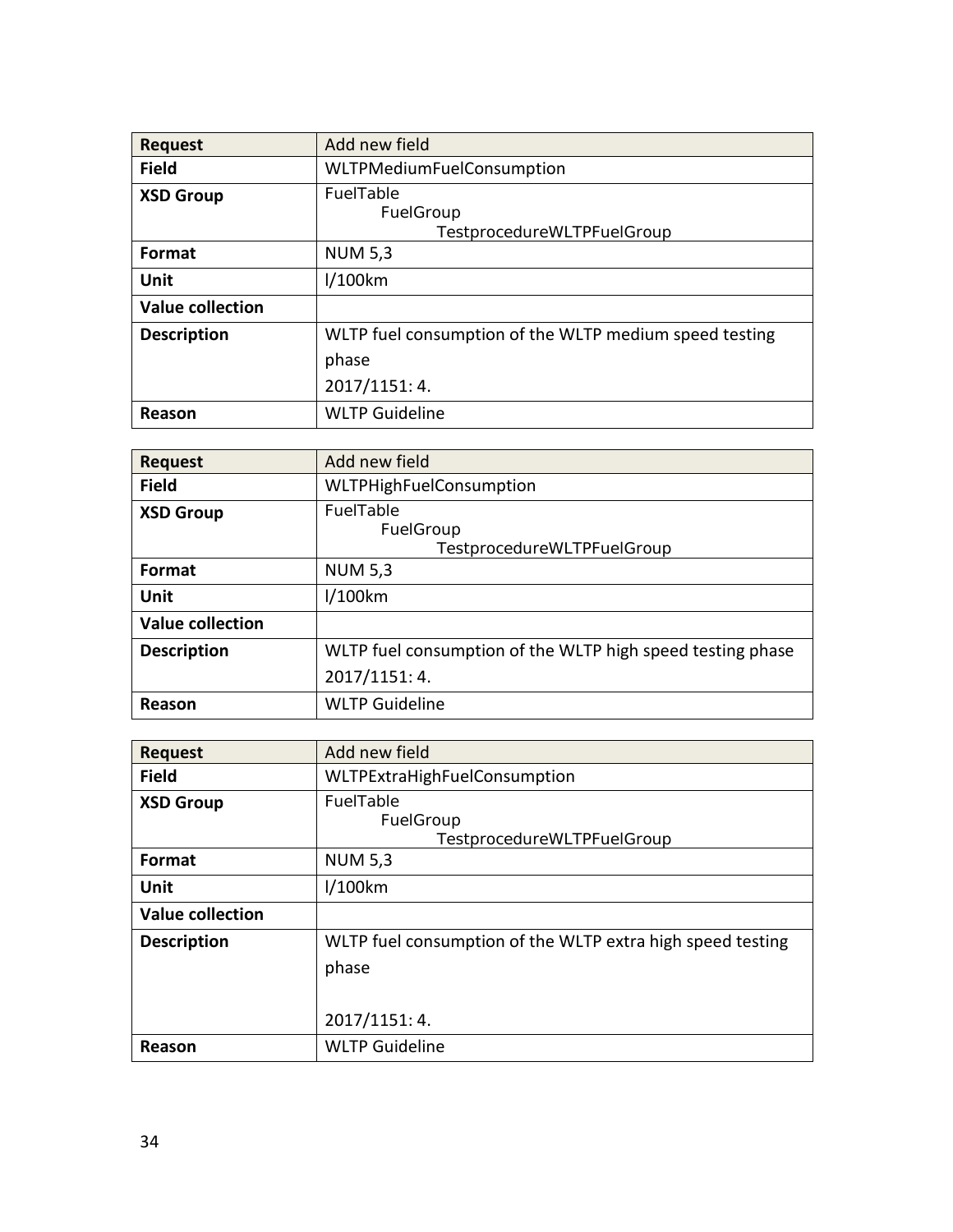| <b>Request</b>          | Add new field                                            |
|-------------------------|----------------------------------------------------------|
| <b>Field</b>            | WLTPCombinedFuelCons                                     |
| <b>XSD Group</b>        | FuelTable<br>FuelGroup                                   |
|                         | TestprocedureWLTPFuelGroup                               |
| Format                  | <b>NUM 5,3</b>                                           |
| Unit                    | $1/100$ km                                               |
| <b>Value collection</b> |                                                          |
| <b>Description</b>      | WLTP fuel consumption of the WLTP combined speed testing |
|                         | phase                                                    |
|                         | 2017/1151: 4.                                            |
| Reason                  | <b>WLTP Guideline</b>                                    |

| <b>Request</b>          | Add new field                                                      |
|-------------------------|--------------------------------------------------------------------|
| <b>Field</b>            | WLTPWeightedCombinedFuelCons                                       |
| <b>XSD Group</b>        | FuelTable<br>FuelGroup<br>TestprocedureWLTPFuelGroup               |
| Format                  | <b>NUM 5,3</b>                                                     |
| Unit                    | I/100km                                                            |
| <b>Value collection</b> |                                                                    |
| <b>Description</b>      | WLTP fuel consumption weighted combined of the WLTP test<br>result |
|                         |                                                                    |
|                         | 2017/1151: 4.                                                      |
| Reason                  | <b>WLTP Guideline</b>                                              |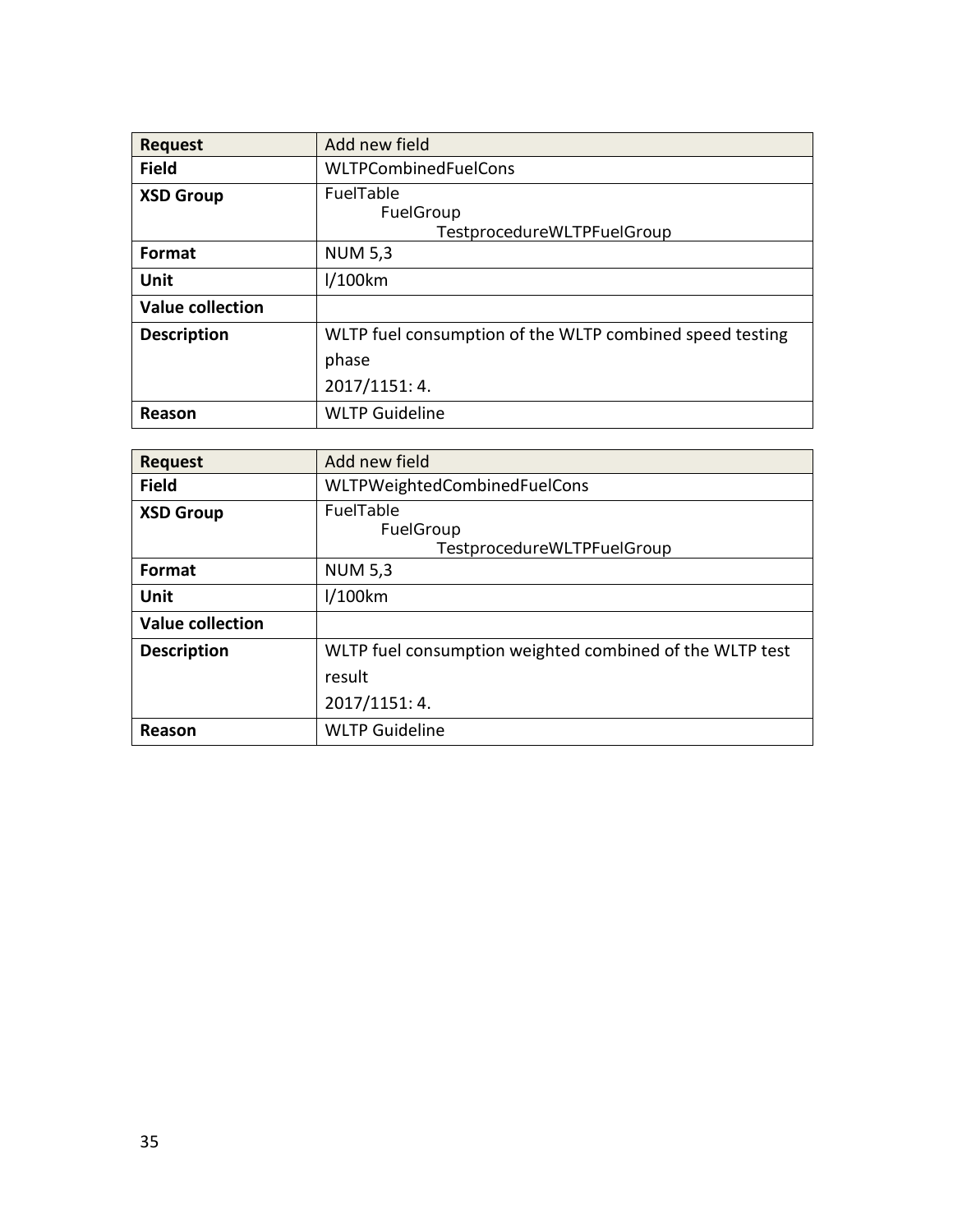### *5.1. Pure electric vehicles*

| Electric energy consumption | $\ldots$ Wh/km |
|-----------------------------|----------------|
| Electric range              | $\ldots$ $km$  |
| Electric range city         | $\ldots$ km    |

| <b>Request</b>          | Add new field                                          |
|-------------------------|--------------------------------------------------------|
| <b>Field</b>            | WLTPElecEnergyConsPureElectric                         |
| <b>XSD Group</b>        | FuelTable<br>FuelGroup<br>TestprocedureWLTPEnergyGroup |
| Format                  | <b>NUM 7,2</b>                                         |
| Unit                    | Wh/km                                                  |
| <b>Value collection</b> |                                                        |
| <b>Description</b>      | WLTP electric energy consumption pure electric         |
|                         | 2017/1151: 5.1.                                        |
| Reason                  | <b>WLTP Guideline</b>                                  |

| <b>Request</b>          | Add new field                                          |
|-------------------------|--------------------------------------------------------|
| <b>Field</b>            | WLTPElectricRangePureElectric                          |
| <b>XSD Group</b>        | FuelTable<br>FuelGroup<br>TestprocedureWLTPEnergyGroup |
| <b>Format</b>           | NUM <sub>5</sub>                                       |
| Unit                    | km                                                     |
| <b>Value collection</b> |                                                        |
| <b>Description</b>      | WLTP electric range pure electric                      |
|                         | 2017/1151: 5.1.                                        |
| Reason                  | <b>WLTP Guideline</b>                                  |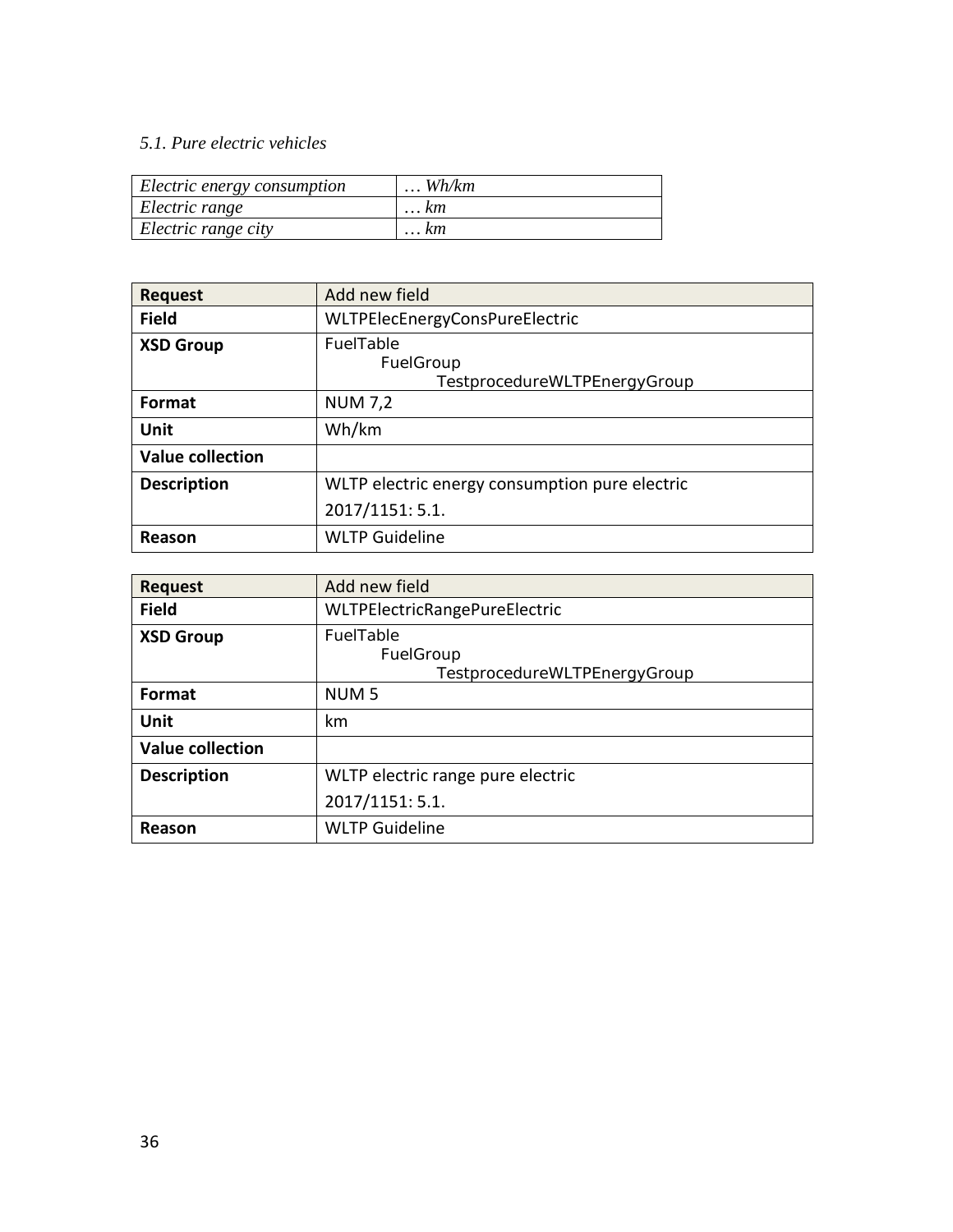| <b>Request</b>          | Add new field                                                 |
|-------------------------|---------------------------------------------------------------|
| <b>Field</b>            | WLTPElectricRangeCityPureElec                                 |
| <b>XSD Group</b>        | <b>FuelTable</b><br>FuelGroup<br>TestprocedureWLTPEnergyGroup |
| Format                  | NUM <sub>5</sub>                                              |
| Unit                    | km                                                            |
| <b>Value collection</b> |                                                               |
| <b>Description</b>      | WLTP electric range city pure electric                        |
|                         | 2017/1151: 5.1.                                               |
| Reason                  | <b>WLTP Guideline</b>                                         |

*5.2 OVC hybrid electric vehicles*

| Electric energy consumption     | $\ldots$ Wh/km |
|---------------------------------|----------------|
| (ECAC, weighted)                |                |
| Electric range (EAER)           | $\ldots$ $km$  |
| Electric range city (EAER city) | <i>km</i>      |

| <b>Request</b>          | Add new field                                          |  |  |
|-------------------------|--------------------------------------------------------|--|--|
| <b>Field</b>            | WLTPElectEnergyConsExternCharg                         |  |  |
| <b>XSD Group</b>        | FuelTable<br>FuelGroup<br>TestprocedureWLTPEnergyGroup |  |  |
| Format                  | <b>NUM 7,2</b>                                         |  |  |
| Unit                    | Wh/km                                                  |  |  |
| <b>Value collection</b> |                                                        |  |  |
| <b>Description</b>      | WLTP electric energy consumption externally chargeable |  |  |
|                         | 2017/1151: 5.2.                                        |  |  |
| Reason                  | <b>WLTP Guideline</b>                                  |  |  |

| <b>Request</b>          | Add new field                                          |
|-------------------------|--------------------------------------------------------|
| <b>Field</b>            | WLTPElectricRangeExternCharg                           |
| <b>XSD Group</b>        | FuelTable<br>FuelGroup<br>TestprocedureWLTPEnergyGroup |
| <b>Format</b>           | NUM <sub>5</sub>                                       |
| Unit                    | km                                                     |
| <b>Value collection</b> |                                                        |
| <b>Description</b>      | WLTP electric range externally chargeable              |
|                         | 2017/1151: 5.2.                                        |
| Reason                  | <b>WLTP Guideline</b>                                  |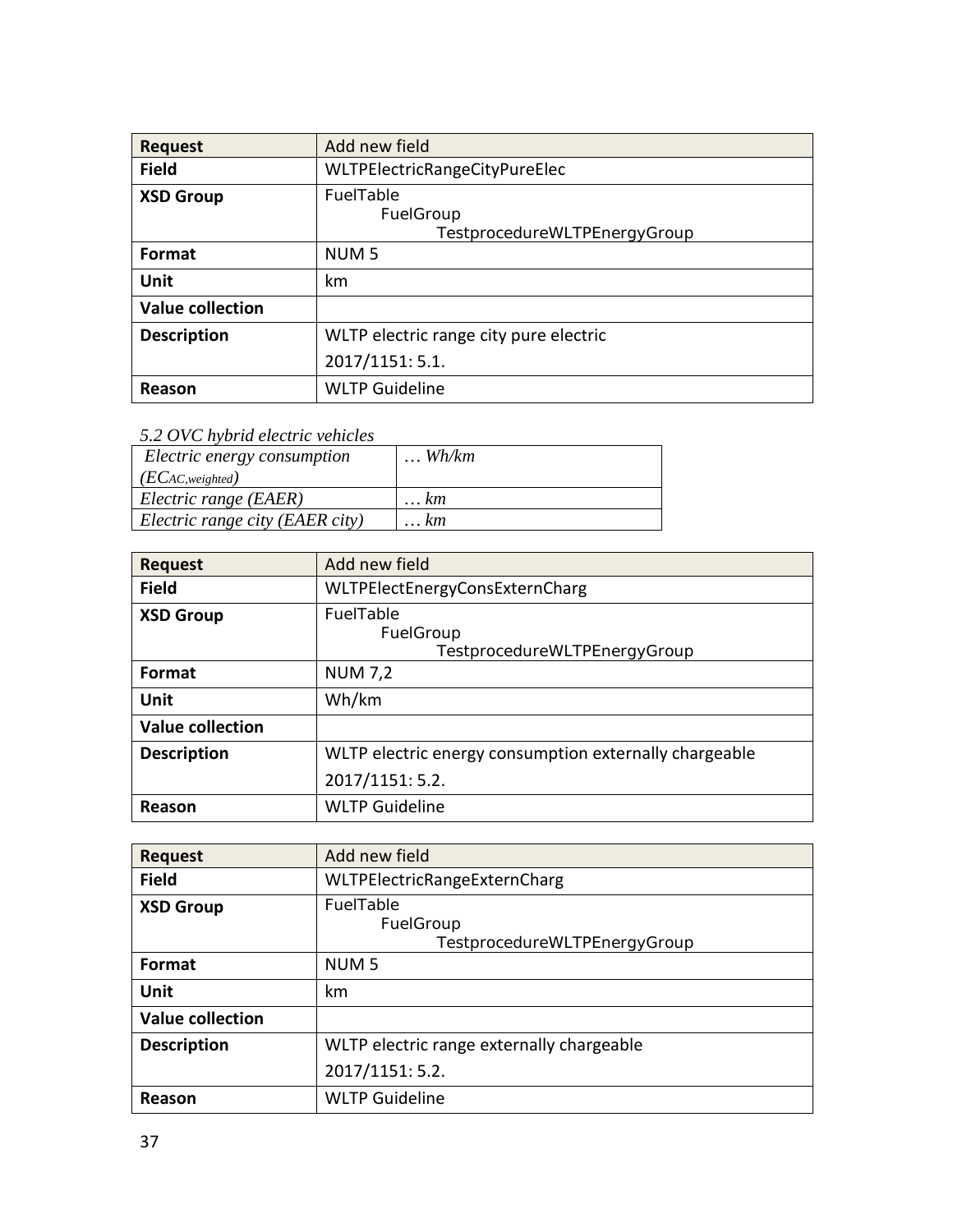| <b>Request</b>          | Add new field                                          |
|-------------------------|--------------------------------------------------------|
| <b>Field</b>            | <b>WLTPElectricRangeCityExtCharg</b>                   |
| <b>XSD Group</b>        | FuelTable<br>FuelGroup<br>TestprocedureWLTPEnergyGroup |
| <b>Format</b>           | NUM <sub>5</sub>                                       |
| Unit                    | km                                                     |
| <b>Value collection</b> |                                                        |
| <b>Description</b>      | WLTP electric range city externally chargeable         |
|                         | 2017/1151: 5.2.                                        |
| Reason                  | <b>WLTP Guideline</b>                                  |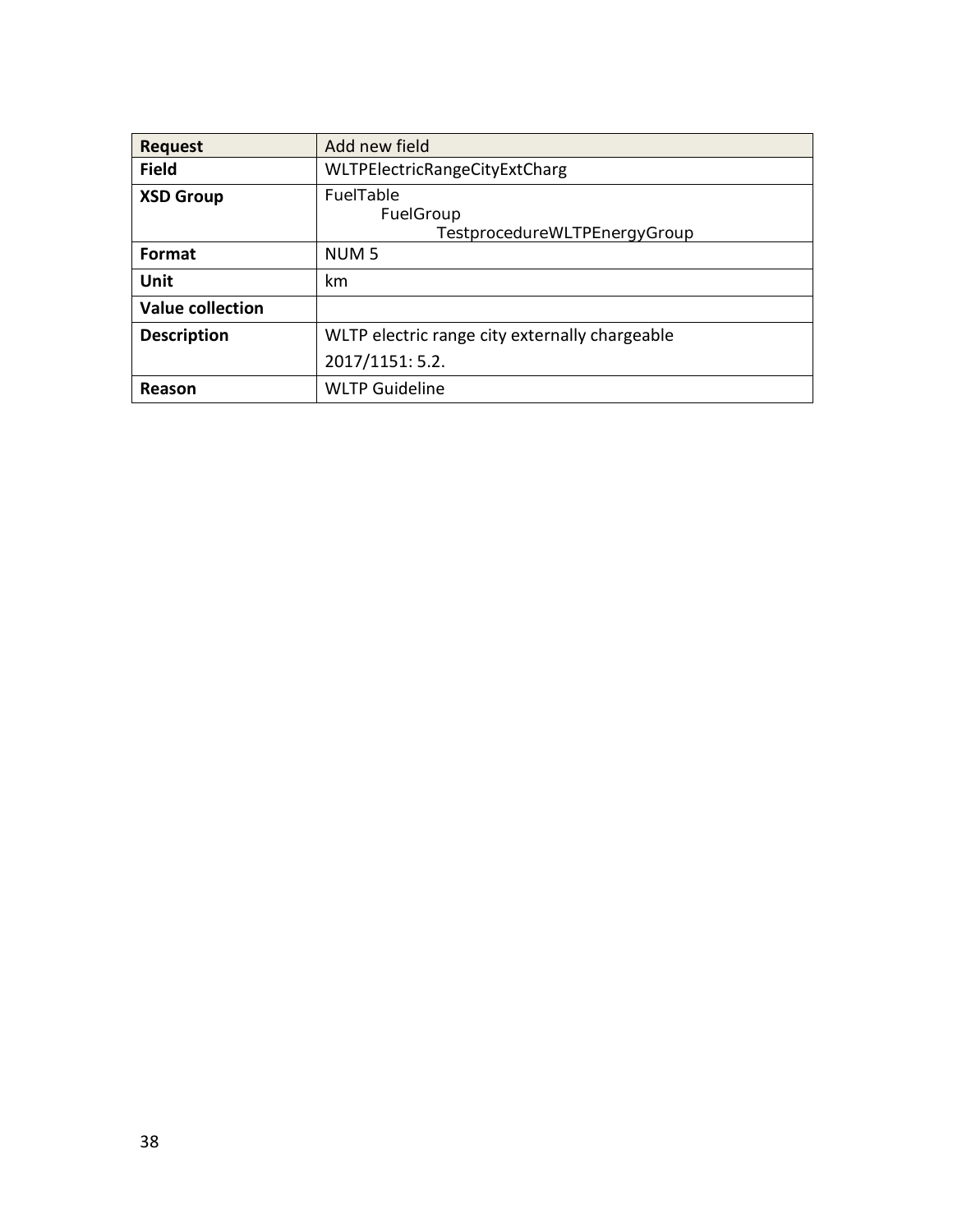# <span id="page-38-0"></span>**11. New fields as a result of Guideline changes: Agricultural Vehicles 2015/504**

| <b>Request</b>      | Add new field                                                                                                                               |  |  |
|---------------------|---------------------------------------------------------------------------------------------------------------------------------------------|--|--|
| <b>Field</b>        | DeclaredMaximumSpeed                                                                                                                        |  |  |
| <b>XSD Grouping</b> | CocDataGroup<br>EngineTable<br>EngineGroup<br><b>FuelTable</b><br>FuelGroup                                                                 |  |  |
| <b>Format</b>       | <b>NUM 5,2</b>                                                                                                                              |  |  |
| <b>XML Format</b>   | decimal                                                                                                                                     |  |  |
| Unit                | km/h                                                                                                                                        |  |  |
| <b>Description</b>  | Declared maximum speed. The maximum speed forward which<br>can be reached declared by the manufacturer or applicant.<br>2016/1789.: 5.1.1.1 |  |  |

| <b>Request</b>      | Add new field                                                                                                                     |  |  |
|---------------------|-----------------------------------------------------------------------------------------------------------------------------------|--|--|
| <b>Field</b>        | DeclaredMaximumSpeedRearward                                                                                                      |  |  |
| <b>XSD Grouping</b> | CocDataGroup<br>EngineTable<br>EngineGroup<br>FuelTable                                                                           |  |  |
| <b>Format</b>       | FuelGroup<br><b>NUM 5,2</b>                                                                                                       |  |  |
| <b>XML Format</b>   | decimal                                                                                                                           |  |  |
| Unit                | km/h                                                                                                                              |  |  |
| <b>Description</b>  | Declared rearward maximum speed. The maximum speed<br>rearward which can be reached declared by the manufacturer or<br>applicant. |  |  |
|                     | 2016/1789: 5.1.2.1                                                                                                                |  |  |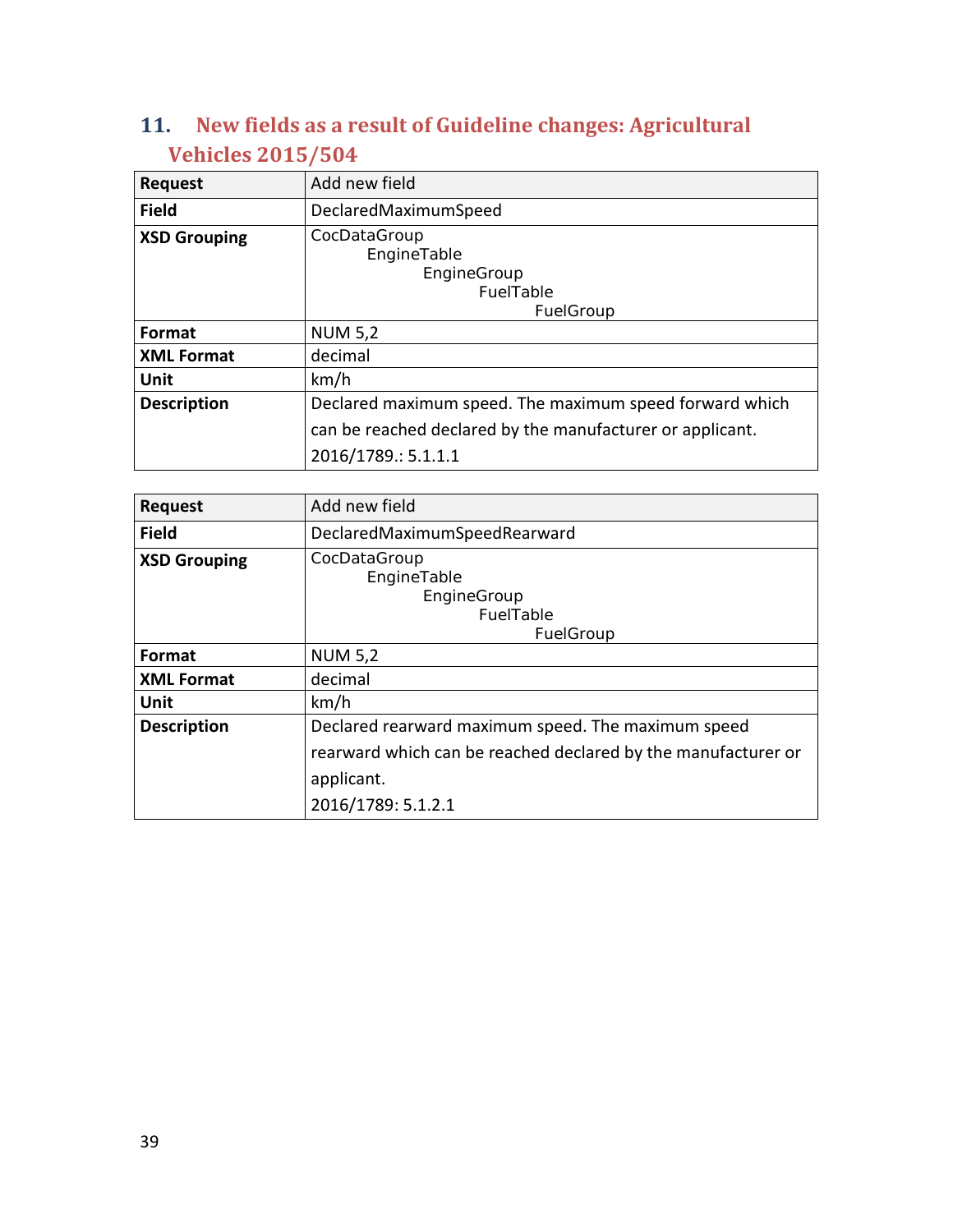### **TyreCombination options across the different axles**

A new table/group will be added in order to specify which combination of tyres is allowed across the different axles.



| Tyre combi-<br>nation No | Axle No        | Tyre dimension<br>incl load capacity<br>index & speed<br>category symbol | Rolling radius (1)<br>[mm] | Tyre Load<br>rating per<br>tyre [kg] | Maximum<br>permissible<br>mass per<br>axle [kg] (*) | Maximum<br>permissible<br>mass of the<br>vehicle [kg]<br>$($ *) | Maximum<br>permissible vertical<br>load on the coupling<br>point [kg] | Track<br>width<br>[mm]<br>Minimum | Track<br>width<br>[mm]<br>Maximu<br>m |
|--------------------------|----------------|--------------------------------------------------------------------------|----------------------------|--------------------------------------|-----------------------------------------------------|-----------------------------------------------------------------|-----------------------------------------------------------------------|-----------------------------------|---------------------------------------|
| 1                        | л              |                                                                          |                            |                                      |                                                     |                                                                 |                                                                       |                                   |                                       |
|                          | $\overline{2}$ |                                                                          |                            |                                      |                                                     |                                                                 |                                                                       |                                   |                                       |
|                          | $\cdots$       |                                                                          |                            |                                      |                                                     |                                                                 |                                                                       |                                   |                                       |
| $\overline{2}$           | 1              |                                                                          |                            |                                      |                                                     |                                                                 |                                                                       |                                   |                                       |
|                          | $\overline{2}$ |                                                                          |                            |                                      |                                                     |                                                                 |                                                                       |                                   |                                       |
|                          | $\cdots$       |                                                                          |                            |                                      |                                                     |                                                                 |                                                                       |                                   |                                       |
| $\cdots$                 | 1              |                                                                          |                            |                                      |                                                     |                                                                 |                                                                       |                                   |                                       |
|                          | $\overline{2}$ |                                                                          |                            |                                      |                                                     |                                                                 |                                                                       |                                   |                                       |
|                          | $\cdots$       |                                                                          |                            |                                      |                                                     |                                                                 |                                                                       |                                   |                                       |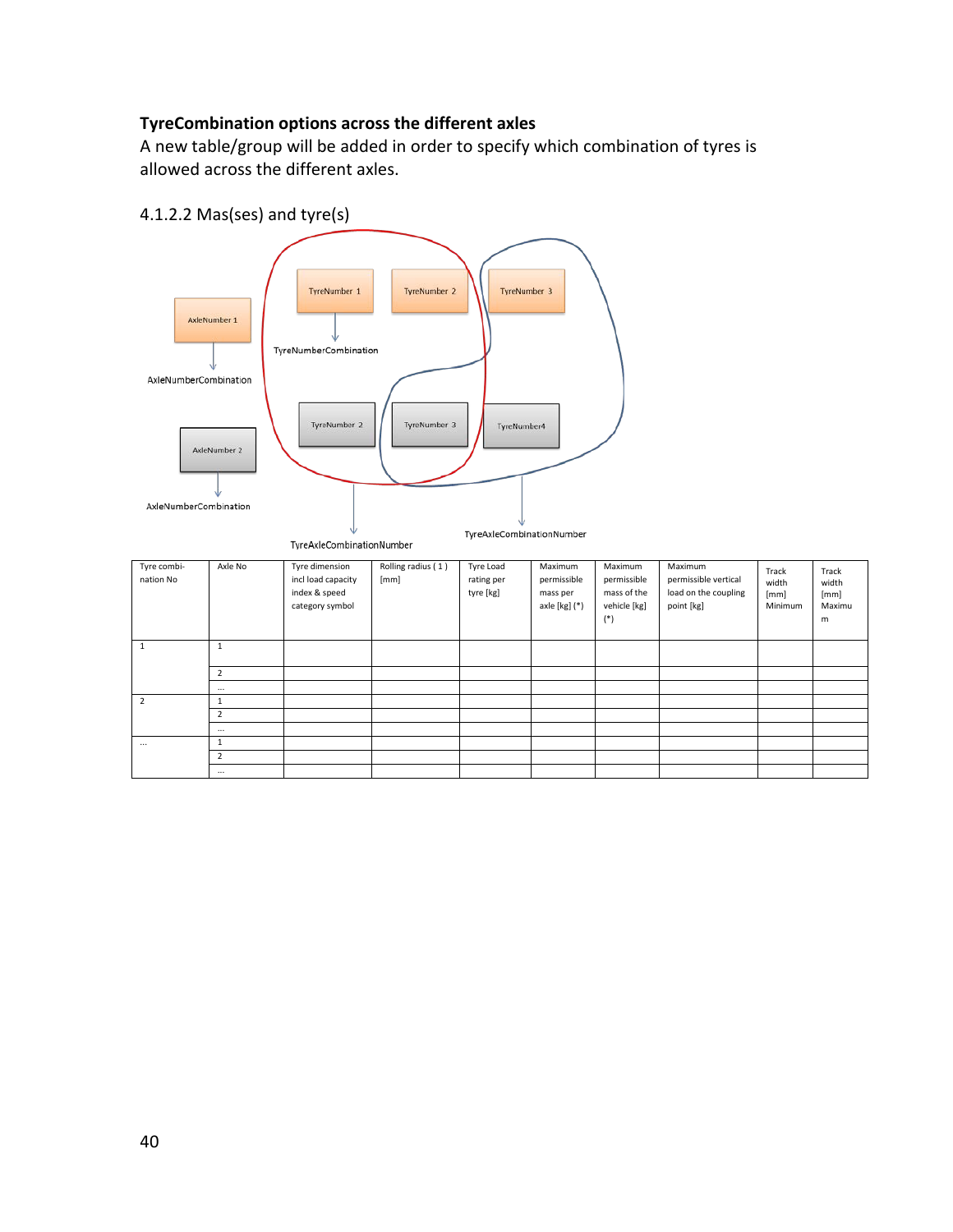| <b>Request</b>                   | Add new field                                              |  |  |  |
|----------------------------------|------------------------------------------------------------|--|--|--|
| Version info 1.3a                | In the final version 1.3 the grouping has been changed.    |  |  |  |
| <b>XSD Grouping 1.3a (draft)</b> | CocDataGroup                                               |  |  |  |
|                                  | TyreAxleCombinationTable                                   |  |  |  |
|                                  | TyreAxleCombinationGroup                                   |  |  |  |
|                                  | TyreAxleCombinationNumber                                  |  |  |  |
|                                  | AxleCombinationNumber                                      |  |  |  |
|                                  | TyreCombinationNumber                                      |  |  |  |
|                                  | TechPermMaxMassTyreComb                                    |  |  |  |
| <b>XSD Grouping 1.3</b>          | CocDataGroup                                               |  |  |  |
|                                  | TyreAxleMassCombinationTable                               |  |  |  |
|                                  | TyreAxleMassCombinationGroup                               |  |  |  |
|                                  | TyreAxleCombinationNumber                                  |  |  |  |
|                                  | TechPermMaxMassTyreComb                                    |  |  |  |
|                                  | TyreAxleCombinationTable                                   |  |  |  |
|                                  | TyreAxleCombinationGroup                                   |  |  |  |
|                                  | AxleNumberCombination                                      |  |  |  |
|                                  | TyreNumberCombination                                      |  |  |  |
| TyreAxleCombinationTable         | A table contains one or more occurrences of a group of     |  |  |  |
|                                  | attributes                                                 |  |  |  |
| TyreAxleCombinationGroup         | A group contains attributes that describe a single object. |  |  |  |

| <b>Request</b>      | Add new field                                               |  |
|---------------------|-------------------------------------------------------------|--|
| <b>Field</b>        | TyreAxleCombinationNumber                                   |  |
| <b>XSD Grouping</b> | CocDataGroup                                                |  |
|                     | CocDataGroup                                                |  |
|                     | TyreAxleMassCombinationTable                                |  |
|                     | TyreAxleMassCombinationGroup                                |  |
| Format              | NUM <sub>3</sub>                                            |  |
| <b>XML Format</b>   | nonNegativeInteger                                          |  |
| Unit                | <b>NA</b>                                                   |  |
| <b>Description</b>  | The tyre combination number is necessary to make a relation |  |
|                     | between the tyres and the axie(s). $2016/1789$ : 4.1.2.2.   |  |

| <b>Request</b>      | Add new field                |
|---------------------|------------------------------|
| Field               | TechPermMaxMassTyreComb      |
| <b>XSD Grouping</b> | CocDataGroup                 |
|                     | TyreAxleMassCombinationTable |
|                     | TyreAxleMassCombinationGroup |
| Format              | NUM <sub>6</sub>             |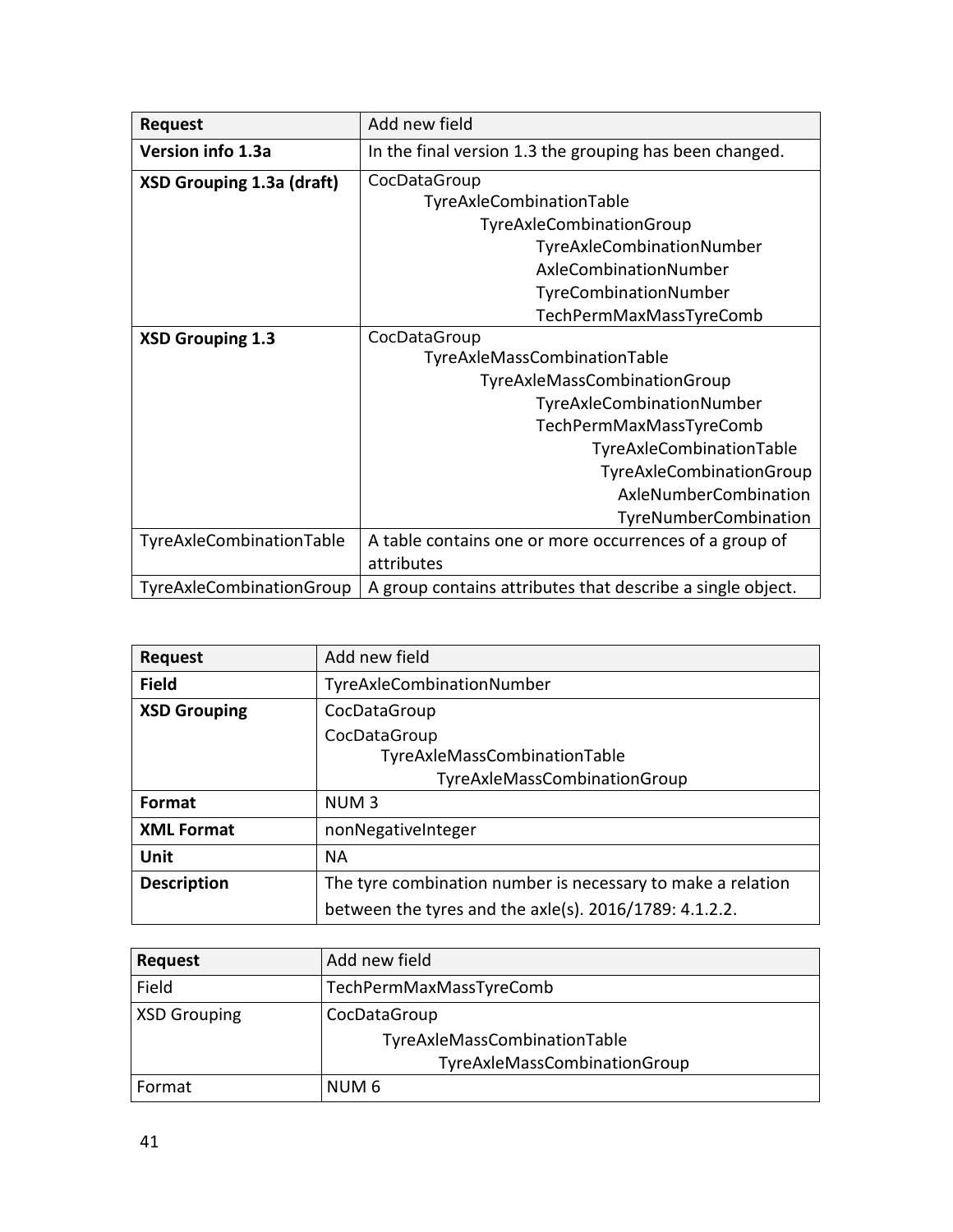| XML Format  | nonNegativeInteger                                                              |
|-------------|---------------------------------------------------------------------------------|
| Unit        | kg                                                                              |
| Description | Maximum permissible mass of the vehicle according to the tyre<br>specification. |
|             | 2015/504: 4.1.2.2                                                               |

| <b>Request</b>    | Add new field                                 |  |  |  |
|-------------------|-----------------------------------------------|--|--|--|
| Field             | AxleNumberCombination                         |  |  |  |
|                   | CocDataGroup                                  |  |  |  |
|                   | TyreAxleMassCombinationTable                  |  |  |  |
|                   | TyreAxleMassCombinationGroup                  |  |  |  |
|                   | TyreAxleCombinationNumber                     |  |  |  |
|                   | TechPermMaxMassTyreComb                       |  |  |  |
|                   | TyreAxleCombinationTable                      |  |  |  |
|                   | TyreAxleCombinationGroup                      |  |  |  |
| Format            | NUM <sub>2</sub>                              |  |  |  |
| <b>XML Format</b> | nonNegativeInteger                            |  |  |  |
| Unit              |                                               |  |  |  |
| Description       | Refers to the AxleNumber which is used in the |  |  |  |
|                   | TyreAxleCombination.                          |  |  |  |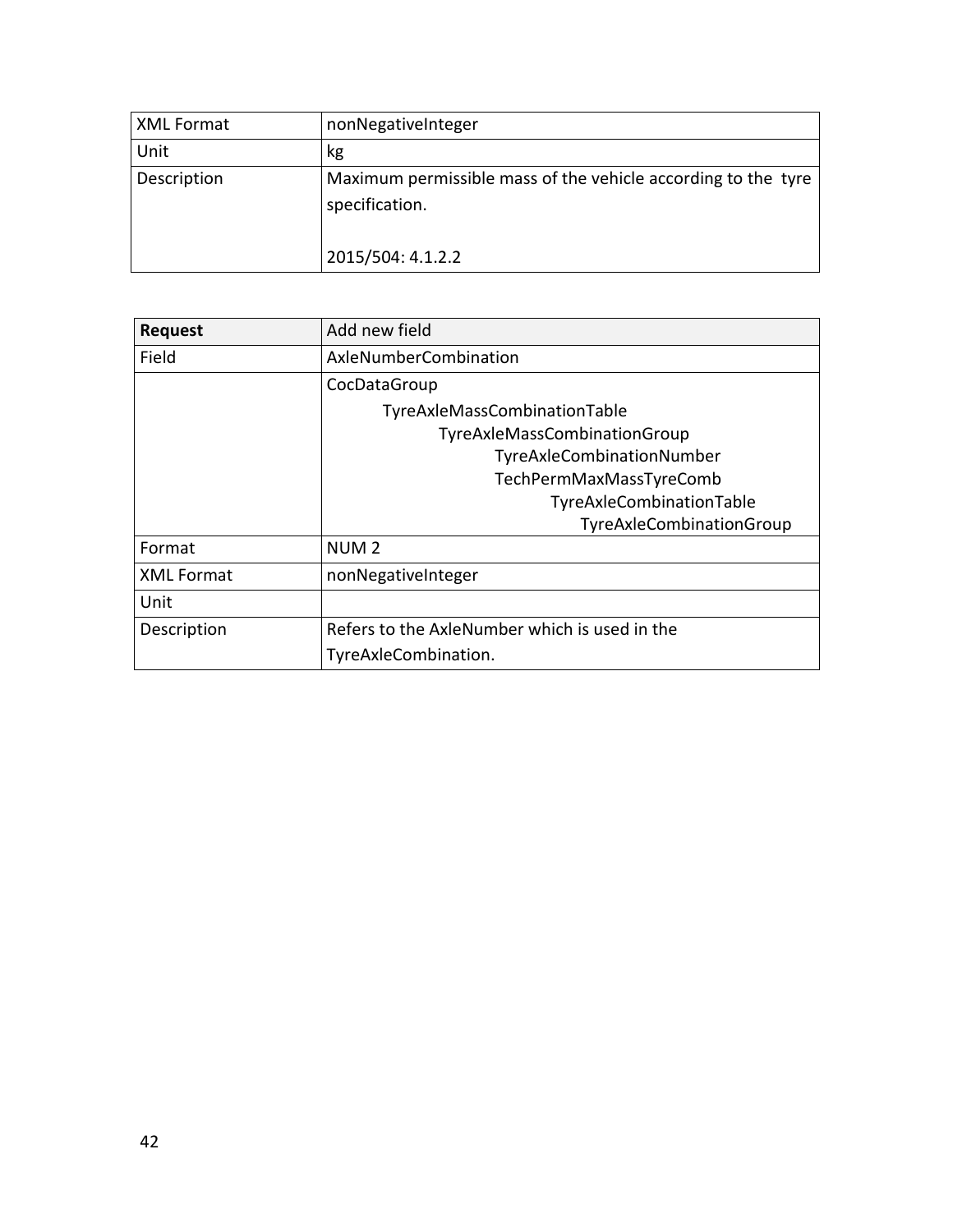| <b>Request</b>    | Add new field                                 |  |  |  |
|-------------------|-----------------------------------------------|--|--|--|
| Field             | TyreNumberCombination                         |  |  |  |
|                   | CocDataGroup                                  |  |  |  |
|                   | TyreAxleMassCombinationTable                  |  |  |  |
|                   | TyreAxleMassCombinationGroup                  |  |  |  |
|                   | TyreAxleCombinationNumber                     |  |  |  |
|                   | TechPermMaxMassTyreComb                       |  |  |  |
|                   | TyreAxleCombinationTable                      |  |  |  |
|                   | TyreAxleCombinationGroup                      |  |  |  |
| Format            | NUM <sub>3</sub>                              |  |  |  |
| <b>XML Format</b> | nonNegativeInteger                            |  |  |  |
| Unit              |                                               |  |  |  |
| Description       | Refers to the TyreNumber which is used in the |  |  |  |
|                   | TyreAxleCombination.                          |  |  |  |

| <b>Request</b>          | Add new field                                                 |
|-------------------------|---------------------------------------------------------------|
| <b>Field</b>            | TyreNumber                                                    |
| <b>XSD Grouping</b>     | COCDataGroup                                                  |
|                         | TyreAxleTable                                                 |
|                         | TyreAxleGroup                                                 |
|                         | TyreNumber                                                    |
| Format                  | NUM <sub>3</sub>                                              |
| <b>XML Format</b>       | nonNegativeInteger                                            |
| Min/max value           | minInclusive value='0'                                        |
| Min/max value           | maxinclusive value='999'                                      |
| Unit                    | NА                                                            |
| <b>Value collection</b> | $0 - 999$                                                     |
| <b>Description</b>      | In order to identify a specific tyreThe number can be used to |
|                         | define a tyre within the TyreAxleCombinationGroup.            |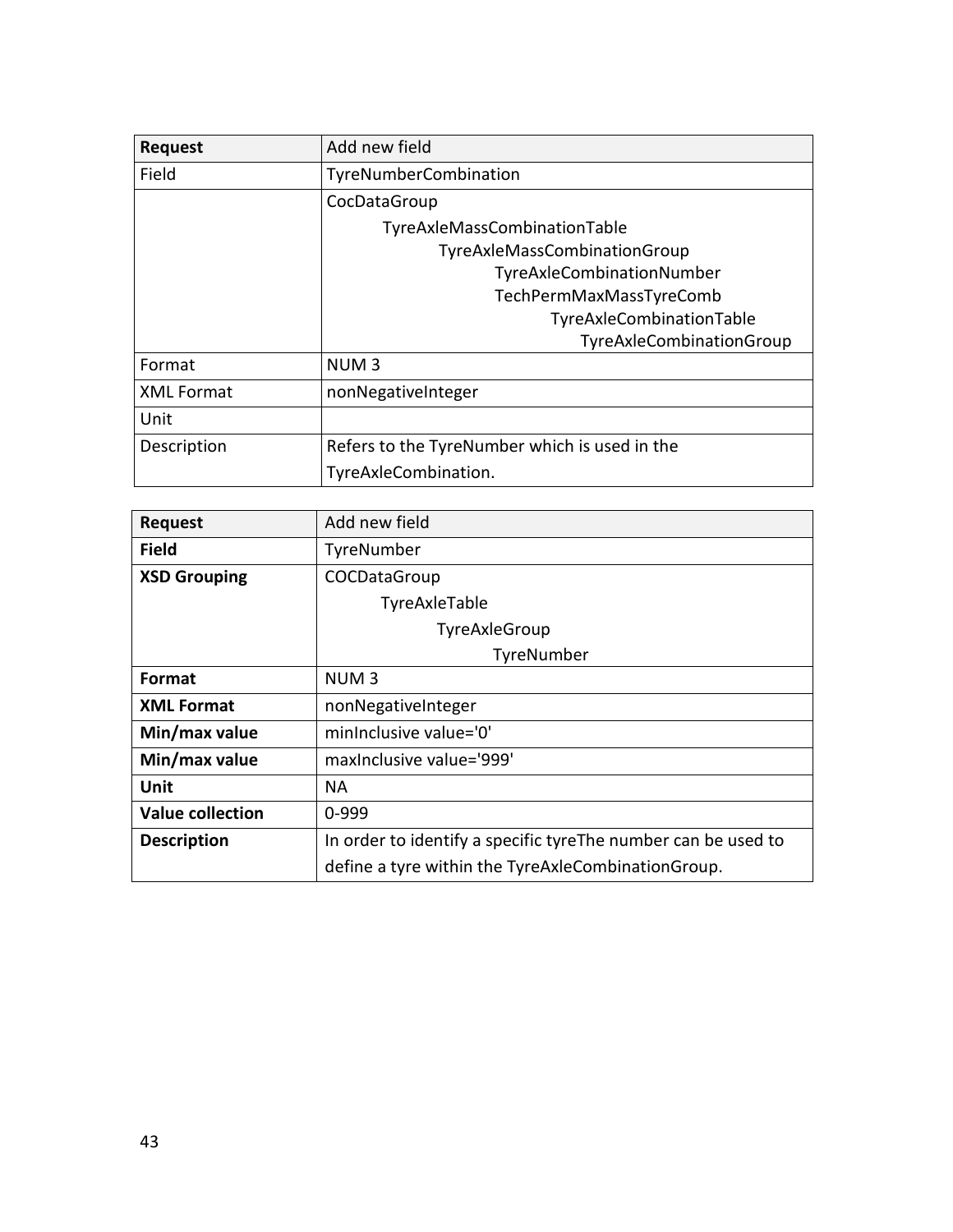| <b>Request</b>      | Add new field                                                   |
|---------------------|-----------------------------------------------------------------|
| <b>Field</b>        | TyreAxleTrackMinimum                                            |
| <b>XSD Grouping</b> | AxleTable<br>AxleGroup<br>TyreAxleTable<br>TyreAxleGroup        |
| Format              | NUM <sub>4</sub>                                                |
| <b>XML Format</b>   | nonNegativeInteger                                              |
| Unit                | mm                                                              |
| <b>Description</b>  | Axle track minimum related to the mentioned tyres and rims      |
|                     | 2016/1789: 4.1.2.2.                                             |
| <b>Usage</b>        | To be used if the axle track is available on tyre level         |
|                     | To be used when the track is adjustable. It is not permitted to |
|                     | use this entry for a range of values as defined in the type     |
|                     | approval                                                        |

| <b>Request</b>      | Add new field                                                                     |
|---------------------|-----------------------------------------------------------------------------------|
| <b>Field</b>        | TyreAxleTrackMaximum                                                              |
| <b>XSD Grouping</b> | AxleTable<br>AxleGroup<br>TyreAxleTable<br>TyreAxleGroup                          |
| Format              | NUM <sub>4</sub>                                                                  |
| <b>XML Format</b>   | nonNegativeInteger                                                                |
| Unit                | mm                                                                                |
| <b>Description</b>  | Axle track maximum related to the mentioned tyres and rims<br>2016/1789: 4.1.2.2. |
| <b>Usage</b>        | To be used if the axle track is available on tyre level                           |
|                     | To be used when the track is adjustable. It is not permitted to                   |
|                     | use this entry for a range of values as defined in the type<br>approval           |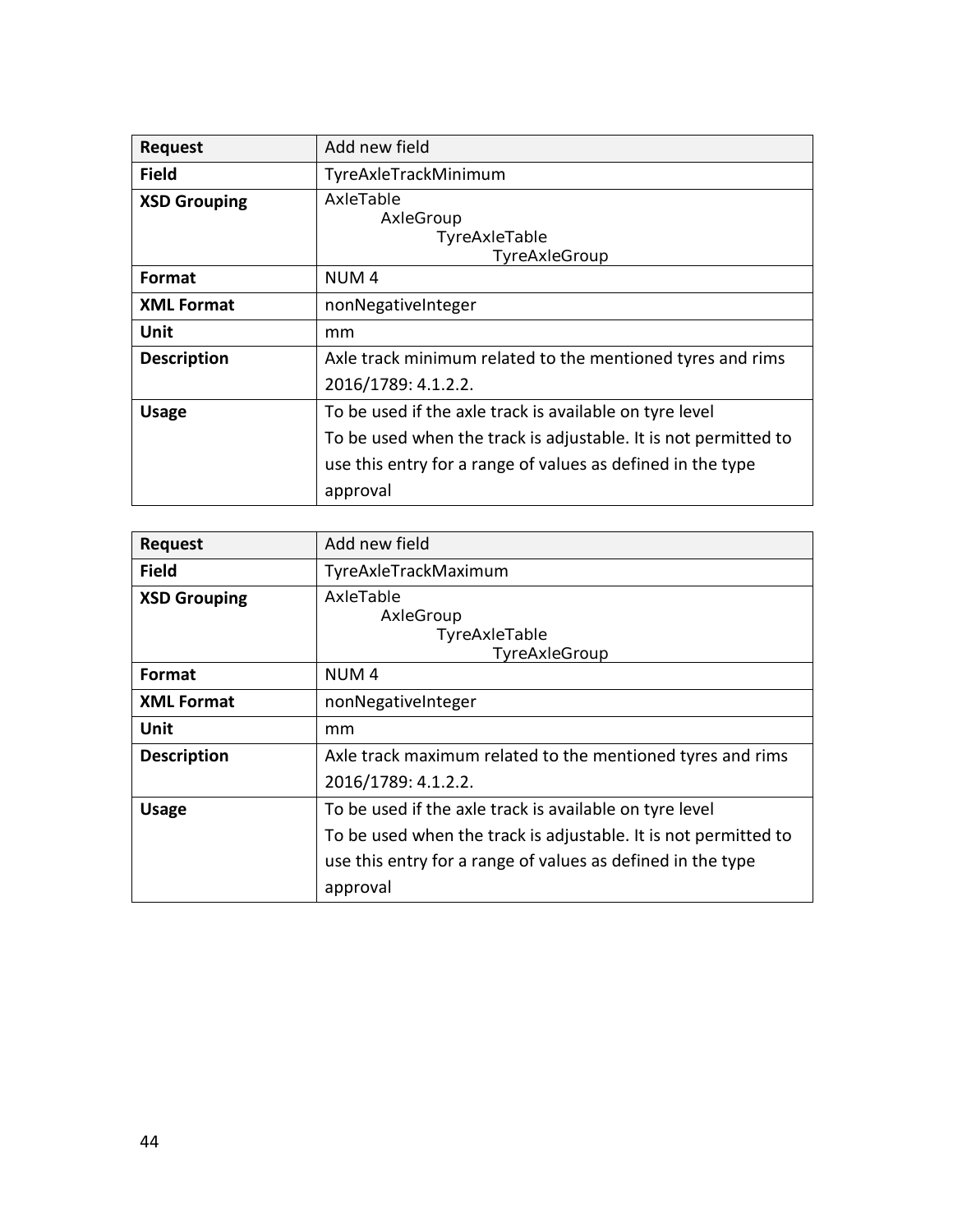| <b>Request</b>      | Add new field                                            |
|---------------------|----------------------------------------------------------|
| <b>Field</b>        | TyreAxleTrack                                            |
| <b>XSD Grouping</b> | AxleTable<br>AxleGroup<br>TyreAxleTable<br>TyreAxleGroup |
| Format              | NUM <sub>4</sub>                                         |
| <b>XML Format</b>   | nonNegativeInteger                                       |
| Unit                | mm                                                       |
| <b>Description</b>  | Axle track related to the mentioned tyres and rims       |
|                     | 2016/1789: 4.1.2.2.                                      |
| <b>Usage</b>        | To be used if the axle track is available on tyre level  |
|                     | To be used when the track-width is not adjustable.       |

| <b>Request</b>          | Add new field                                                |
|-------------------------|--------------------------------------------------------------|
| <b>Field</b>            | Iso7638ConnectorInd                                          |
| <b>XSD Grouping</b>     | CocDataGroup                                                 |
| <b>Format</b>           | $A-N1$                                                       |
| <b>XML Format</b>       | string                                                       |
| <b>Value collection</b> | Y, N                                                         |
| <b>Description</b>      | ISO 7638:2003 connector indicator                            |
|                         | 2016/1789: 43.6.5.                                           |
| <b>Usage</b>            | This field is used to indicate the presence of ISO 7638:2003 |
|                         | connector                                                    |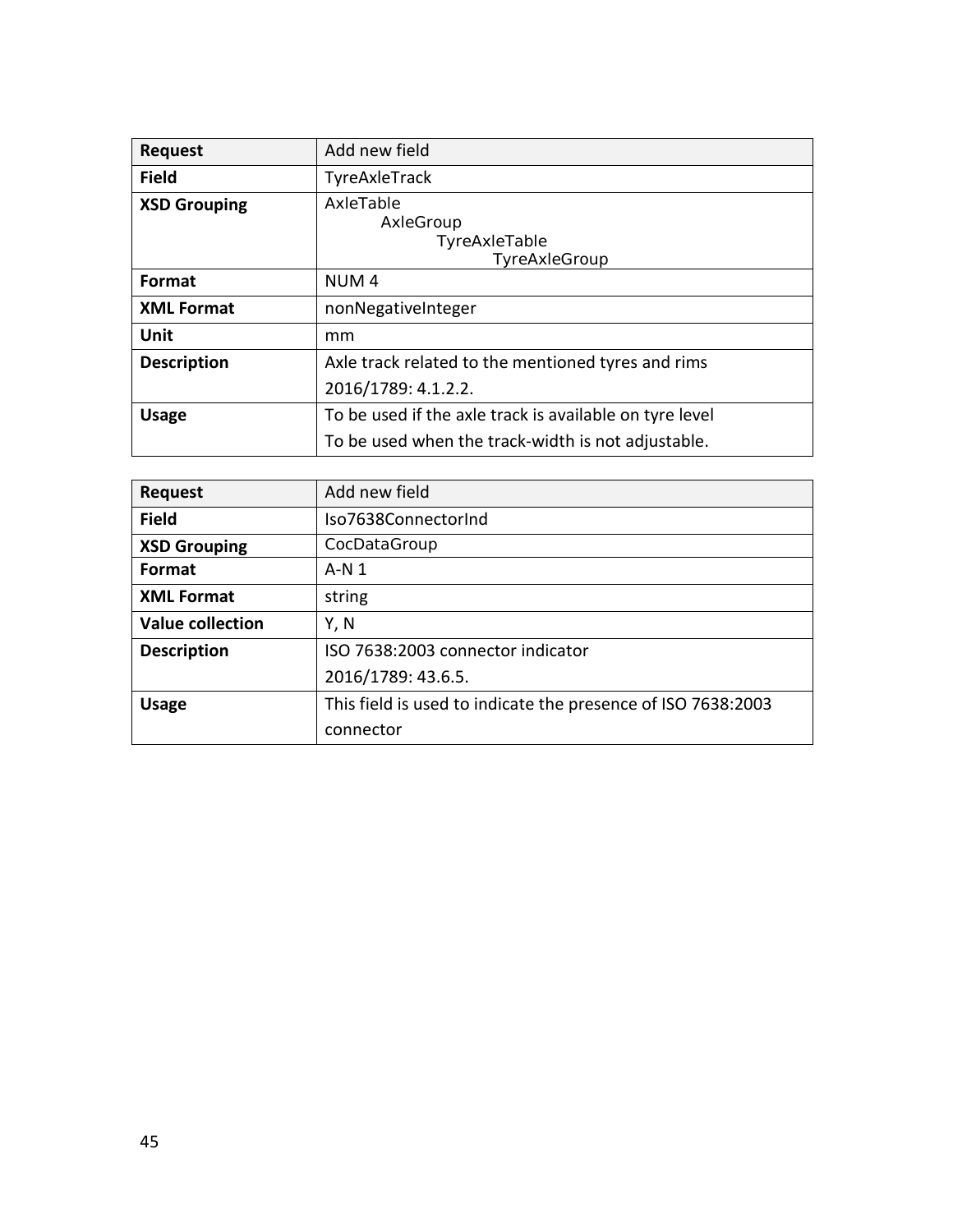| Add new field                                                                                                        |
|----------------------------------------------------------------------------------------------------------------------|
| ProtectiveStructFoldAssistCode                                                                                       |
| ProtectiveStructureTable<br>ProtectiveStructureGroup                                                                 |
| $A-N3$                                                                                                               |
| string                                                                                                               |
| NA, PA, FA                                                                                                           |
| Folding operation method of the roll-over-protective structure                                                       |
| Values:<br>NA.<br>$=$ non-assisted<br>$=$ partially assisted<br>PA<br>= fully assisted<br>FA<br>2016/1789: 46.2.2.1. |
|                                                                                                                      |

| <b>Request</b>      | Add new field                                             |
|---------------------|-----------------------------------------------------------|
| <b>Field</b>        | TechnPermMaxMassThreePointLift                            |
| <b>XSD Grouping</b> | CocDataGroup                                              |
| Format              | NUM <sub>6</sub>                                          |
| <b>XML Format</b>   | nonNegativeInteger                                        |
| Unit                | kg                                                        |
| <b>Description</b>  | Maximum towable mass of the three-point lifting mechanism |
|                     | 2016/1789: 39.2                                           |
| <b>Usage</b>        |                                                           |